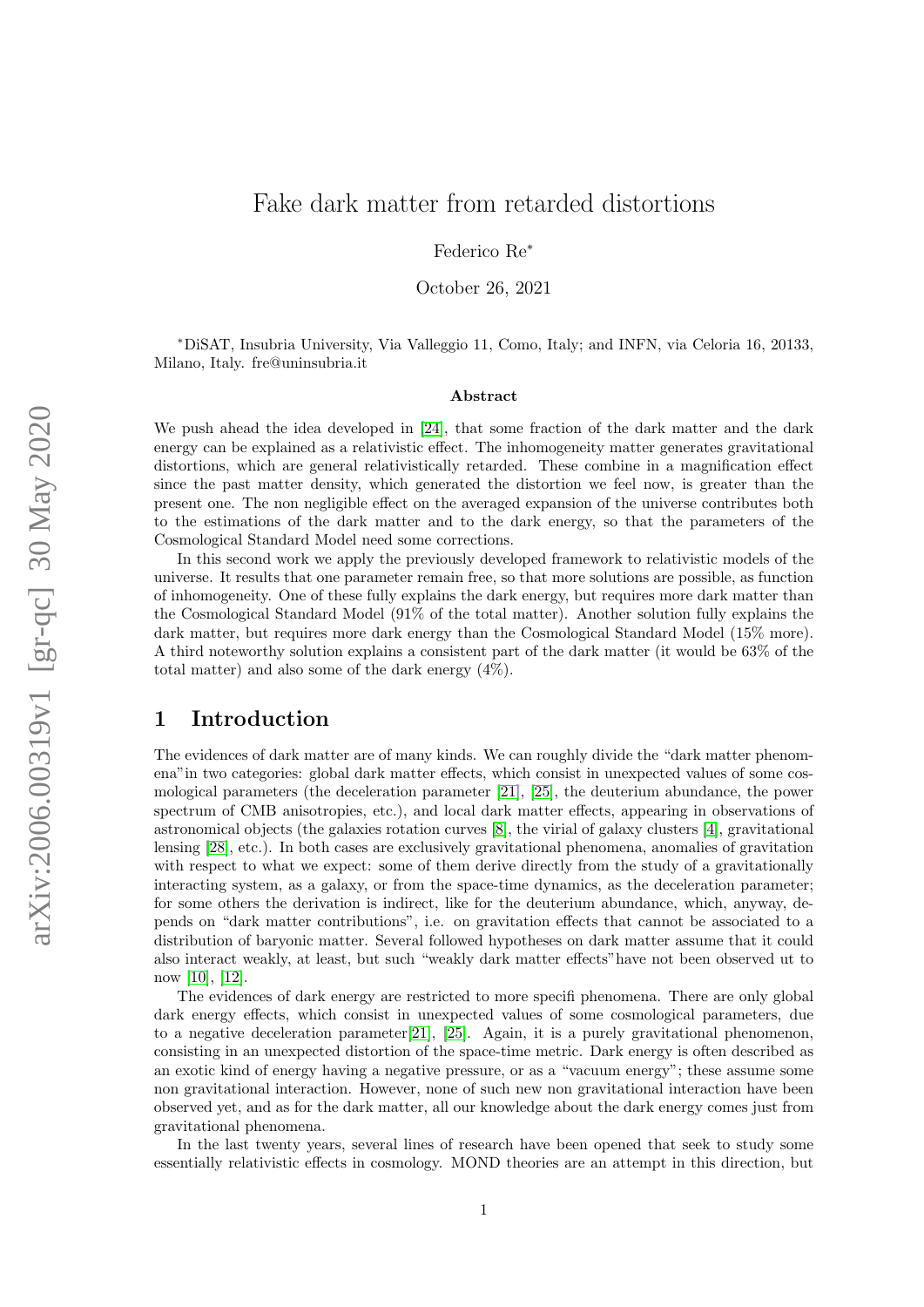they actually didn't give rise to a good matching with data [\[2\]](#page-33-4), [\[26\]](#page-34-4), [\[19\]](#page-33-5). Rather, we will consider rather the attempts to obtain unusual effects from the usual General Relativity.

A general relativistic explanation of the unexpected distortion of the space-time tensor, even without the presence of real energy-matter, would provide the justification of at least a part of dark matter and/or dark energy effects. A point is that the formalism usually used to show these effects is not truly general relativistic. Especially for local effects, it is adopted the newtonian approximation, while for global ones, one assumes a friedmannian model for the expansion, with matter and curvature assumed to be homogeneous, which could be an oversimplification. By now, we will refer to the newtonian approximation, for galaxies, and the homogeneous friedmaniann model, for the universe expansion, as "the standard calculations".

There are three principal lines of research that try to explain (at least a fraction of) dark matter and/or dark energy as a difference between the standard calculations and a more precise general relativistic model. One of them started form a deep analysis of the coordinate systems adopted in observational general relativity [\[3\]](#page-33-6), [\[13\]](#page-33-7), [\[14\]](#page-33-8), [\[15\]](#page-33-9), [\[16\]](#page-33-10), [\[17\]](#page-33-11). Recently it has had some confirmations by observations on the rotation curves of our galaxy [\[5\]](#page-33-12), [\[11\]](#page-33-13). Another line of research explores the backreaction effects, which means the discrepancy between the spatial curvature due to an averaged quantity of matter, and the averaged spatial curvature due to an inhomogeneous quantity of matter [\[6\]](#page-33-14), [\[29\]](#page-34-5); it doesn't vanish in general since the Einstein Equations are not linear. This effects needs averaging on large dominions, and arise the standard deviation of the spatial curvature.

The third line considers two main ingredients: the inhomogeneity of the matter distribution, and the retard of the space-time distortions that it generates. In the universe, the matter is inhomogeneous and anisotropic, so that the Birkhoff Theorem cannot be applied in general; the distortions due to the inhomogeneity do not cancel out. The Cosmological Principle states that, at large scale, the matter distribution is near to a homogeneous one, so that we must remember that globally the matter inhomogeneities are quite small. However, the second ingredient, the retarded distortions, provides a magnification effect, for which the resulting space-time distortion is not negligible even if its source is small. This magnification is due to the fact that the distortions we feel nowadays were generated by matter sources in the past, when the matter density was greater, because of universe expansion. The actual distortion is a superposition of all retarded distortions from all past times, which predictably have a singularity at the Big Bang time. However, there is also a decrease with the distance. It needs a precise calculation to see if it prevails the magnification or the reduction, and [\[7\]](#page-33-15), [\[24\]](#page-34-0) highlighted that the magnification dominates.

These ideas were presented in nuce in the article [\[7\]](#page-33-15), which however had several lacks. It doesn't work in a general relativistic context. The authors adopted a linearized gravity model on a minkowskian background, where the simulated expansion of the universe is forced by hand, and an effective FRWL metric is imposed with a "compatibility condition". In [\[24\]](#page-34-0) we firstly developed a truly general relativistic framework apt for this line of investigation. Since the matter inhomogeneity is small according to the Cosmological Principle, we considered it as a first order perturbation on a homogeneous FRWL background metric. We derived the linearized Einstein Equations, which returns the metric distortion, at the first order. Choosing the suitable gauge, these result to be wave equations, so that the metric distortion is retarded, traveling at the speed of light. This framework have then been tested on a specific universe, which was not a realistic one, but a model chosen such that the linearized Einstein Equations have constant coefficients, with the only aim to make them easier to be solved. We obtained an explicit formula for the retarded gravitational potentials. Averaging the resulting metric, we got an evaluation of the global effects of such perturbative correction, which manifested the magnification effect we hoped, and was able to explain a non negligible fraction of the dark matter and the dark energy.

In the present article, we will push forward such treatment in a substantial way, by applying the method to a general realistic background universe, with any possible combination of matter and energy components. The main consequence is that the linearized Einstein Equations will not have constant coefficients, in general. From those, we will obtain an averaged metric, which can be compared with the metric assumed by the Cosmological Standard Model. We will obtain a set of consistence conditions, which reduce the acceptability of the possible universe. For acceptable universes, the gap between our averaged metric and the standard calculation provides some quantity of "fictitious"matter and dark energy. We will apply these formulas to the case of the real universe,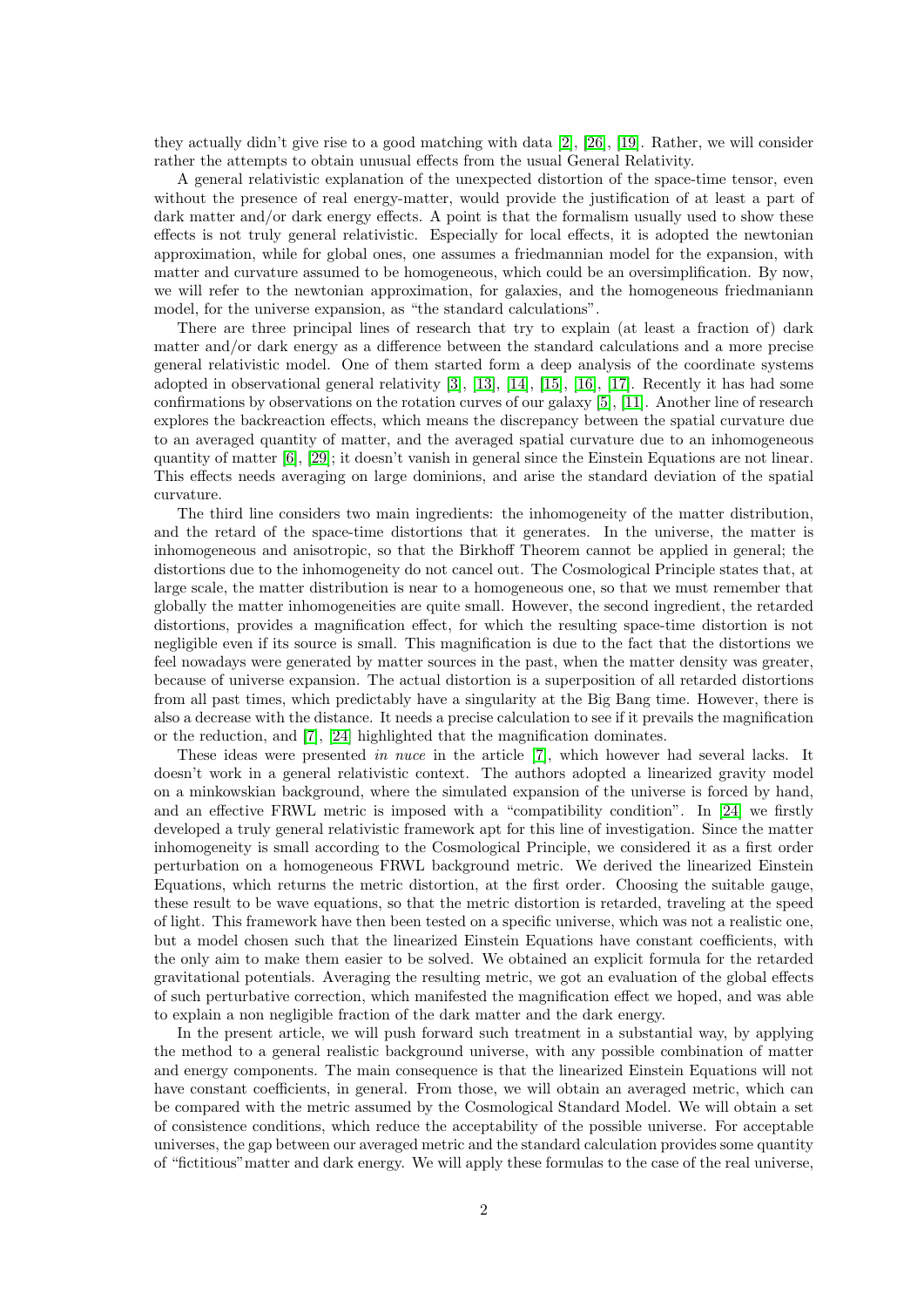which depends in general on three parameters: the real quantity of radiation, of matter, and of dark energy (where the last one can eventually be zero, if all the dark energy can be explained as fictitious). Substituting the most recent cosmological data, two parameters will be fixed. The last one will leave a range of possible solutions, some of which looks of particular interest.

The paper is structured as follows. In  $\S2$  we outline the perturbative method, defining the background universe and the perturbed universe, and showing the the fictitious matter and dark energy from the gap between them. In §3 we recall the linearized Einstein Equations from [\[24\]](#page-34-0). In §4 we average the metric perturbations, ignoring temporarily their precise development, and we get a formula for the fictitious matter and dark energy. In §5 we reduce the PDEs for the evolution of the metric perturbations to ODEs, with an averaging procedure. In §6 we solve such ODEs with a single-component approximation, finding also some "Selfconsistence Conditions"for the components that can fill the universe. In §7 we apply all the previous formulas to our universe, getting an explicit model, which will result to leave a free parameter. The model is numerically solved in §8, finding a set of solutions depending on the free parameter.

# 2 Framework and notations

We will adopt the following terminology. With "radiation"we mean any component of the universe with a pressure  $p = w\rho$  with  $w = \frac{1}{3}$ . We call "matter" any component with  $w = 0$ ; and "dark" energy"any one with  $w = -1$ . A component with  $w < 0$  will be called "exotic".

Moreover, we call "total matter"the quantity of matter  $\Omega_{M0}$ , which is required in the Cosmological Standard Model in order to explain the observed deceleration parameter; analogous for the "total dark energy" $\Omega_{\Lambda 0}$ . We call "dark matter" $\Omega_{DM0}$  the part of total matter that is not observed, unless indirectly via gravitational phenomena. The observed part is essentially the "baryonic matter" $\Omega_{BM0} \cong \Omega_{M0} - \Omega_{DM0}$ .

#### 2.1 Perturbative method

Let us consider a universe filled with any choice of components, each one characterised by its constant w.  $\rho = \sum_{w} \rho_w$  is the true matter-energy density. Only the matter component  $\rho_M(\underline{x}; \tau)$ can be inhomogeneous. Let us call its homogeneous part [1](#page-2-0)

$$
\bar{\rho}(\tau) := \min_{\underline{x}} \rho(\underline{x}; \tau). \tag{2.1}
$$

Let now consider a background universe, approximating our true universe at zero order, so assuming it filled with a perfectly homogeneous  $\bar{\rho}$ . We assume this universe to be spatially flat, in order to keep all calculations as simple as possible. For the same reason, we assume irrotational matter. Then, for a more realistic description of the universe, we perform a first order perturbative. The perturbation of the energy-matter, which in fact consists only on matter, is

$$
\tilde{\rho}(\underline{x};\tau) := \rho(\underline{x};\tau) - \bar{\rho}(\tau) = \rho_M(\underline{x};\tau) - \bar{\rho}_M(\tau). \tag{2.2}
$$

Notice that this inhomogeneity is always non negative. In a symmetric way, we could also define

$$
\bar{\rho}(\tau) := \max_{\underline{x}} \rho(\underline{x}; \tau); \tag{2.3}
$$

in such a case,  $\tilde{\rho}$  would be non positive. It is a matter of convenience to fix the choice with always positive or negative  $\tilde{\rho}$ .

#### 2.2 Background evolution

We adopt the most minus signature and natural units, so that  $c = 1$ . The background metric is

$$
\bar{g}_{\mu\nu}(\tau) = a(\tau)^2 (d\tau \otimes d\tau - \delta_{ij} dx_i dx_j). \tag{2.4}
$$

<span id="page-2-0"></span><sup>1</sup>We can interpret it as the mean density out of the galaxies. It is very low, but it is not zero, since even between the galaxies we don't have the perfect void. However, a universe can also have  $\bar{\rho} \equiv 0$ ; this would mean that all its matter is inhomogeneous.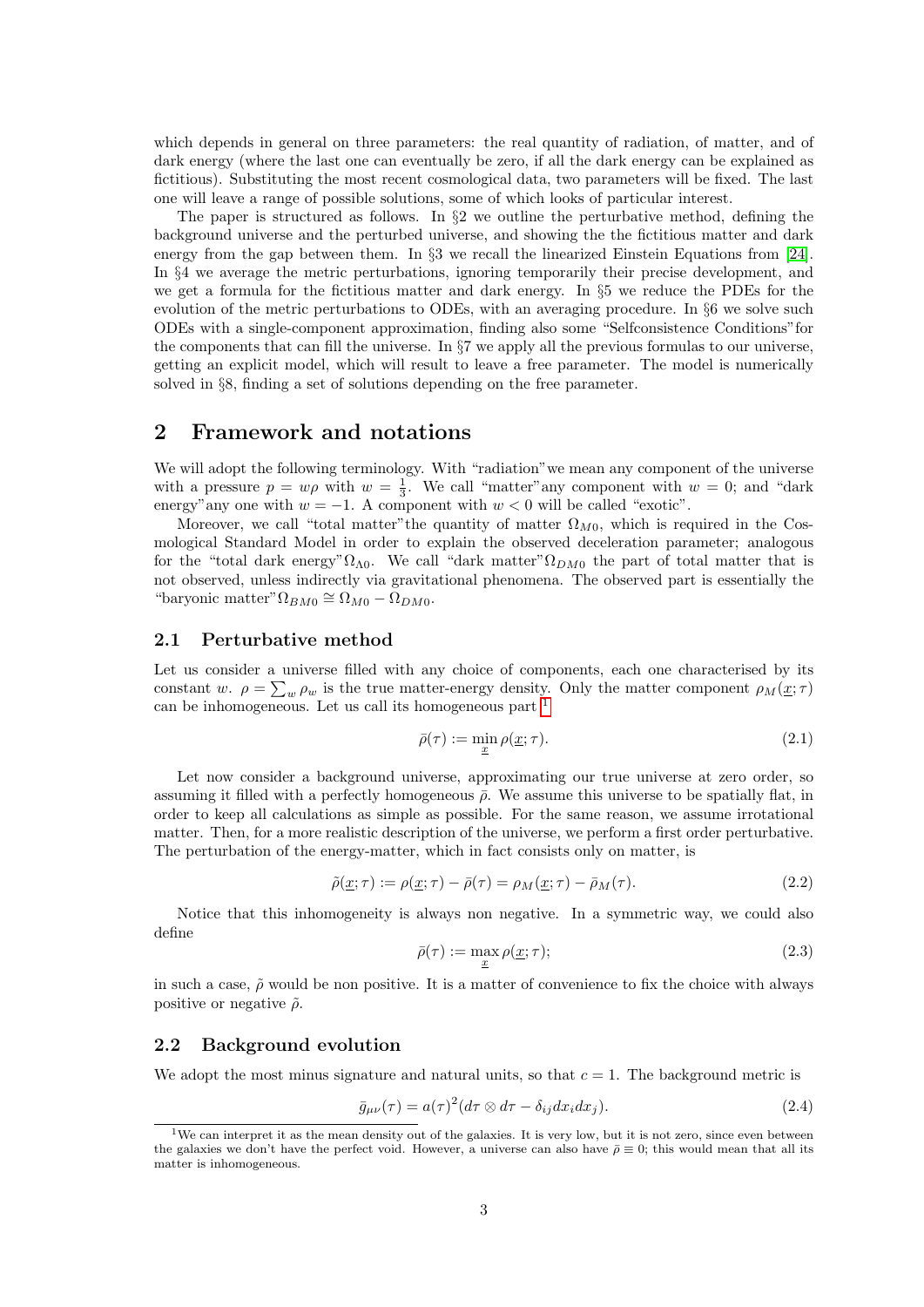Any quantity has associated an "unperturbed" (or "averaged") version  $\overline{Q}$ , computed using the background metric  $\bar{g}_{\mu\nu}$ , and a "perturbed" (or "true") version Q computed using the real metric  $g_{\mu\nu}$ . Its "perturbation" is the difference  $\tilde{Q} := Q - \bar{Q}$ , which we consider negligible beyond the first order.

 $\tau$  is the conformal time for the unperturbed metric. The dot will always denote derivation with respect to the conformal time:  $\dot{Q} = \partial_{\tau} Q$ .  $a(\tau)$  is the unperturbed expansion parameter, so that  $\bar{t} = \int a(\tau) d\tau$  is the usual (unperturbed) time.  $H(\tau) := \frac{\dot{a}}{a}$  is the Hubble parameter for the unperturbed model.  $\tau$ , a and H are written without the overline, with abuse of notation, for better readability. Their perturbed versions will be a and H.

 $\tau_0$  is the actual instant for the unperturbed universe, s.t.  $a(\tau_0) = 1$ .  $t_0$  is the present for the true model, s.t.  $\mathbf{a}(t_0) = 1$ . The "0" label means evaluation in the present time, both for unperturbed and perturbed quantities. Notice that in general  $t_0 \neq t(\tau_0)$ , again with a little abuse of notation.

 $a(\tau)$  solves the Friedmann Equations

$$
\begin{cases} 3H^2 = 8\pi Ga^2\bar{\rho} \\ \dot{\bar{\rho}} = -3H(\bar{\rho} + p) \end{cases}
$$

with  $p(\tau) = \sum_{w} p_w(\tau) = \sum_{w} w \bar{p}_w(\tau)$ . From the second Friedmann Equation we know

$$
\bar{\rho}_w(\tau) = \bar{\rho}_{w0} a(\tau)^{-3(1+w)}.
$$

We can describe the background components as

<span id="page-3-1"></span>
$$
\bar{\Omega}_w(\tau) := a(\tau)^2 \frac{\bar{\rho}_w(\tau)}{\bar{\rho}_0} = \bar{\Omega}_{w0} a(\tau)^{-1-3w}
$$
\n(2.5)

,

s.t.  $\bar{\rho}_0 = \frac{3H_0^2}{8\pi G}$ , so  $\sum_w \bar{\Omega}_{w0} = 1$ . The first Friedmann Equation says now that  $H(\tau)^2 = H_0^2 \sum \bar{\Omega}_w(\tau)$ , from which we get a ODE for the evolution of a

<span id="page-3-2"></span>
$$
\left(\frac{\dot{a}}{H_0}\right)^2 = \sum_w \bar{\Omega}_{w0} a^{1-3w}.\tag{2.6}
$$

We define  $a(\tau)$  as a maximal solution of this ODE, with maximal domain  $(\tau_I; \tau_F)$ , eventually unbounded. The initial condition for a is provided by the request that  $\lim_{\tau \to \tau_I} a(\tau) = 0$ . The radius of the visible universe results to be  $R(\tau) = \tau - \tau_I$ ; notice that it is always infinite if  $\tau_I = -\infty$ .

### 2.3 Comparison with the Cosmological Standard Model

Averaging it  $\tilde{\rho}$  on the whole space, we get  $\langle \tilde{\rho} \rangle(\tau)$ . The average on the whole  $x \in \mathbb{R}^3$  is defined as the average on some increasing sequence of compact domains  $\mathcal{D} \subset \mathbb{R}^3$  filling the whole space in the limit

$$
\langle Q\rangle:=\lim_{\mathcal{D}\to\mathbb{R}^3}\langle Q\rangle_{\mathcal{D}}:=\lim_{h\to\infty}\frac{1}{h^3|\mathcal{D}_0|}\int_{\frac{x}{h}\in\mathcal{D}_0}Q(\underline{x})d^3\underline{x},\forall\mathcal{D}_0\subset\subset\mathbb{R}^3.
$$

We can define the "inhomogeneous matter"as a part of the total matter component

$$
\Omega_{IM}(\tau) := \frac{\langle \tilde{\rho} \rangle(\tau)}{\rho_0} = \frac{8\pi G}{3H_0^2} \langle \tilde{\rho} \rangle(\tau). \tag{2.7}
$$

The Cosmological Standard Model measures the cosmic components via the observed deceleration parameter

<span id="page-3-0"></span>
$$
\begin{cases} \sum_{w} \Omega_{w0} = 1\\ \frac{1}{2} \sum_{w} (1 + 3w) \Omega_{w0} = q_0 := -\frac{\partial_t^2 \mathbf{a}_0}{\mathbf{H}_0^2} \end{cases} , \tag{2.8}
$$

but it assumes a homogeneous  $\rho$ . Since it is not our case, a will be obtained by just an adaptation of the true space-time metric to a FRWL one

$$
\langle g_{\mu\nu} \rangle := dt \otimes dt - \mathbf{a}(t) \delta_{ij} dx_i dx_j. \tag{2.9}
$$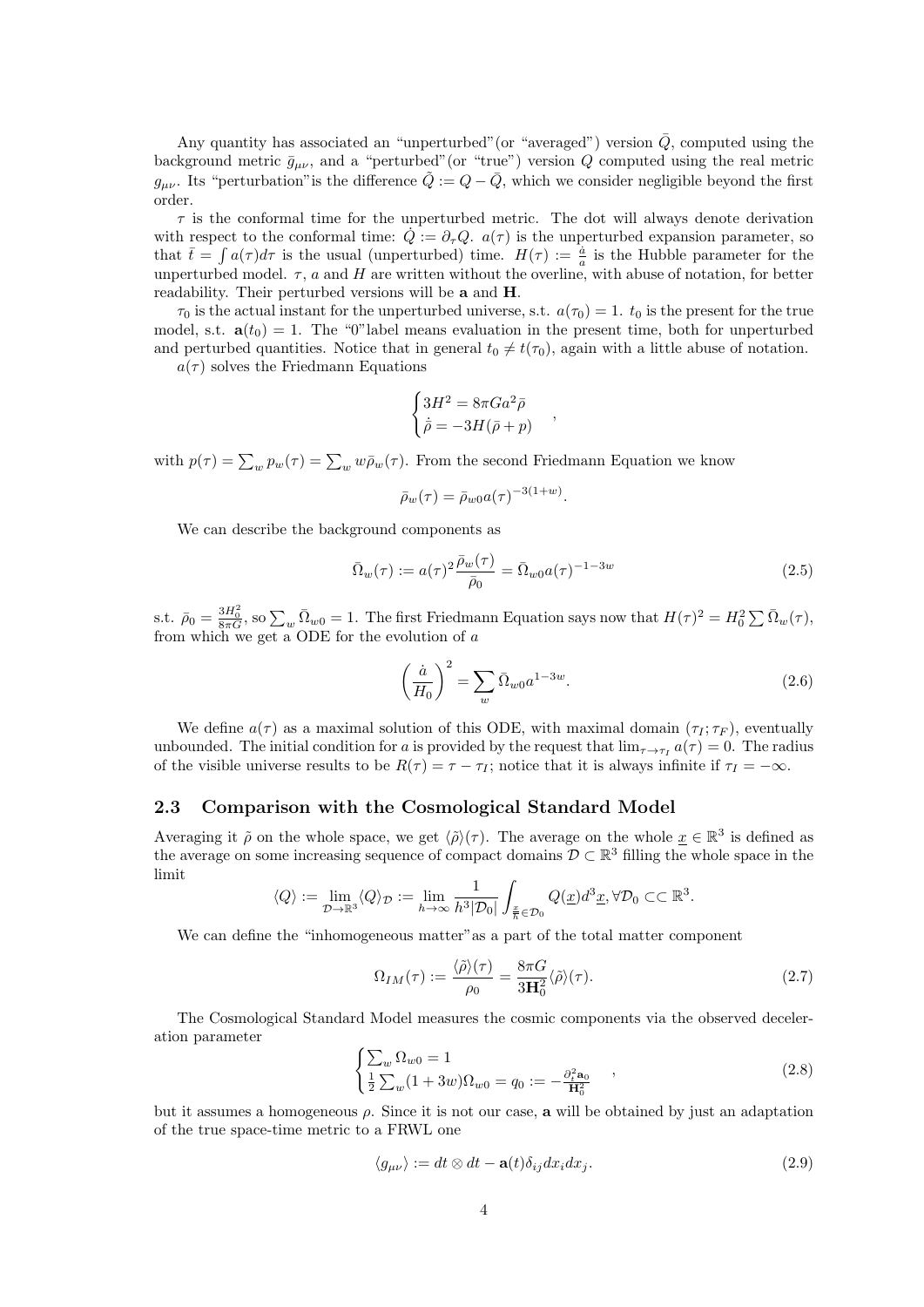This provides a distortion of the expansion law, so that in general  $\mathbf{a}(t) \neq a(\bar{t})$ ,  $q_0 \neq -\frac{\ddot{a}}{H_0^2}$ , and  $\Omega_{w0} \neq \overline{\Omega}_{w0}$ . To fit the two conditions [\(2.8\)](#page-3-0), two more parameters are needed. Interpreting the distortion as the unexpected presence of matter and dark energy, we will see an effect of "fictitious matter and dark energy". We evaluate them as  $\Omega_{FM0}, \Omega_{FA0}$ .

Observation 1. Since they come from a global evaluation and we used a first order approximation, these fictitious components will result to be proportional to the total perturbation  $\Omega_{IM0}$ . Thus, these global effects do not depend on the spatial distribution of the matter inhomogeneities, but only on their total amount.

The matter and the dark energy components used in the CSM have a "true"and a fictitious part

$$
\Omega_{M0} := \Omega_{TM0} + \Omega_{FM0}, \quad \Omega_{\Lambda0} := \Omega_{T\Lambda0} + \Omega_{F\Lambda0}.
$$
\n(2.10)

The other components are all "true". The "true"parts must be proportional to the same components of the background universe

$$
\Omega_{Tw0} := \frac{\bar{\Omega}_{w0}}{\sum_{w'} \Omega_{Tw'0}} = \frac{\bar{\Omega}_{w0}}{1 - \Omega_{FM0} - \Omega_{F\Lambda0}},\tag{2.11}
$$

with the exception of matter, for which we have to add again the inhomogeneous part

$$
\Omega_{TM0} = \frac{\overline{\Omega}_{M0}}{1 - \Omega_{FM0} - \Omega_{FA0}} + \Omega_{IM0} := \Omega_{HM0} + \Omega_{IM0} := \Omega_{BM0} + \Omega_{TDM0}.
$$
\n(2.12)

Remember  $\Omega_{IM0}$  can be considered as positive or negative. In the second case, the homogeneous approximation  $\bar{\rho}$  is a rounding up, so that  $\Omega_{HMO} > \Omega_{TM0}$ .

Some of the true matter must be the baryonic matter we know to exists. If there is still some part left, it is "true dark matter" $\Omega_{TDM0}$ . It is some kind of matter that actually exists, which gravitational action is not just a relativistic effect, but that is not a directly observable matter, like primordial black holes, neutron stars, and so on and so forth.

#### 2.4 Classifying possible results

We can apply this framework to a universe filled by any choice of components  $\{w\}$ .

Definition 1. We will call "selfconsistent"a choice for which

- all calculations return a finite result;
- the linearized Einstein Equations give a unique solution;
- the perturbative method is justified by small enough perturbations.

We can write the last condition as

$$
\begin{cases} |\tilde{g}_{\mu\nu}| \ll |g_{\mu\nu}|\\ |\Omega_{IM0}| \ll \Omega_{TM0} \end{cases}
$$

,

,

where the second condition means that the Cosmological Principle holds.

Definition 2. We will call "acceptable"a choice for which

$$
\begin{cases} \forall w: 0 \le \Omega_{Tw0} \le 1\\ \Omega_{TDM0} \le 0 \end{cases}
$$

The second part states that all the baryonic matter we see is really existing, so it is included in the model.

Observation 2. Notice that the fictitious components can be negative, and such a case means that the dark matter and/or the dark energy is not explained at all, but rather its quantity is more than what is predicted by the CSM.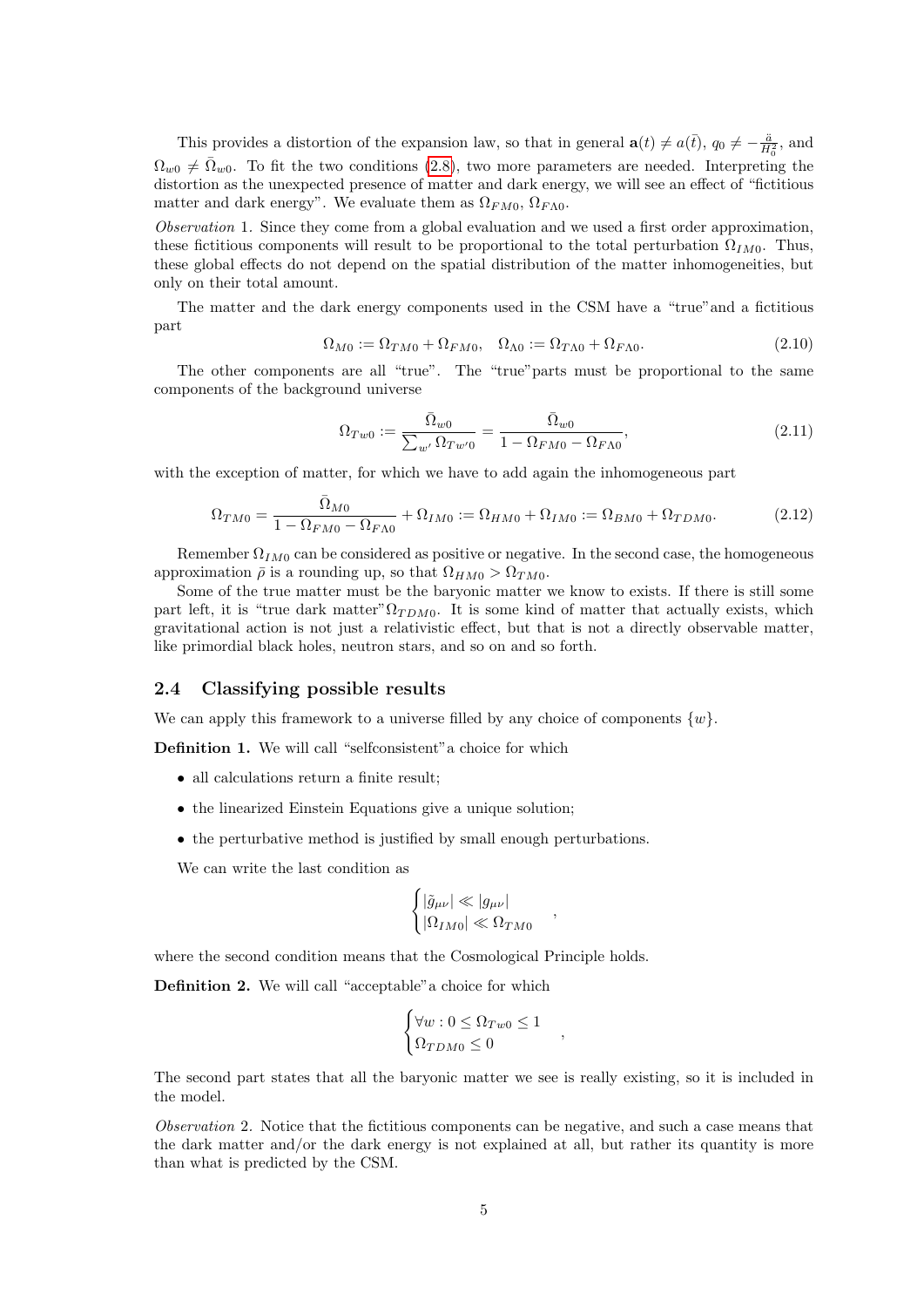Definition 3. We will call "good"the choices for which both the dark matter and the dark energy are explained, at least for some fraction, i.e.

$$
\begin{cases} \Omega_{TDM0} < \Omega_{DM0} \\ \Omega_{T\Lambda0} < \Omega_{\Lambda0} \end{cases}
$$

Even better choices are whose which fully explain the dark matter and/or the dark energy, i.e.  $\Omega_{TDM0} = 0, \, \Omega_{TAD} = 0.$ 

# 3 Linearized Einstein Equations

Let us summarize one of the main results of [\[24\]](#page-34-0).

Theorem 3.1. The linearized Einstein Equations admit at first order a solution

$$
g_{\mu\nu}(\underline{x};\tau) = a(\tau)^2 \begin{pmatrix} 2A+1 & -\vec{\nabla}B \\ -\vec{\nabla}B & (2C-1)\delta_{ij} \end{pmatrix},\tag{3.1}
$$

.

in the harmonic gauge

<span id="page-5-1"></span>
$$
\begin{cases} \dot{A} + 4HA + \nabla^2 B + 3\dot{C} = 0 \\ A + \dot{B} + 2HB = C \end{cases}
$$
\n(3.2)

where the "metric perturbations"A, B, C follow the PDEs

<span id="page-5-0"></span>
$$
\begin{cases} \Box A - 2H\dot{A} + 2(\dot{H} - 2H^2)A = 4\pi Ga^2\tilde{\rho} \\ \Box B - 2H\dot{B} + 2(\dot{H} - 2H^2)B = 16\pi Ga^2q \\ \Box C - 2H\dot{C} - 2\dot{H}A = 4\pi Ga^2\tilde{\rho} \end{cases} .
$$
 (3.3)

The box operator denotes the flat d'alembertian

$$
\Box := \delta_{ij}\partial_i\partial_j - \partial_{\tau}^2.
$$

The source  $q(\underline{x}; \tau)$  has nothing to do with the deceleration parameter  $q_0$ , but it is an expression for the (irrotational) velocity field

$$
\vec{\nabla}q := \vec{q} := (\bar{\rho} + p)\vec{v}.
$$

A general solution of the linearized Einstein Equations has also a wave term

$$
\Box \tilde{g}_{\mu\nu} - 2H \dot{\tilde{g}}_{\mu\nu} + 2(\dot{H} - 2H^2)\tilde{g}_{\mu\nu} = 0;
$$

but we will not consider it, since we are seeking for selfconsistent choices, so we want that the linearized Einsten Equations have a unique solution. From now on, we will call as "the linearized Einstein Equations"the system [\(3.3\)](#page-5-0).

Near  $\tau_I$ , the matter inhomogeneities cannot have yet generated the metric perturbations  $A, B, C$ . For this reason, as initial conditions for [\(3.3\)](#page-5-0) we ask that  $A, B, C$  are zero at  $\tau_I$ .

# 4 Newtonian gauge

The previuous Theorem expresses the metric in the harmonic gauge, but what is the suitable gauge for the comparison to the standard calculations? For the local effects (about galaxies, clusters...) it is used the newtonian approximation, i.e. the newtonian gauge. For the global effects, cosmologists assume a FRWL metric, which is diagonal. Anyway, we have to compare our perturbed metric to a diagonal one, and the metric is diagonalized in the newtonian gauge.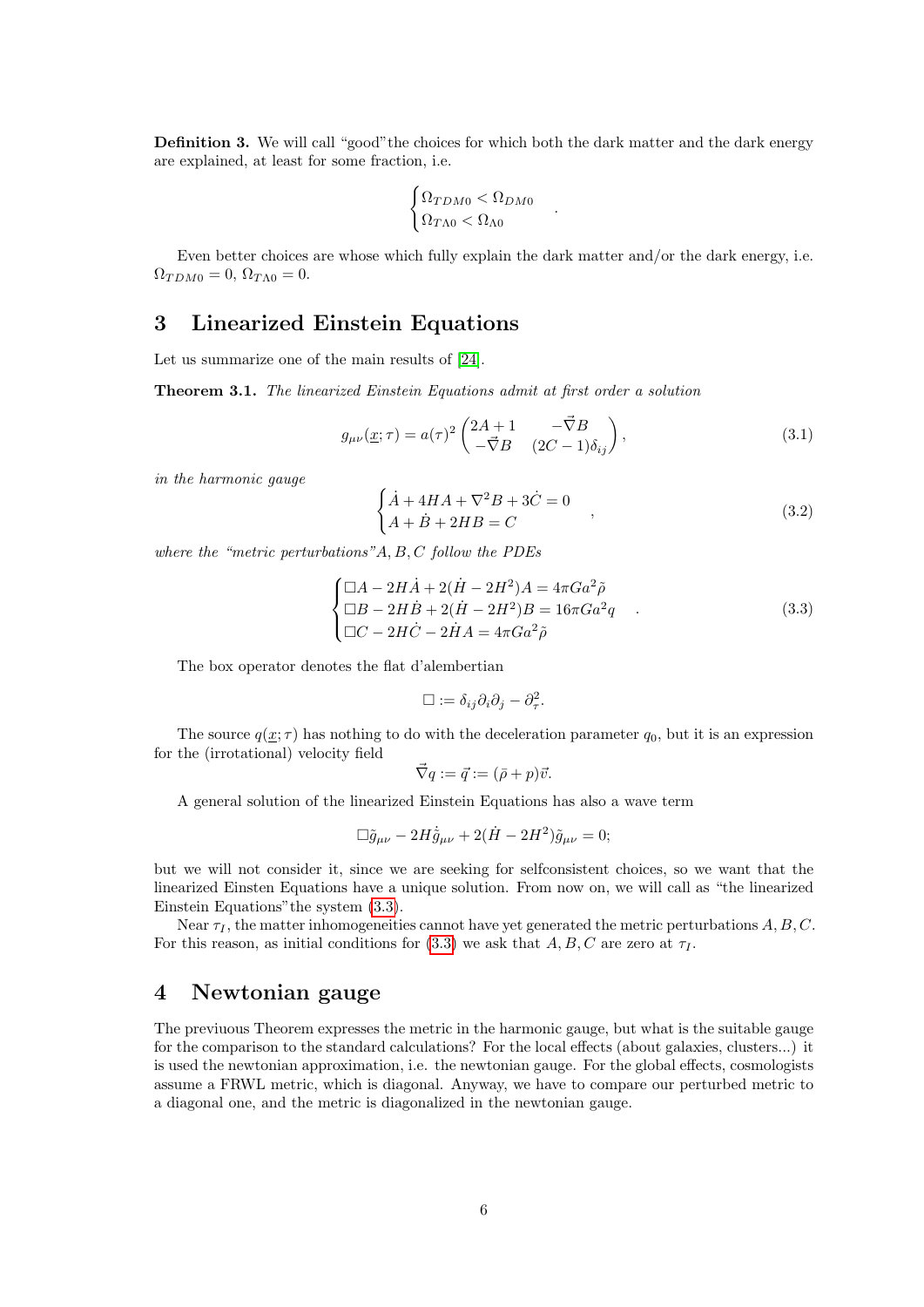### 4.1 Gauge transformation

**Lemma 4.1.** Via the transformation  $\tau' = \tau - B(\underline{x}; \tau)$ , the metric  $g_{\mu\nu}$  is expressed in the newtonian gauge as

$$
g_{\mu'\nu'} = a(\tau')^2 \begin{pmatrix} 2\Psi + 1 & \vec{0} \\ \vec{0} & (2\Phi - 1)\delta_{ij} \end{pmatrix},
$$
(4.1)

where the gravitational potentials are

$$
\Psi = A + \dot{B} + HB
$$
  
\n
$$
\Phi = C - HB.
$$
\n(4.2)

From now on we will use the newtonian coordinates, without writing the primes. Notice that the second gauge condition [\(3.2\)](#page-5-1) guarantees that

$$
\Psi \equiv \Phi. \tag{4.3}
$$

The fictitious effects of matter and dark energy are not independent from the gauge, and this makes important the choice of the newtonian gauge.

Observation 3. The dependence on the gauge can be quite surprising, but it is coherent with the Lusanna's line of research, e.g. [\[17\]](#page-33-11). The non diagonal component of the space-time metric contributes to the relativistic effects of dark matter and dark energy; this was recently confirmed for the dark matter halo of the Milky Way in [\[11\]](#page-33-13), where the rotation of the galaxy generates a certain rotational  $\vec{B}$ .

### 4.2 Averaging the metric

What we will compare with the CSM is just the average of the metric, since the metric itself is not homogeneous and never allow for an exact equivalence. Such an average depends only on time

<span id="page-6-1"></span>
$$
\langle g_{\mu\nu}\rangle = a^2 \begin{pmatrix} 2\langle \Psi \rangle + 1 & \vec{0} \\ \vec{0} & (2\langle \Phi \rangle - 1)\delta_{ij} \end{pmatrix},
$$
(4.4)

where we know from the last Lemma

$$
\langle \Psi \rangle = \langle A \rangle + \langle \dot{B} \rangle + H \langle B \rangle
$$
  

$$
\langle \Phi \rangle = \langle C \rangle - H \langle B \rangle.
$$
 (4.5)

Now we recall another result from [\[24\]](#page-34-0).

<span id="page-6-0"></span>**Lemma 4.2.** Let us consider the Green functions for  $(3.3)$ 

$$
\left(\Box - 2H\partial_{\tau} + 2(\dot{H} - 2H^2)\right)G_{\tau'}(\underline{x}; \tau) = \delta^{(3)}(\underline{x})\delta(\tau - \tau')
$$

$$
\left(\Box - 2H\partial_{\tau}\right)G_{\tau'}^C(\underline{x}; \tau) = \delta^{(3)}(\underline{x})\delta(\tau - \tau'),\tag{4.6}
$$

and let us assume the separation of variables for the matter inhomogeneity

$$
\tilde{\rho}(\underline{x};\tau) := \tilde{\rho}_0(\underline{x})T(\tau). \tag{4.7}
$$

Then we can express the average of metric distrortions as follows

$$
\langle A \rangle(\tau) = 4\pi G \langle \tilde{\rho}_0 \rangle u_A(\tau) = \frac{3}{2} \Omega_{IM0} H_0^2 u_A(\tau), \tag{4.8}
$$

s.t.

$$
u_A(\tau) := \int_{|\underline{r}| < R(\tau)} \int_{\tau_I}^{\tau} G_{\tau'}(\underline{r}; \tau) a(\tau')^2 T(\tau') d\tau' d^3 \underline{r}.\tag{4.9}
$$

The separation of variables does not hold exactly for  $A$ , but let we can approximate

$$
A(\underline{x};\tau) \propto u_A(\tau). \tag{4.10}
$$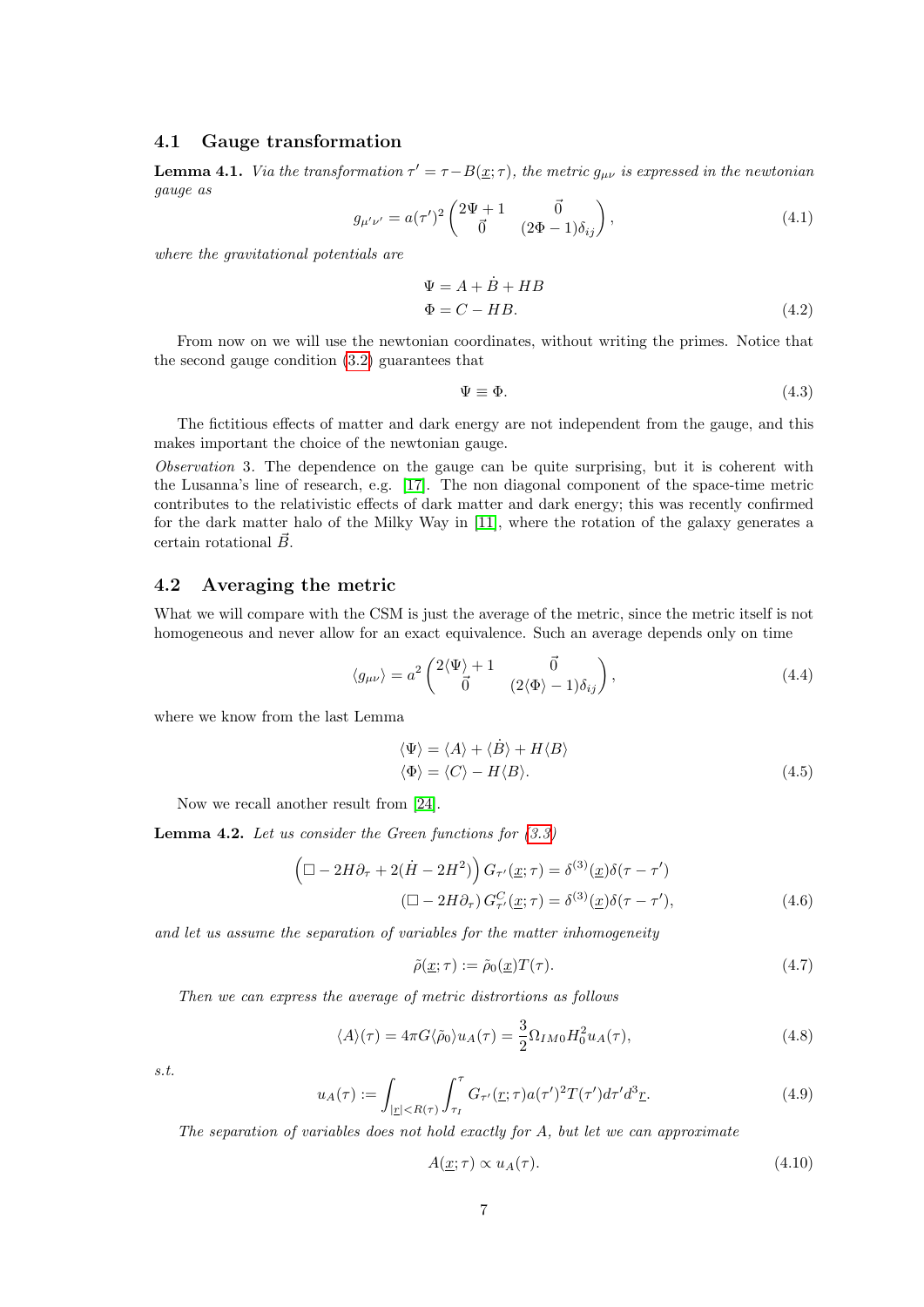Then, in the same way

$$
\langle C \rangle(\tau) = \frac{3}{2} \Omega_{IM0} H_0^2(2u_{AC}(\tau) + u_C(\tau)), \tag{4.11}
$$

s.t.

$$
u_{AC}(\tau) := \int_{|z| < R(\tau)} \int_{\tau_I}^{\tau} G_{\tau'}^C(\underline{r}; \tau) \dot{H}(\tau') u_A(\tau') d\tau' d^3 \underline{r} \tag{4.12}
$$

and

$$
u_C(\tau) := \int_{|\underline{r}| < R(\tau)} \int_{\tau_I}^{\tau} G_{\tau'}^C(\underline{r}; \tau) a(\tau')^2 T(\tau') d\tau' d^3 \underline{r}.\tag{4.13}
$$

Here we use the  $u$  functions to describe the time evolution of the perturbations.

The separation of variables for  $\tilde{\rho}$  holds when there is a single component dominating. We can express it with the density contrast

$$
\tilde{\rho}_0 T(\tau) = \tilde{\rho} := \delta_M \bar{\rho}_M \propto \delta_M a(\tau)^{-3}.
$$

E.g. when the matter dominates, it is

$$
\delta_M \propto a \Rightarrow T(\tau) = a(\tau)^{-2},
$$

as we know from [\[22\]](#page-34-6), [\[20\]](#page-33-16), [\[18\]](#page-33-17).

When to dominate is dark energy, the matter structures are ripped apart with the same expansion rate of the universe

$$
\delta_M = cost. \Rightarrow T(\tau) = a(\tau)^{-3}.
$$

When to dominate is radiation, the density contrast is well described by

$$
\delta_M \propto \ln\left(\frac{4}{y}\right), \quad s.t. \quad y := \frac{a(\tau)}{a_{RM}},
$$

as [\[22\]](#page-34-6), [\[20\]](#page-33-16), [\[18\]](#page-33-17) say again, and  $a_{RM}$  is the value of a for which the matter starts to dominate on the radiation; thus the  $T$  function is

$$
T(\tau) = a(\tau)^{-3} \ln \left( \frac{4a_{RM}}{a(\tau)} \right) = a(\tau)^{-3} [\ln(4a_{RM}) - \ln a(\tau)].
$$

Since we are in the newtonian gauge, we need also the average of B. We can obtain it averaging the second gauge condition [\(3.2\)](#page-5-1).

### <span id="page-7-0"></span>Lemma 4.3.

$$
\langle B \rangle(\tau) = \frac{3}{2} \Omega_{IM0} H_0^2 u_B(\tau), \tag{4.14}
$$

s.t.

<span id="page-7-1"></span>
$$
u_B(\tau) := a(\tau)^{-2} \int_{\tau_I}^{\tau} a(\tau')^2 (2u_{AC}(\tau') + u_C(\tau') - u_A(\tau')) d\tau'. \tag{4.15}
$$

*Proof.* We know that  $\langle \dot{B} \rangle + 2\frac{\dot{a}}{a} \langle B \rangle = \langle C \rangle - \langle A \rangle$ . After expressing  $\langle B \rangle(\tau) := a(\tau)^{-2}b(\tau)$ , we obtain

$$
a(\tau)^{-2}\dot{b}(\tau) = \langle C \rangle - \langle A \rangle = \frac{3}{2} \Omega_{IM0} H_0^2 (2u_{AC}(\tau) + u_C(\tau) - u_A(\tau)) \Rightarrow b(\tau) = \frac{3}{2} \Omega_{IM0} H_0^2 \int_{\tau_I}^{\tau} a(\tau')^2 (2u_{AC}(\tau') + u_C(\tau') - u_A(\tau')) d\tau',
$$

which proves the assertion.

 $\Box$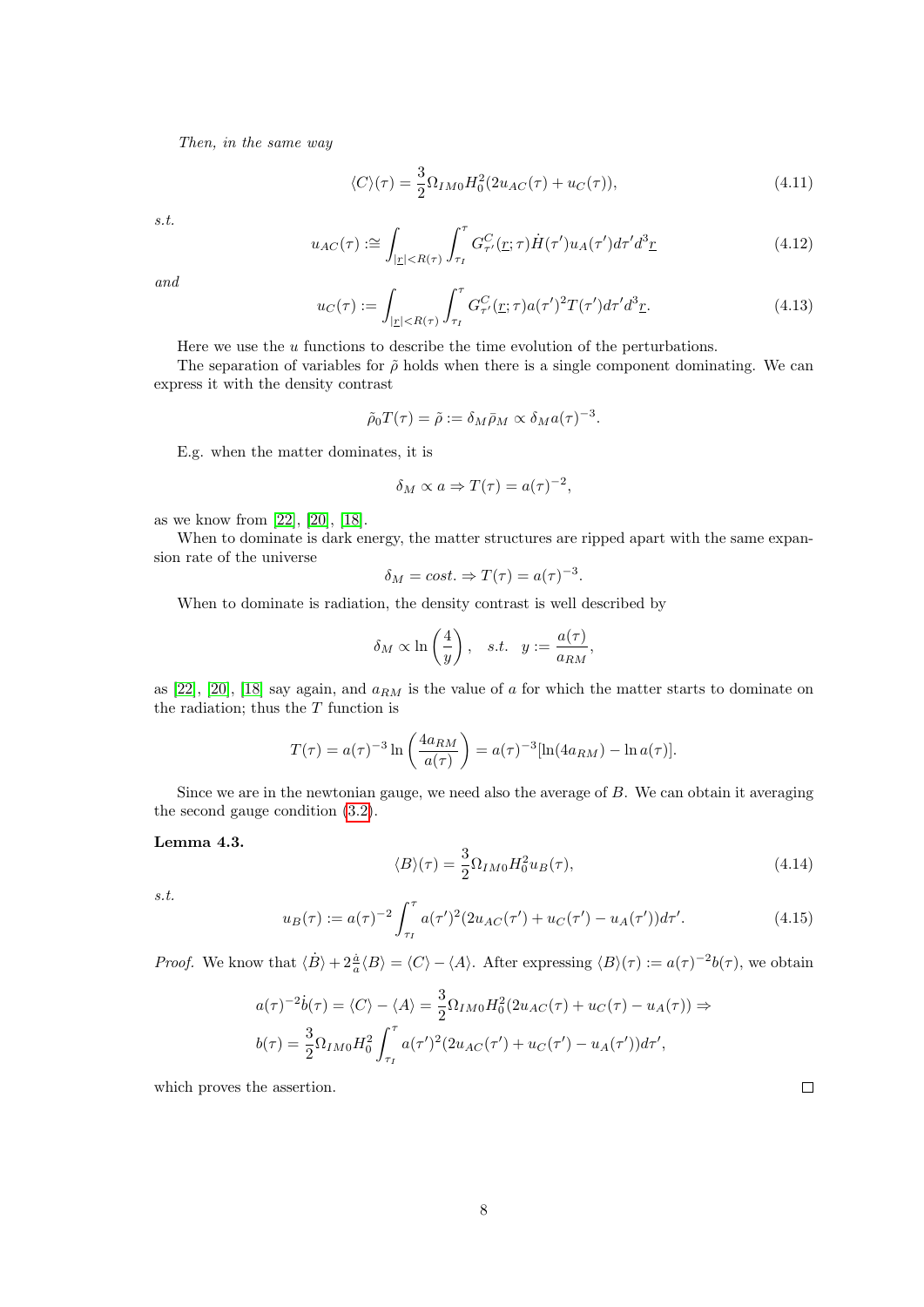#### 4.3 Formulas for the fictitious components

The fictitious components are determined by [\(2.8\)](#page-3-0). We can rewrite it using the auxiliary variables ract and sum, defined as in [\[24\]](#page-34-0).

$$
\begin{cases}\nsum \cdot \Omega_{IM0} + o(\Omega_{IM0}) := \Omega_{FM0} + \Omega_{FA0} = 1 - \sum_{w} \Omega_{Tw0} \\
ract \cdot \Omega_{IM0} + o(\Omega_{IM0}) := \Omega_{FM0} - 2\Omega_{FA0} = 2q_0 - \sum_{w} (1 + 3w)\Omega_{Tw0}\n\end{cases} (4.16)
$$

For an evaluation of these, we need to know the perturbations of on  $q_0$  and  $\Omega_{Tw0}$ . The magnitude of the perturbations is determined by the comparison with the CSM metric

$$
a^{2}[(2\langle\Psi\rangle+1)d\tau^{2}+(2\langle\Phi\rangle-1)\delta_{ij}dx_{i}dx_{j}]=\langle g_{\mu\nu}\rangle:=dt^{2}-\mathbf{a}^{2}\delta_{ij}dx_{i}dx_{j}\Rightarrow dt=\tilde{t}\cdot ad\tau:=\sqrt{1+2\langle\Psi\rangle}\cdot ad\tau, \quad \mathbf{a}=\tilde{a}\cdot a:=\sqrt{1-2\langle\Phi\rangle}\cdot a.
$$
\n(4.17)

The conditions at the present time are

<span id="page-8-1"></span><span id="page-8-0"></span>
$$
\begin{cases}\n\mathbf{a}(t_0) := 1 \\
\mathbf{H}_0 = \partial_t \mathbf{a}|_{t_0} \\
q_0 = -\frac{\partial_t^2 \mathbf{a}}{\mathbf{H}}|_{t_0}\n\end{cases} \tag{4.18}
$$

From the first of these, we obtain the value of  $a_0 := a(t_0) \neq a(\tau_0) = 1$ , since

$$
\frac{1}{a_0} = \tilde{a}_0 = \sqrt{1 - 2\langle C \rangle_0 - 2H_0 \langle B \rangle_0} \Rightarrow
$$
  

$$
a_0 = 1 + \langle C \rangle_0 + H_0 \langle B \rangle_0 + o(\Omega_{IM0}).
$$

Now, we can consider  $a$  as the time variable. By now, we denote with a prime the derivatives with respect to  $a$ . From  $(4.17)$ 

$$
dt = \tilde{t}ad\tau = \tilde{t}\frac{a}{\partial_{\tau}a}\partial_{\tau}a = \frac{\tilde{t}}{H}da
$$

so that for any given quantity Q depending on the time, we have

$$
Q' := \frac{dQ}{da} = \frac{H}{\tilde{t}} \frac{dQ}{d\tau} = \frac{H}{\tilde{t}} \dot{Q}.
$$

Using the relation in [\(4.18\)](#page-8-1), we can find firstly the perturbations of  $\Omega_{Tw0}$ . Indeed, form definition [\(2.5\)](#page-3-1)

<span id="page-8-2"></span>
$$
\Omega_{Hw} = \frac{8\pi G}{3\mathbf{H}_0^2} \mathbf{a}^2 \bar{\rho}_{w0} = \left(\frac{H_0}{\mathbf{H}_0}\right)^2 \tilde{a}^2 \bar{\Omega}_w.
$$
\n(4.19)

From the second equation in [\(4.18\)](#page-8-1), we can compute

$$
\left(\frac{H_0}{\mathbf{H}_0}\right)^2 \tilde{a}_0^2 = 1 + 2[\langle A \rangle_0 + H_0 \langle B \rangle_0 - H_0' \langle B \rangle_0 + \langle C \rangle_0'] + o(\Omega_{IM0}).
$$
\n(4.20)

For any w it's  $\Omega_{Tw0} = \Omega_{Hw0}$ , with the exception of  $\Omega_{TM0} = \Omega_{HM0} + \Omega_{IM0}$ . Thus

$$
sum \cdot \Omega_{IM0} + o(\Omega_{IM0}) = 1 - \sum_{w} \Omega_{Tw0} = 1 - \Omega_{IM0} - \left(\frac{H_0}{H_0}\right)^2 \tilde{a}_0^2 \sum_{w} \bar{\Omega}_w \Rightarrow
$$
  

$$
(sum + 1)\Omega_{IM0} + o(\Omega_{IM0}) = 1 - [1 + 2(\langle A \rangle_0 + H_0 \langle B \rangle_0 - H_0' \langle B \rangle_0 + \langle C \rangle_0') + o(\Omega_{IM0})] \cdot 1 =
$$
  

$$
= -2[\langle A \rangle_0 + H_0 \langle B \rangle_0 - H_0' \langle B \rangle_0 + \langle C \rangle_0'] + o(\Omega_{IM0}).
$$

As for the perturbation of  $q_0$ , we must remember that its zeroth order part is not zero, in general, but the background has a deceleration

$$
\bar{q}_0 = \frac{1}{2} \sum_{w} (1 + 3w) \bar{\Omega}_{w0}.
$$
\n(4.21)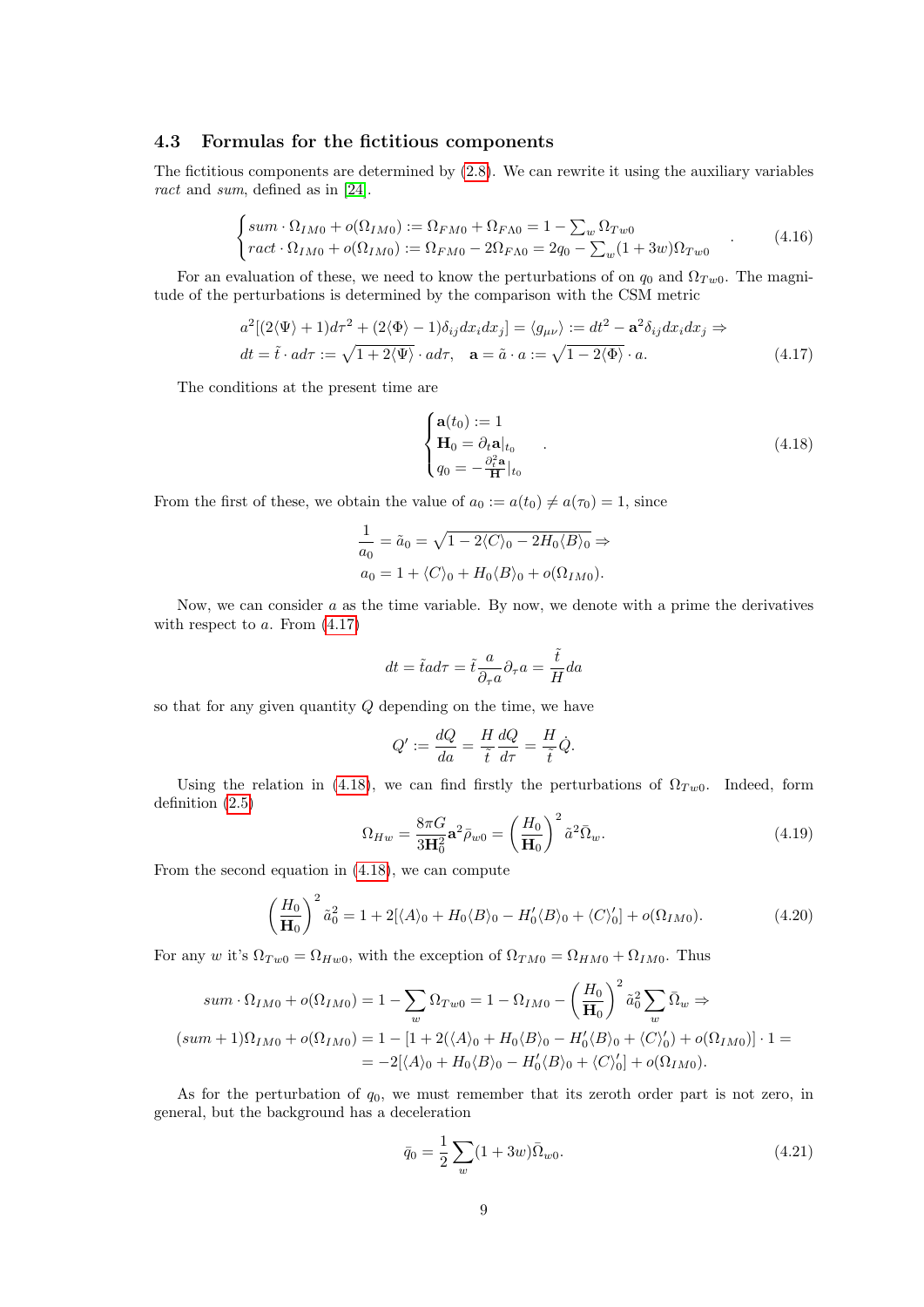It is distorted by the perturbation, then at first order we expect to have

$$
q_0 := \bar{q}_0 + q_\Omega \Omega_{IM0} + o(\Omega_{IM0}) \tag{4.22}
$$

for some coefficient  $q_{\Omega}$ . We can compute each of these from the third of [\(4.18\)](#page-8-1), obtaining

$$
q_0 = -\frac{H'_0}{H_0} + \left[ \langle A \rangle'_0 + 2 \langle C \rangle'_0 + \langle C \rangle''_0 - \frac{H'_0}{H_0} (\langle C \rangle_0 + \langle C \rangle'_0 - H'_0 \langle B \rangle_0) - H''_0 \langle B \rangle_0 \right] + o(\Omega_{IM0}). \tag{4.23}
$$

In particular, this means that

$$
\frac{1}{2}\sum_{w}(1+3w)\overline{\Omega}_{w0} = \overline{q}_0 = -\frac{H'_0}{H_0}.\tag{4.24}
$$

Together with [\(4.19\)](#page-8-2), this gives

$$
\frac{1}{2}ract \cdot \Omega_{IM0} + o(\Omega_{IM0}) = q_0 - \frac{1}{2} \sum_{w} (1 + 3w)\Omega_{Tw0}
$$
\n
$$
= [\bar{q}_0 + q_{\Omega}\Omega_{IM0} + o(\Omega_{IM0})] - \frac{1}{2}(1 + 3w)|_{w=0}\Omega_{IM0}
$$
\n
$$
- [1 - (sum + 1)\Omega_{IM0} + o(\Omega_{IM0})] \frac{1}{2} \sum_{w} (1 + 3w)\bar{\Omega}_{w0} \Rightarrow
$$
\n
$$
(ract + 1)\Omega_{IM0} + o(\Omega_{IM0}) = (sum + 1)\Omega_{IM0}\bar{q}_0 + q_{\Omega}\Omega_{IM0} + o(\Omega_{IM0}).
$$

**Theorem 4.4.** At first order, the effects of the matter inhomogeneities can be interpreted in terms of total fictitious components

$$
\begin{cases} \Omega_{FM0} = \frac{2sum + rate}{3} \Omega_{IM0} + o(\Omega_{IM0}) \\ \Omega_{FA0} = \frac{sum - rate}{3} \Omega_{IM0} + o(\Omega_{IM0}) \end{cases} ,
$$
\n(4.25)

where the auxiliary quantities are

1 2

<span id="page-9-0"></span>
$$
\begin{cases}\n\frac{1}{2}(sum + 1)\Omega_{IM0} = -\langle A\rangle_0 - H_0\langle B\rangle_0 + H'_0\langle B\rangle_0 - \langle C\rangle_0' \\
\frac{1}{2}(ract + 1)\Omega_{IM0} = \langle A\rangle_0' + 2\langle C\rangle_0' + \langle C\rangle_0'' - H''_0\langle B\rangle_0 \\
+ H'_0(2\langle A\rangle_0 + 2H_0\langle B\rangle_0 - H'_0\langle B\rangle_0 + \langle C\rangle_0' - \langle C\rangle_0)\n\end{cases} (4.26)
$$

# 5 ODEs for the metric perturbations

Now we should solve  $(3.3)$ , replacing the resultant A, B, C inside  $(4.26)$ . The general PDEs  $(3.3)$  are a formidable mathematical task. We obtained in [\[24\]](#page-34-0) an exact solution for the case with constant coefficients, but it seems to be impossible an analytical solution when the coefficients depend on  $\tau$ . However, here we are investigating only the global effects, which depend only on the average of  $A, B, C$ , as [\(4.26\)](#page-9-0) shows. Performing a spatial averaging procedure on the PDEs [\(3.3\)](#page-5-0), these are replaced by simpler ODEs, depending on the time only, for  $\langle A \rangle$ ,  $\langle B \rangle$ ,  $\langle C \rangle$ . Such ODEs admit analytical solutions.

### 5.1 Reduction of the dimensions

From Lemmas [4.2](#page-6-0) and [4.3](#page-7-0) we have

$$
\langle A \rangle = \frac{3}{2} \Omega_{IM0} H_0^2 u_A(\tau), \quad \langle B \rangle = \frac{3}{2} \Omega_{IM0} H_0^2 u_B(\tau), \quad \langle C \rangle \cong \frac{3}{2} \Omega_{IM0} H_0^2 (2u_{AC}(\tau) + u_C(\tau));
$$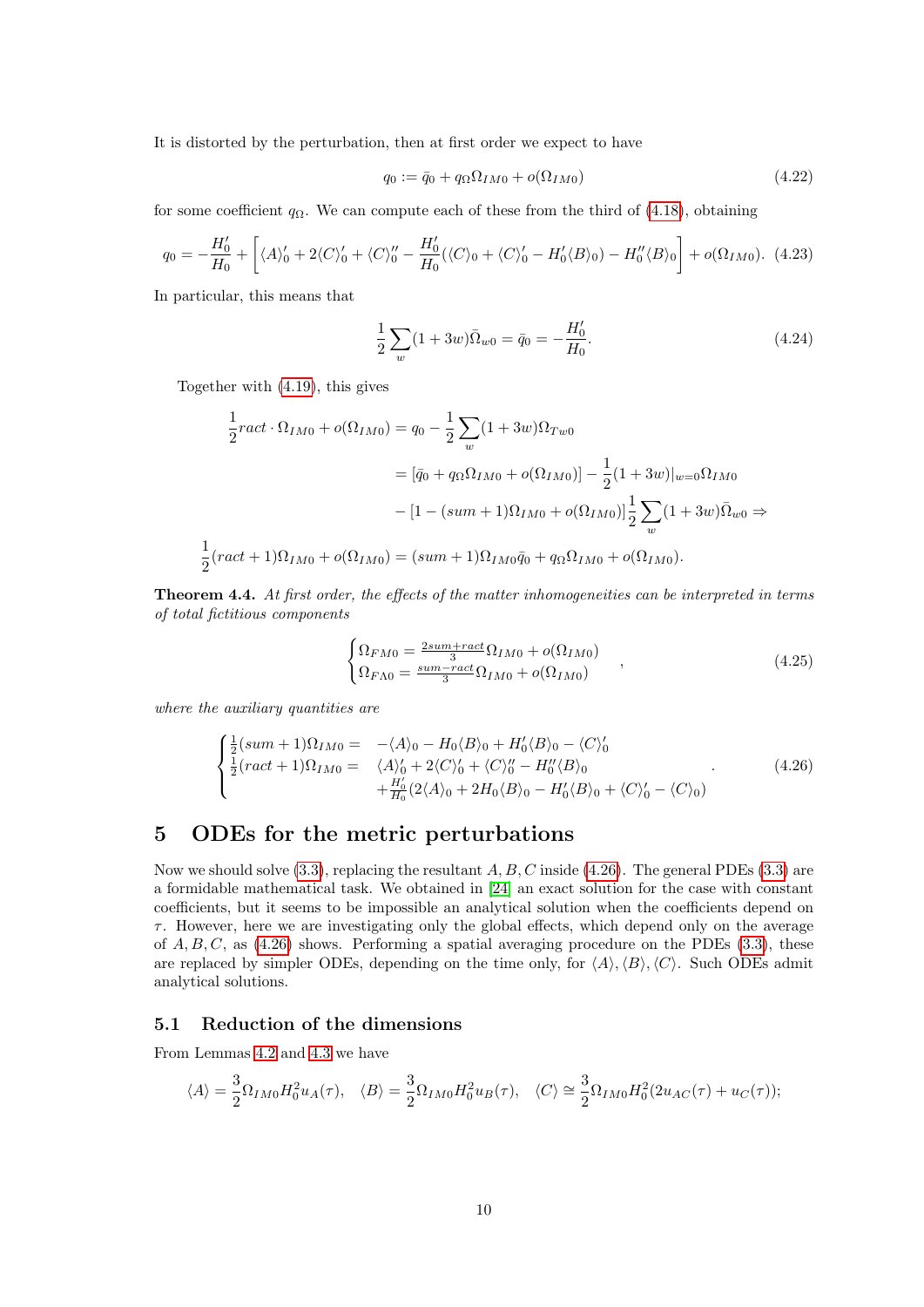where

$$
u_A(\tau) = \int_{\tau_I}^{\tau} \left[ \int_{|z < R(\tau)|} G_{\tau'}(\underline{r}; \tau) d^3 \underline{r} \right] a(\tau')^2 T(\tau') d\tau',
$$
\n
$$
u_{AC}(\tau) = \int_{\tau_I}^{\tau} \left[ \int_{|z < R(\tau)|} G_{\tau'}^C(\underline{r}; \tau) d^3 \underline{r} \right] \dot{H}(\tau') u_A(\tau') d\tau',
$$
\n
$$
u_C(\tau) = \int_{\tau_I}^{\tau} \left[ \int_{|z < R(\tau)|} G_{\tau'}^C(\underline{r}; \tau) d^3 \underline{r} \right] a(\tau')^2 T(\tau') d\tau',
$$
\n
$$
u_B(\tau) = a(\tau)^{-2} \int_{\tau_I}^{\tau} a(\tau')^2 (2u_{AC}(\tau') + u_C(\tau') - u_A(\tau')) d\tau';
$$

and

$$
\left(\Box - 2H\partial_{\tau} + 2(\dot{H} - 2H^2)\right)G_{\tau'}(\underline{x}; \tau) = \delta^{(3)}(\underline{x})\delta(\tau - \tau'),
$$

$$
(\Box - 2H\partial_{\tau})G_{\tau'}^C(\underline{x}; \tau) = \delta^{(3)}(\underline{x})\delta(\tau - \tau').
$$

Since the Green functions are symmetric under spatial rotation, we can reduce the spatial dimensions to one

$$
G_{\tau'}(\underline{r};\tau) = -\frac{1}{2\pi|\underline{r}|}\partial_r \Gamma_{\tau'}(|\underline{r}|;\tau) \quad s.t.
$$
  

$$
\left(\partial_r^2 - \partial_\tau^2 - 2H\partial_\tau + 2(\dot{H} - 2H^2)\right) \Gamma_{\tau'}(r;\tau) = \delta(r)\delta(\tau - \tau');
$$
 (5.1)

and the same for  $G_{\tau}^C(\underline{r};\tau)$ . This allow us to express in another way the terms as

$$
\int_{|_{\Sigma} < R(\tau)|} G_{\tau'}(\underline{r}; \tau) d^3 \underline{r} = \int_0^{R(\tau)} \left[ -\frac{1}{2\pi r} \partial_r \Gamma_{\tau'}(r; \tau) \right] 4\pi r^2 dr
$$

$$
= -2 \int_0^{R(\tau)} r \partial_r \Gamma_{\tau'}(r; \tau) dr
$$

$$
= 2 \left( \int_0^{R(\tau)} \Gamma_{\tau'}(r; \tau) dr - \left[ r \Gamma_{\tau'}(r; \tau) \right]_{r=0}^{R(\tau)} \right).
$$

Now let us define the auxiliary field

$$
v_A(r;\tau) := \int_{\tau_I}^{\tau} \Gamma_{\tau'}(r;\tau) a(\tau')^2 T(\tau') d\tau';\tag{5.2}
$$

and similar for  $v_{AC}$  and  $v_C$ . Then, we can prove

Lemma 5.1. The metric perturbations evolve as

$$
u_A(\tau) = \int_{-R(\tau)}^{R(\tau)} v_A(r;\tau) dr - 2[rv_A(r;\tau)]_{r=0}^{R(\tau)},
$$
  
\n
$$
u_{AC}(\tau) = \int_{-R(\tau)}^{R(\tau)} v_{AC}(r;\tau) dr - 2[rv_{AC}(r;\tau)]_{r=0}^{R(\tau)},
$$
  
\n
$$
u_C(\tau) = \int_{-R(\tau)}^{R(\tau)} v_C(r;\tau) dr - 2[rv_C(r;\tau)]_{r=0}^{R(\tau)};
$$
\n(5.3)

where the v fields solve the 2D PDEs

<span id="page-10-0"></span>
$$
\left(\partial_r^2 - \partial_\tau^2 - 2H\partial_\tau + 2(\dot{H} - 2H^2)\right) v_A(r;\tau) = \delta(r)a(\tau)^2 T(\tau),
$$
  

$$
\left(\partial_r^2 - \partial_\tau^2 - 2H\partial_\tau\right) v_{AC}(r;\tau) = \delta(r)\dot{H}(\tau)u_A(\tau),
$$
  

$$
\left(\partial_r^2 - \partial_\tau^2 - 2H\partial_\tau\right) v_C(r;\tau) = \delta(r)a(\tau)^2 T(\tau).
$$
 (5.4)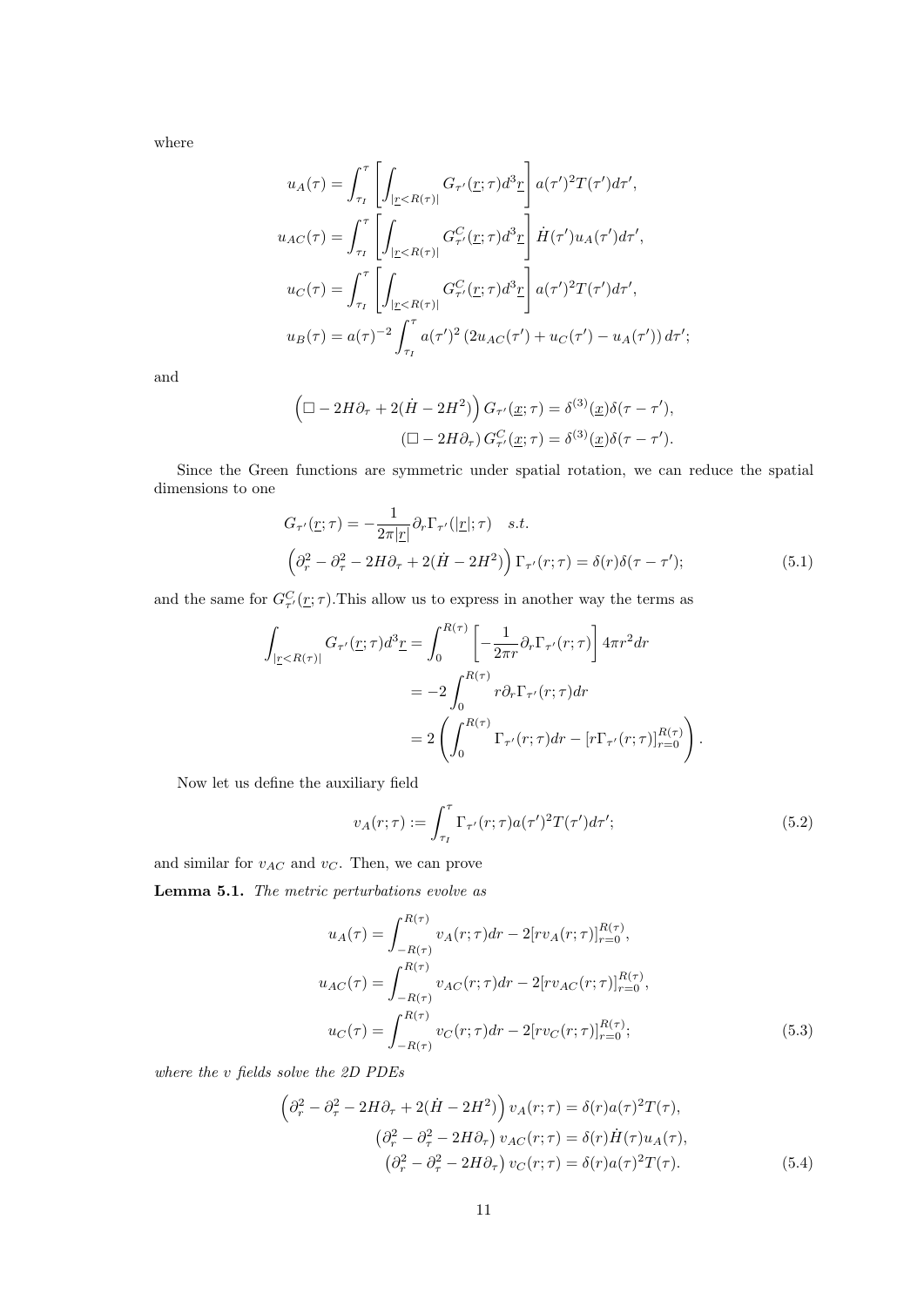*Proof.* Let us start from the time derivatives of  $v_A$ .

$$
\dot{v}_A(r;\tau) = [\Gamma_{\tau'}(r;\tau)a(\tau')^2 T(\tau')]|_{\tau'=\tau} + \int_{\tau'}^{\tau} \partial_{\tau} \Gamma_{\tau'}(r;\tau)a(\tau')^2 T(\tau')d\tau',
$$
  

$$
\ddot{v}_A(r;\tau) = \partial_{\tau} [\Gamma_{\tau'}(r;\tau)a(\tau')^2 T(\tau')]|_{\tau'=\tau} + [\partial_{\tau} \Gamma_{\tau'}(r;\tau)a(\tau')^2 T(\tau')]|_{\tau'=\tau}
$$
  

$$
+ \int_{\tau'}^{\tau} \partial_{\tau}^2 \Gamma_{\tau'}(r;\tau)a(\tau')^2 T(\tau')d\tau'.
$$

 $\Gamma_{\tau}(r;\tau)$  satisfies a wave equation, so it holds a causality principle

$$
\forall |r| > \tau - \tau' : \Gamma_{\tau'}(r; \tau) \equiv 0.
$$

Setting  $\tau' = \tau$  it becomes

$$
\forall |r| > 0 : \Gamma_{\tau}(r; \tau) \equiv 0.
$$

Continuity in  $r = 0$  requires

$$
[\Gamma_{\tau'}(r;\tau)a(\tau')^2T(\tau')]|_{\tau'=\tau}=\Gamma_{\tau}(r;\tau)a(\tau)^2T(\tau)\equiv 0;
$$

so that the boundary terms of  $\dot{v}_A$  and  $\ddot{v}_A$  must vanish. Now, we can check by substitution

$$
\partial_r^2 v_A - \ddot{v}_A - 2H\dot{v}_A + 2(\dot{H} - 2H^2)v_A
$$
  
= 
$$
\int_{\tau_I}^{\tau} [\partial_r^2 \Gamma_{\tau'} - \partial_\tau^2 \Gamma_{\tau'} - 2H\partial_\tau \Gamma_{\tau'} + 2(\dot{H} - 2H^2)\Gamma_{\tau'}]a(\tau')^2 T(\tau')d\tau'
$$
  
= 
$$
\int_{\tau_I}^{\tau} \delta(r)\delta(\tau - \tau')a(\tau')^2 T(\tau')d\tau' = \delta(r)a(\tau)^2 T(\tau).
$$

Notice that this PDE is symmetric under  $r \to -r$ , so that  $v_A(r; \tau) = v_A(-r; \tau)$ . This allows us to write

$$
u_A(\tau) = \int_{\tau_I}^{\tau} \left[ \int_{|\underline{r} < R(\tau)|} G_{\tau'}(\underline{r}; \tau) d^3 \underline{r} \right] a(\tau')^2 T(\tau') d\tau'
$$
\n
$$
= 2 \int_{\tau_I}^{\tau} \left( \int_0^{R(\tau)} \Gamma_{\tau'}(r; \tau) dr - \left[ r \Gamma_{\tau'}(r; \tau) \right]_{r=0}^{R(\tau)} \right) a(\tau')^2 T(\tau') d\tau'
$$
\n
$$
= 2 \left( \int_0^{R(\tau)} v_A(r; \tau) dr - \left[ r v_A(r; \tau) \right]_{r=0}^{R(\tau)} \right)
$$
\n
$$
= \int_{-R(\tau)}^{R(\tau)} v_A(r; \tau) dr - 2 \left[ r v_A(r; \tau) \right]_{r=0}^{R(\tau)}.
$$

The proof is analogous for  $v_{AC}$  and  $v_C$ .

#### 5.2 Fourier transform

We can eliminate the derivatives w.r.t. the spatial variable  $r$ , by writing [\(5.4\)](#page-10-0) for the vs in Fourier transform. If we define

$$
v_A(r;\tau) := \frac{1}{2\pi} \int \hat{v}_A(\omega;\tau) e^{-ir\omega} d\omega;\tag{5.5}
$$

then, the corresponding PDE becomes

<span id="page-11-0"></span>
$$
\left(-\omega^2 - \partial_\tau^2 - 2H\partial_\tau + 2(\dot{H} - 2H^2)\right)\hat{v}_A(\omega;\tau) = a(\tau)^2 T(\tau). \tag{5.6}
$$

The analogous holds for the other vs. Now we manipulate the term in the us.

 $\Box$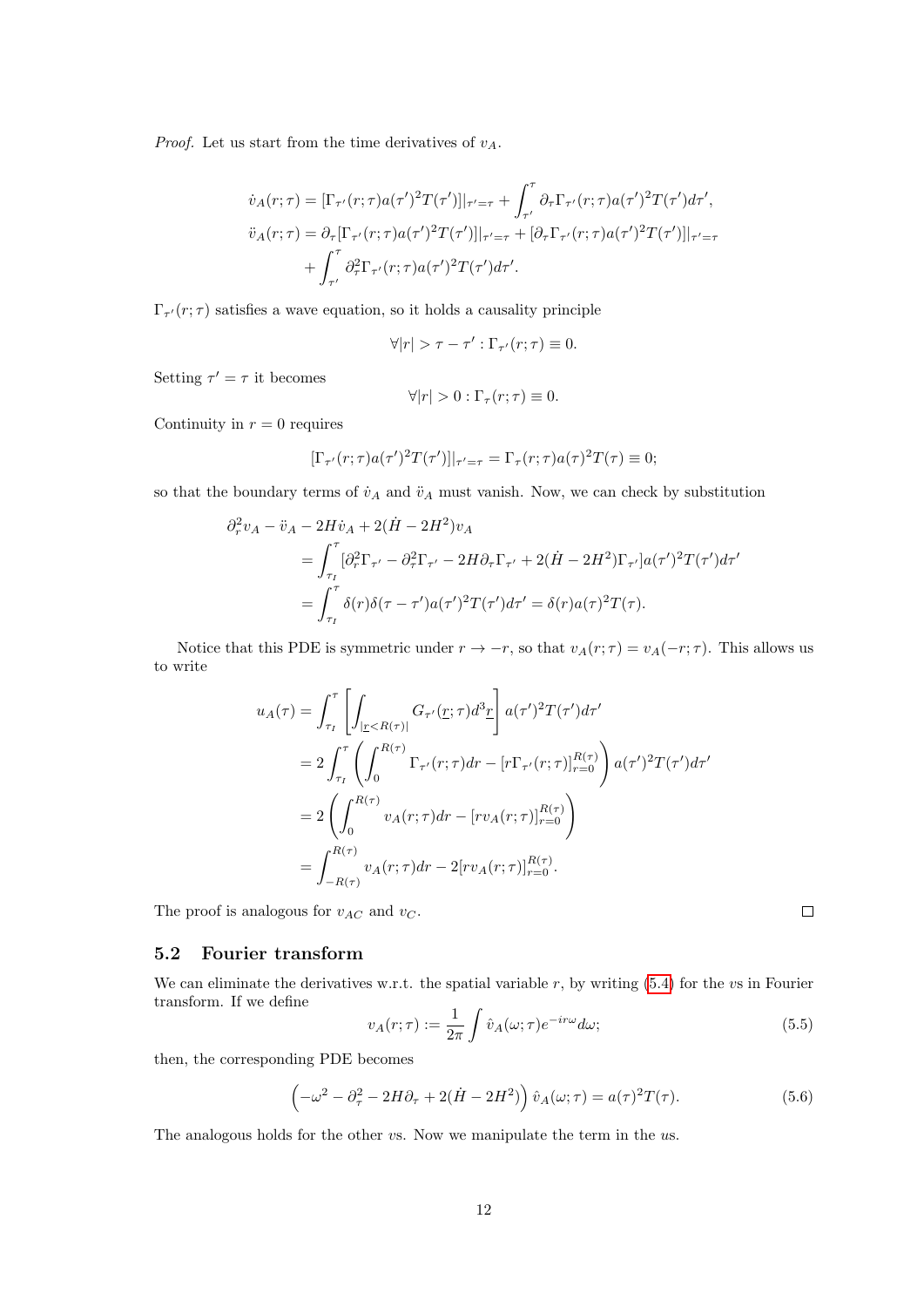<span id="page-12-0"></span>Lemma 5.2.

$$
\int_{-R(\tau)}^{R(\tau)} v_A(r;\tau) dr = \hat{v}_A(\omega;\tau)|_{\omega=0},
$$
  

$$
\int_{-R(\tau)}^{R(\tau)} v_{AC}(r;\tau) dr = \hat{v}_{AC}(\omega;\tau)|_{\omega=0},
$$
  

$$
\int_{-R(\tau)}^{R(\tau)} v_C(r;\tau) dr = \hat{v}_C(\omega;\tau)|_{\omega=0}.
$$
 (5.7)

*Proof.* First, consider that  $v_A$  satisfies the wave equation [\(5.4\)](#page-10-0), so that we can impose the causality condition

$$
\forall |r| > \tau - \tau_I = R(\tau) : v_A(r; \tau) \equiv 0.
$$

Therefore

$$
\int_{-R(\tau)}^{R(\tau)} v_A(r;\tau) dr = \int_{-\infty}^{+\infty} v_A(r;\tau) dr.
$$

After applying the Fourier transform and switching the integrals we find

$$
\int v_A(r;\tau)dr = \int \left[\frac{1}{2\pi} \int \hat{v}_A(\omega;\tau)e^{-ir\omega}d\omega\right]dr
$$

$$
= \int \left[\int \frac{1}{2\pi}e^{-ir\omega}dr\right] \hat{v}_A(\omega;\tau)d\omega = \int \delta(\omega)\hat{v}_A(\omega;\tau)d\omega;
$$

which proves the assertion. For the others vs the proof is analogous.

Now, we need to evaluate the boundary terms  $[rv(r;\tau)]_{r=0}^{R(\tau)}$ .

<span id="page-12-1"></span>**Lemma 5.3.** The term  $rv(r; \tau)|_{r=0}$  always vanishes.

Proof. For Fourier properties

$$
rv_{A}(r;\tau)|_{r=0} = -i \int \partial_{\omega} \hat{v}_{A}(\omega;\tau) e^{-ir\omega} d\omega|_{r=0} = -i \int \partial_{\omega} \hat{v}_{A}(\omega;\tau) d\omega = -i [\hat{v}_{A}(\omega;\tau)]_{-\infty}^{+\infty}.
$$

For an evaluation of  $\hat{v}_A(\omega;\tau)$  when  $\omega$  goes to infinity, we can manipulate the corresponding ODE

$$
\hat{v}_A(\omega;\tau) = \frac{1}{\omega^2} [(-\partial_\tau^2 - 2H\partial_\tau + 2(\dot{H} - 2H^2)) \hat{v}_A(\omega;\tau) - a(\tau)^2 T(\tau)]
$$
  

$$
\sim^{\omega \to \pm \infty} \frac{1}{\omega^2} (-\partial_\tau^2 - 2H\partial_\tau + 2(\dot{H} - 2H^2)) \hat{v}_A(\omega;\tau).
$$

A solution is

$$
\hat{v}_A(\omega;\tau) \sim^{\omega \to \pm \infty} 0;
$$

which proves the assertion. The proof is analogous for the others  $vs.$ 

For the other term, we don't need the Fourier transform.

<span id="page-12-2"></span>**Lemma 5.4.** The term  $rv(r;\tau)|_{r=R(\tau)}$  vanishes if and only if  $\tau_I > -\infty$  and  $a(\tau)^2T(\tau) \in L^1_{loc}([\tau_I;\tau_F))$ . Otherwise, it it divergent.

*Proof.* We know that  $v_A$  satisfies a wave equation [\(5.4\)](#page-10-0), whose principal symbol is the same as for a 2D d'alembertian. As in [\[24\]](#page-34-0) §4, near the wave boundary  $r \to R(\tau)$  the solution depends on the principal symbol only, and we can neglect the terms  $-2H\dot{v}_A + 2(\dot{H} - 2H^2)$  in that asymptotic region:

$$
v_A(r;\tau) \sim^{r \to R(\tau)} \bar{v}_A(r;\tau) \quad s.t. \quad (\partial_r^2 - \partial_\tau^2)\bar{v}_A(r;\tau) = \delta(r)a(\tau)^2 T(\tau).
$$

It is easily solved by

$$
\bar{v}_A(r;\tau) = S(\tau - |r|) \quad s.t. \quad S(x) := \int_{\tau_I}^x a(\tau)^2 T(\tau) d\tau.
$$

 $\Box$ 

 $\Box$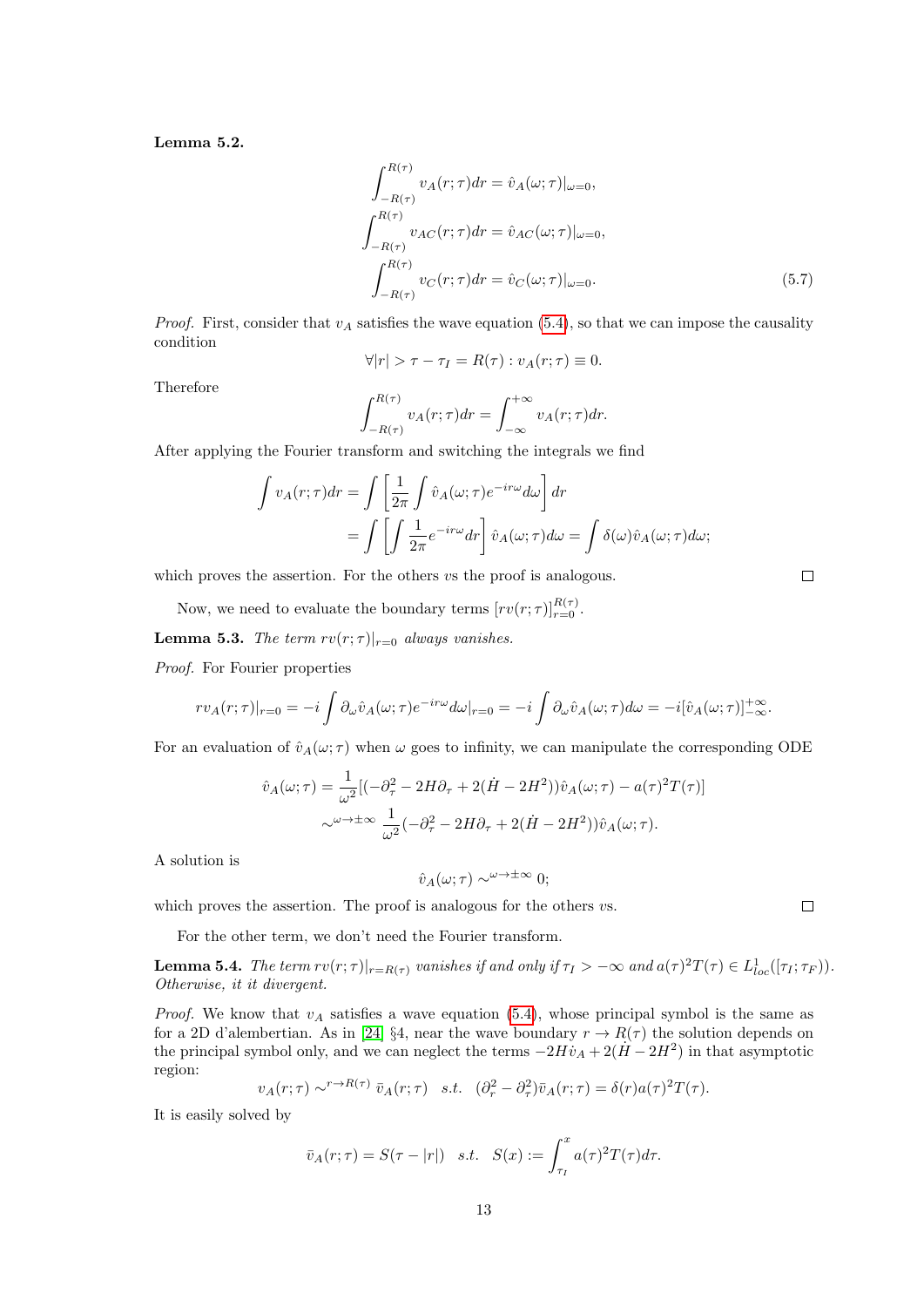Notice that S diverges if  $a(\tau)^2 T(\tau) \notin L^1_{loc}([\tau_I; \tau_F))$ . After replacing it

$$
rv_A(r;\tau)|_{r=R(\tau)} = \lim_{r \to R(\tau)} r\bar{v}_A(r;\tau) = \lim_{r \to \tau - \tau_I} rS(\tau - |r|)
$$
  
= 
$$
\lim_{x \to \tau_I} (\tau - x)S(x) = \lim_{x \to \tau_I} (\tau - x) \int_{\tau_I}^x a(\tau)^2 T(\tau) d\tau.
$$

Let now consider the case  $\tau_I > -\infty$ , so that the requirement on S becomes  $a(\tau)^2 T(\tau) \in$  $L^1_{loc}([0;\tau_F))$ . Then, the integral  $\int_{\tau_I}^x a(\tau)^2 T(\tau) d\tau$  goes to zero and  $rv_A(r;\tau)|_{r=R(\tau)} \equiv 0.0$  the other hand, in the case  $\tau_I = -\infty$  we see that  $\tau - x \to +\infty$ . Since  $a(\tau)^2 T(\tau)$  is always positive, we get the divergence  $rv_A(r;\tau)|_{r=R(\tau)} \equiv +\infty$ .

The proof is analogous for  $v_C$ . For  $v_{AC}$  we obtain

$$
rv_{AC}(r;\tau)|_{r=R(\tau)} = \lim_{x \to \tau_I} (\tau - x) \int_{\tau_I}^x \dot{H}(\tau) u_A(\tau) d\tau.
$$

As before, it diverges if  $\tau_I = -\infty$ . If  $\tau_I > -\infty$  but  $a(\tau)^2 T(\tau) \notin L^1_{loc}([\tau_I; \tau_F))$ , then  $u_A(\tau) =$  $\int_{-R(\tau)}^{R(\tau)} v_A(r;\tau) dr - 2rv_A(r;\tau)|_{r=R(\tau)} \equiv -\infty$  as we saw, and also  $v_{AC}$  diverges. If we have  $a(\tau)^2 T(\tau) \in$  $L_{loc}^1([\tau_I;\tau_F))$ , then  $u_A(\tau) = \hat{v}_A(0;\tau)$  for Lemmas [5.2](#page-12-0) and [5.3;](#page-12-1) it converges, and the first of [\(3.3\)](#page-5-0) assures that  $\dot{H}(\tau)u_A(\tau) \in L^1_{loc}([\tau_I; \tau_F)).$  $\Box$ 

Putting the last Lemmas all together, we obtain the us as solutions of some ODEs.

**Theorem 5.5.** If  $\tau_I > -\infty$  and  $a(\tau)^2 T(\tau) \in L^1_{loc}([\tau_I; \tau_F))$ , then

$$
\ddot{u}_A(\tau) + 2H\dot{u}_A(\tau) + 2(2H^2 - \dot{H})u_A(\tau) = -a(\tau)^2 T(\tau)
$$
  

$$
\ddot{u}_{AC}(\tau) + 2H\dot{u}_{AC}(\tau) = -\dot{H}(\tau)u_A(\tau)
$$
  

$$
\ddot{u}_C(\tau) + 2H\dot{u}_C(\tau) = -a(\tau)^2 T(\tau).
$$
 (5.8)

Otherwise,  $\langle A \rangle$ ,  $\langle B \rangle$ ,  $\langle C \rangle$  always diverge.

Proof. From Lemmas [5.2,](#page-12-0) [5.3](#page-12-1) and [5.4,](#page-12-2) all the us are

$$
u(\tau) = \int_{-R(\tau)}^{R(\tau)} v(r;\tau) dr = \hat{v}(\omega;\tau)|_{\omega=0}.
$$

The  $\hat{v}$ s obey equations like [\(5.6\)](#page-11-0). Writing them for the us we have the assertion.

<span id="page-13-0"></span> $\Box$ 

# 6 Single component cases

It is still impossible to solve analytically the evolution  $(2.6)$  for a and the ODEs  $(5.8)$  for a general choice of components  $\{\bar{\Omega}_{w0}\}_w$ . Moreover, for such a general choice it's quite difficult to determine the form of the source  $\tilde{\rho} \propto T(\tau)$ . However, we are able to solve exactly the equations when a single component  $\Omega_w$  dominates. We can approximate the general evolution as a succession of "epochs"; during each epoch, we consider just the dominant component

$$
\forall \tau | \bar{\Omega}_w(\tau) = \max_{w'} \bar{\Omega}_{w'}(\tau) : \bar{\Omega}_{w0} \cong 1,
$$

so that each epoch has a single-component evolution. The full evolution is obtained sticking the partial functions, imposing that  $a(\tau) \in C^0(\tau_I; \tau_F)$ , since  $(2.6)$  is first order,  $\langle A \rangle$ ,  $\langle C \rangle \in C^1(\tau_I; \tau_F)$ , since [\(5.8\)](#page-13-0) are second order; and  $\langle B \rangle \in C^0(\tau_I; \tau_F)$ , because  $u_B$  is obtained by an integral in [\(4.15\)](#page-7-1).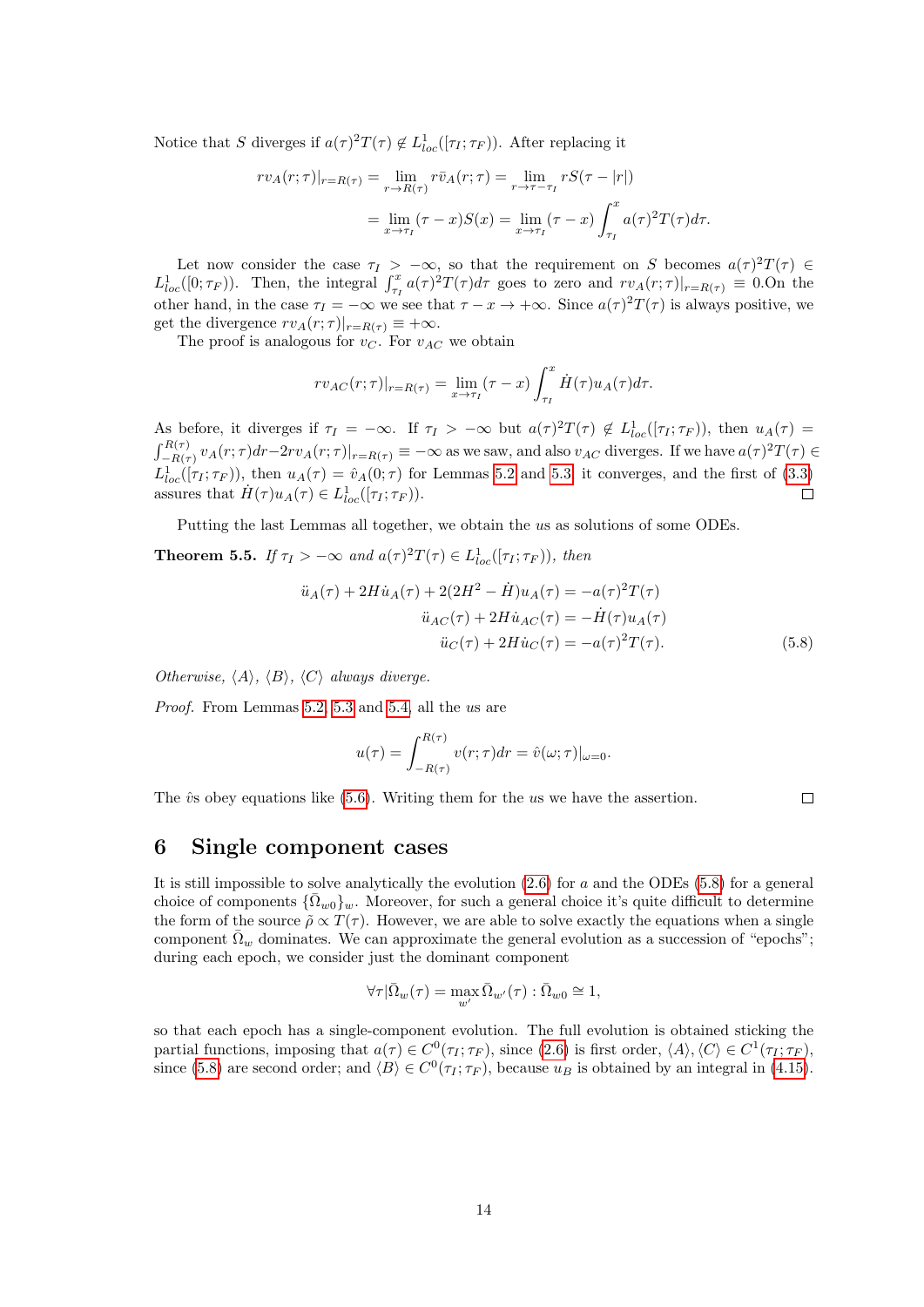#### 6.1 The First Selfconsistence Condition

Let's start solving [\(2.6\)](#page-3-2) for a general epoch with  $\overline{\Omega}_{w'0} \cong \delta_{w',w}$ .

<span id="page-14-1"></span>
$$
\left(\frac{\dot{a}}{H_0}\right)^2 = a^{1-3w} \Rightarrow
$$
\n
$$
a(\tau) = \begin{cases}\n\left(\frac{1}{\alpha}H_0(\tau - c)\right)^\alpha & w \neq -\frac{1}{3} \\
e^{H_0(\tau - c)} & w = -\frac{1}{3}\n\end{cases} \qquad s.t. \quad \alpha(w) := \frac{2}{1+3w};
$$
\n(6.1)

where c is an integration constant. We get immediately the coefficients of  $(5.8)$ 

$$
H(\tau) = \begin{cases} \frac{\alpha}{\tau - c} & w \neq -\frac{1}{3} \\ H_0 & w = -\frac{1}{3} \end{cases},
$$
 (6.2)

$$
2H = \begin{cases} 2\frac{\alpha}{\tau - c} & w \neq -\frac{1}{3} \\ 2H_0 & w = -\frac{1}{3} \end{cases},
$$
(6.3)

$$
2(2H^2 - \dot{H}) = \begin{cases} 2\frac{2\alpha^2 + \alpha}{(\tau - c)^2} & w \neq -\frac{1}{3} \\ 4H_0^2 & w = -\frac{1}{3} \end{cases} . \tag{6.4}
$$

Recalling [\(2.5\)](#page-3-1) and that  $a(\tau)$  is increasing (at least) near  $\tau_I$ , we see that the epochs must be in order of decreasing w. In particular, during the first epoch it dominates  $w_M := \max\{w\}$ . Setting the initial condition

$$
\lim_{\tau \to \tau_I} a(\tau) = 0 \Rightarrow
$$
  

$$
\tau_I = \begin{cases} -\infty & \alpha(w_M) < 0 \lor w = -\frac{1}{3} \\ c & \alpha(w_M) > 0 \end{cases} \tag{6.5}
$$

By definition it is always  $\alpha \neq 0$  for definition. From the previous Theorem, we get immediately

Corollary 6.1 (First Selfconsistence Condition). A selfconsistent choice of components must be such that  $w_M > -\frac{1}{3}$ .

In particular, a selfconsistent universe must develop the metric perturbations as described by [\(5.8\)](#page-13-0), with non constant coefficients.

Observation 4. In [\[24\]](#page-34-0) we studied the costant coefficient case, filling the universe with an exotic component s.t.  $w = -\frac{1}{3}$ . This breaks the First Selfconsistence Condition, which explains the divergences we found in [\[24\]](#page-34-0) §4.3: it is the contribution of  $rv(r;\tau)|_{r=R(\tau)} \equiv \infty$ . It is possible to extract finite results even when the I SC is broken, as we did with a renormalization via analytic continuation. A general renormalization method could be to always neglect the term  $rv(r;\tau)|_{r=R(\tau)} \equiv \infty$ , using [\(5.8\)](#page-13-0) for any  $w_M$ .

As long as the I SC holds, we can fix  $\tau_I := 0$  without lost of generality.

#### 6.2 Decoupling

As we say in Lemma [4.2,](#page-6-0) for general coefficients of [\(3.3\)](#page-5-0) we have just an approximated solution of  $\langle C \rangle$ . This is due to the coupling between C and A. Another advantage of the single component evolution is to allow the decoupling the PDEs of A and C

$$
\begin{cases} \Box A - 2\alpha \frac{\dot{A}}{\tau - c} - 2\alpha (2\alpha + 1) \frac{A}{(\tau - c)^2} = 4\pi G a^2 \tilde{\rho} \\ \Box C - 2\alpha \frac{\dot{C}}{\tau - c} + 2\alpha \frac{A}{(\tau - c)^2} = 4\pi G a^2 \tilde{\rho} \end{cases}
$$

Let  $\alpha \neq -\frac{1}{2}$  $\alpha \neq -\frac{1}{2}$  $\alpha \neq -\frac{1}{2}$ .<sup>2</sup> Then it is convenient to define the auxiliary field

$$
D := A + (2\alpha + 1)C,\tag{6.6}
$$

.

<span id="page-14-0"></span><sup>&</sup>lt;sup>2</sup>The case  $\alpha \neq -\frac{1}{2}$  happens only for the exotic component  $w = -\frac{5}{3}$ .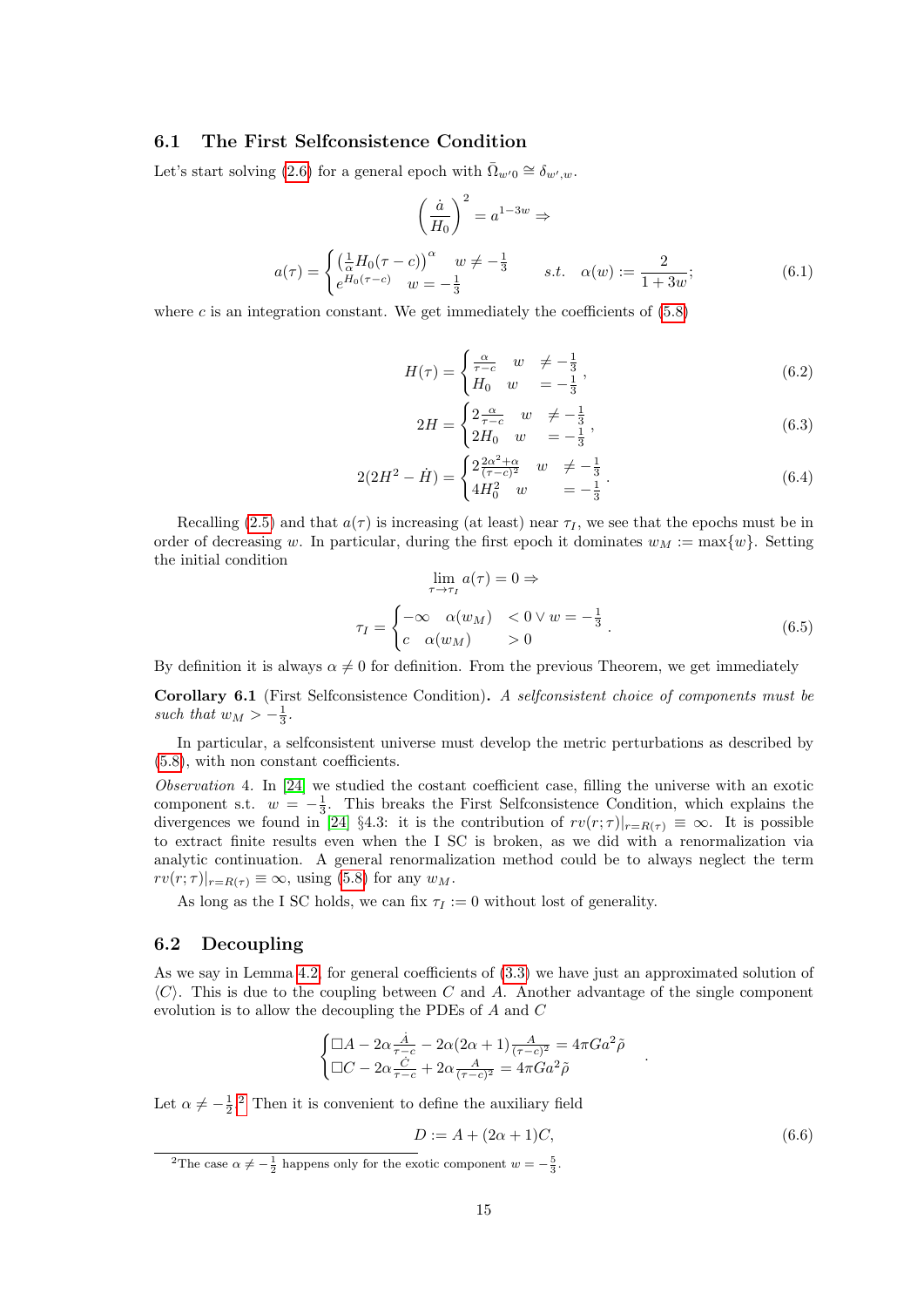which must satisfy the PDE

$$
\Box D - 2 \frac{\alpha}{\tau - c} \dot{D} = 8(\alpha + 1)\pi G a^2 \tilde{\rho}.
$$
\n(6.7)

All the results in  $\S5$  hold true for D, so that

$$
\langle D \rangle = 3\Omega_{IM0} H_0^2 u_D(\tau) \quad s.t. \n\ddot{u}_D + 2 \frac{\alpha}{\tau - c} \dot{u}_D = -(\alpha + 1)a(\tau)^2 T(\tau).
$$
\n(6.8)

From these we get an exact formula for  $\langle C \rangle$ 

$$
\langle C \rangle = \frac{\langle D \rangle - \langle A \rangle}{2\alpha + 1} = \frac{3}{2} \Omega_{IM0} H_0^2 \frac{2u_D(\tau) - u_A(\tau)}{2\alpha + 1}.
$$
\n(6.9)

Observation 5. Notice that in the dark energy epoch  $\alpha = -1$  and the ODE for  $u_D$  is free of source. However, this doesn't imply that  $u_D$  is zero, thus in general  $\langle C \rangle \neq \langle A \rangle$ .

### 6.3 Solving the ODEs

To solve [\(5.8\)](#page-13-0) for a general w, we need the form of  $T(\tau)$ . We will assume

$$
\delta_M \propto a(\tau)^n,\tag{6.10}
$$

with  $n(w)$  a regular function, of which we know  $n(0) = 1$  and  $n(-1) = 0$ . This assumption does not certainly hold for the radiation epoch  $(w = \frac{1}{3})$ , when

$$
\delta_M \propto \ln(4a_R) - \ln a(\tau) \quad s.t. \quad a_R = \max\{a(\tau)|\bar{\Omega}_R(\tau) = \max\bar{\Omega}_w(\tau)\}.
$$
 (6.11)

Let us start by solving for  $u_A$ . In general, it has a term  $u_{IA}$  generated by the source  $-a(\tau)^2T(\tau) =$  $-a(\tau)^{n-1}$ , and a term  $u_{HA}$  without sources. They result to be

$$
u_{IA}(\tau) = H_0^{-2} u_{A0} (H_0 \tau)^{n_A} \quad s.t. \quad n_A = (n-1)\alpha + 2
$$
  
\nand 
$$
u_{A0} = -\frac{\alpha^{(1-n)\alpha}}{(n\alpha - \alpha + 2)(n\alpha + \alpha + 1) + 2\alpha(2\alpha + 1)},
$$
\n(6.12)

$$
u_{HA}(\tau) \propto (H_0 \tau)^{n_H} \quad s.t. \quad n_H^2 + (2\alpha - 1)n_H + (4\alpha^2 + 2\alpha) = 0. \tag{6.13}
$$

The exponent of  $u_{HA}$  is

<span id="page-15-0"></span>
$$
n_H = \left(\frac{1}{2} - \alpha\right) \pm \sqrt{\frac{1}{4} - 3\alpha - 3\alpha^2}.\tag{6.14}
$$

It has an imaginary part if and only if

$$
\alpha \in \left( -\infty; \alpha(w_+) := -\frac{1}{\sqrt{3}} - \frac{1}{2} \right) \sqcup \left( \alpha(w_-) := \frac{1}{\sqrt{3}} - \frac{1}{2}; +\infty \right) \Leftrightarrow
$$
  

$$
\Leftrightarrow w \in (w_- \cong -0.9521; w_+ \cong 8.2855).
$$

Because of the arbitrariness of the integration constants  $c_1$  and  $c_2$ , we can write in general

$$
H_0^2 u_A(\tau) = u_{A0} (H_0 \tau)^{(n-1)\alpha+2}
$$
  
+ 
$$
\begin{cases} [c_{A1} \sin(\sqrt{\xi} \cdot \ln H_0 \tau) + c_{A2} \cos(\sqrt{\xi} \cdot \ln H_0 \tau)] (H_0 \tau)^{\frac{1}{2} - \alpha} & w \in (w, w_+) \\ [c_{A1} (H_0 \tau)^{\sqrt{-\xi}} + c_{A2} (H_0 \tau)^{-\sqrt{-\xi}}] (H_0 \tau)^{\frac{1}{2} - \alpha} & w \notin (w, w_+) \end{cases}
$$
(6.15)

where  $\xi := 3\alpha^2 + 3\alpha - \frac{1}{4}$ . The solution for D is simpler.

$$
H_0 u_D(\tau) = u_{D0} (H_0 \tau)^{(n-1)\alpha+2} + c_{D1} (H_0 \tau)^{1-2\alpha} + c_{D2}
$$
  
s.t.  $u_{D0} = -\frac{\alpha^{(1-n)\alpha}}{(n\alpha - \alpha + 2)(n\alpha + \alpha + 1)}.$  (6.16)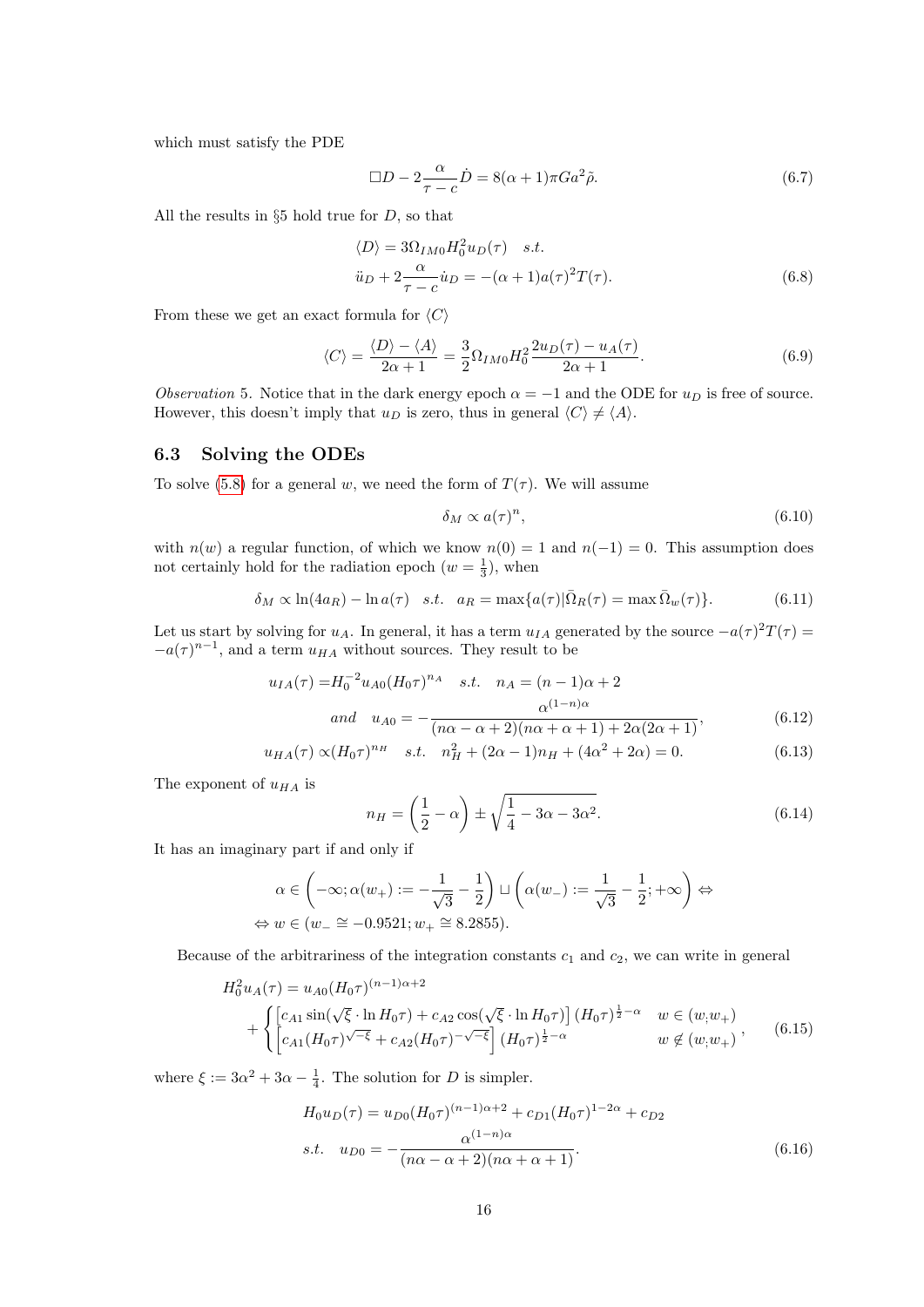Using this, we get for  ${\cal C}$ 

$$
H_0^2 u_C(\tau) = u_{C0} (H_0 \tau)^{(n-1)\alpha+2} + c_{D1} (H_0 \tau)^{1-2\alpha} + c_{D2}
$$
  
+ 
$$
\begin{cases} -\frac{1}{2\alpha+1} \left[ c_{A1} \sin(\sqrt{\xi} \cdot \ln H_0 \tau) + c_{A2} \cos(\sqrt{\xi} \cdot \ln H_0 \tau) \right] (H_0 \tau)^{\frac{1}{2}-\alpha} & w \in (w, w_+) \\ -\frac{1}{2\alpha+1} \left[ c_{A1} (H_0 \tau)^{\sqrt{-\xi}} + c_{A2} (H_0 \tau)^{-\sqrt{-\xi}} \right] (H_0 \tau)^{\frac{1}{2}-\alpha} & w \notin (w, w_+) \end{cases}
$$
(6.17)

s.t. 
$$
u_{C0} := \frac{2(\alpha + 1)u_{D0} - u_{A0}}{2\alpha + 1}
$$
. (6.18)

The evolution of B is determined by Lemma [4.3.](#page-7-0)

<span id="page-16-1"></span><span id="page-16-0"></span>
$$
u_B(\tau) = H_0^{-3} \frac{u_{C0} - u_{A0}}{(n+1)\alpha + 3} (H_0 \tau)^{(n-1)\alpha + 3} + u_{HB}(\tau)
$$
  
s.t. 
$$
u_{HB}(\tau) = a(\tau)^{-2} \int a(\tau')^2 \left(\frac{2u_{HD}(\tau') - u_{HA}(\tau')}{2\alpha + 1} - u_{HA}(\tau')\right) d\tau'.
$$
 (6.19)

#### 6.4 Particular components

In the following sections, we will need the single-component solutions for some particular components. The dark energy has  $w = -1 < w_-\$ . The perturbations evolve as

$$
H_0^2 u_A(\tau) = u_{A0}|_{w=-1} (H_0 \tau - H_0 c_A)^3 + c_{A1\Lambda} (H_0 \tau - H_0 c_A)^2 + c_{A2\Lambda} (H_0 \tau - H_0 c_A);
$$
  
\n
$$
H_0^2 u_C(\tau) = u_{C0}|_{w=-1} (H_0 \tau - H_0 c_A)^3 - c_{A1\Lambda} (H_0 \tau - H_0 c_A)^2 - c_{A2\Lambda} (H_0 \tau - H_0 c_A)
$$
  
\n
$$
+ c_{D1\Lambda} (H_0 \tau - H_0 c_A)^5 + c_{D2\Lambda};
$$
  
\n
$$
H_0^3 u_B(\tau) = -2c_{A1\Lambda} (H_0 \tau - H_0 c_A)^3 - 2c_{A2\Lambda} (H_0 \tau - H_0 c_A)^2 \ln |H_0 \tau - H_0 c_A|
$$
  
\n
$$
+ \frac{1}{4} c_{D1\Lambda} (H_0 \tau - H_0 c_A)^6 - c_{D2\Lambda} (H_0 \tau - H_0 c_A) + c_{B\Lambda} (H_0 \tau - H_0 c_A)^2.
$$
 (6.20)

Indeed,  $\alpha(-1) = -1 \Rightarrow \sqrt{\xi} = \frac{1}{2}$  and  $n(-1) = 0$ , thus

<span id="page-16-3"></span><span id="page-16-2"></span>
$$
u_{A0}|_{w=-1} = u_{C0}|_{w=-1} = \frac{1}{2}, \Rightarrow u_{C0} - u_{A0}|_{w=-1} = 0.
$$
\n(6.21)

The matter has  $w = 0 \in (w_-, w_+)$ . The perturbations evolve as

$$
H_0^2 u_A(\tau) = u_{A0}|_{w=0} (H_0 \tau - H_0 c_M)^2 + (H_0 \tau - H_0 c_M)^{-\frac{3}{2}} [c_{A1M} \sin\left(\frac{\sqrt{71}}{2} \ln(H_0 \tau - H_0 c_M)\right)
$$
  
+  $c_{A2M} \cos\left(\frac{\sqrt{71}}{2} \ln(H_0 \tau - H_0 c_M)\right);$   

$$
H_0^2 u_C(\tau) = u_{C0}|_{w=0} (H_0 \tau - H_0 c_M)^2 + c_{D1M} (H_0 \tau - H_0 c_M)^{-3} + c_{D2M} + \frac{1}{5} (H_0 \tau - H_0 c_M)^{-\frac{3}{2}}.
$$
  

$$
\cdot \left[c_{A1M} \sin\left(\frac{\sqrt{71}}{2} \ln(H_0 \tau - H_0 c_M)\right) + c_{A2M} \cos\left(\frac{\sqrt{71}}{2} \ln(H_0 \tau - H_0 c_M)\right)\right];
$$
  

$$
H_0^3 u_B(\tau) = \frac{u_{C0} - u_{A0}}{7} |_{w=0} (H_0 \tau - H_0 c_M)^3 + \frac{1}{2} c_{D1M} (H_0 \tau - H_0 c_M)^{-2} + \frac{1}{5} c_{D2M} (H_0 \tau - H_0 c_M)
$$
  

$$
- \frac{1}{50} (H_0 \tau - H_0 c_M)^{-\frac{1}{2}} [(3c_{A1M} + \frac{\sqrt{71}}{2} c_{A2M}) \sin\left(\frac{\sqrt{71}}{2} \ln(H_0 \tau - H_0 c_M)\right)
$$
  
+  $(3c_{A2M} - \sqrt{71} c_{A1M}) \cos\left(\frac{\sqrt{71}}{2} \ln(H_0 \tau - H_0 c_M)\right)] + c_{BM} (H_0 \tau - H_0 c_M)^{-4}.$   
(6.22)

Indeed,  $\alpha(0) = 2 \Rightarrow \sqrt{-\xi} = \frac{\sqrt{71}}{2}$  and  $n(0) = 1$ , thus  $u_{A0}|_{w=0} = -\frac{1}{20}$  $\frac{1}{30}$ ,  $u_{C0}|_{w=0} = -\frac{17}{150}$  $\frac{17}{150} \Rightarrow \frac{u_{C0} - u_{A0}}{7}$  $\frac{-u_{A0}}{7}|_{w=0} = -\frac{2}{17}$ 175  $(6.23)$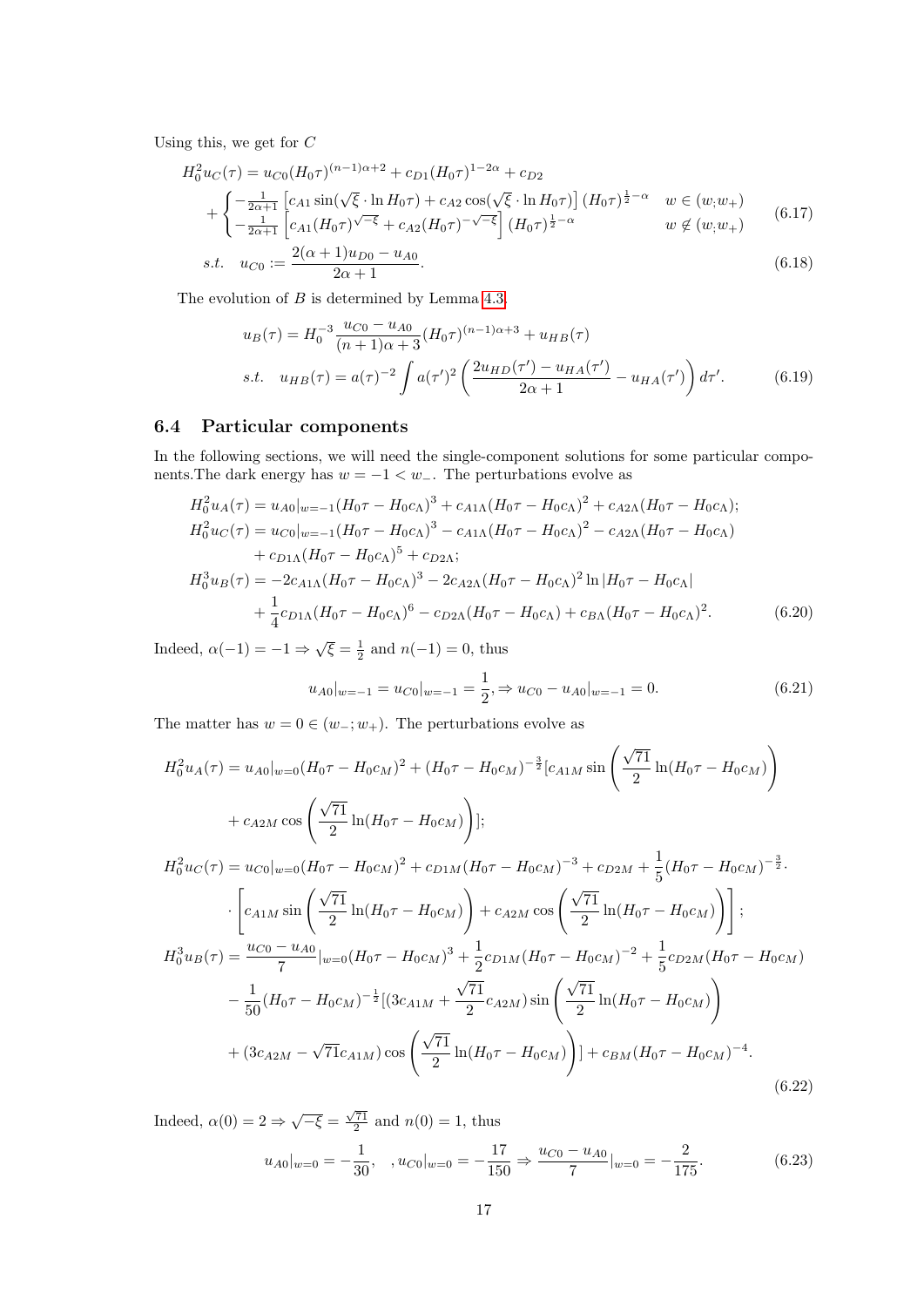For the peculiar evolution during the radiation epoch, we don't use  $T = a^n$ . The perturbations evolve as

$$
H_0^2 u_A(\tau) = \frac{1}{8} (H_0 \tau) \left[ \ln \left( \frac{H_0 \tau}{4a_R} - \frac{3}{8} \right) \right] + u_{HA}(\tau);
$$
  
\n
$$
H_0^2 u_C(\tau) = \frac{1}{8} (H_0 \tau) \left[ 5 \ln \left( \frac{H_0 \tau}{4a_R} - \frac{63}{8} \right) \right] + u_{HC}(\tau);
$$
  
\n
$$
H_0^3 u_B(\tau) = \frac{1}{8} (H_0 \tau)^2 \left[ \ln \left( \frac{H_0 \tau}{4a_R} - \frac{17}{8} \right) \right] + u_{HB}(\tau).
$$
\n(6.24)

### 6.5 Other Selfconsistence Conditions

Recalling our definition of a "selfconsistent"universe, the First Selfconsistence Condition ensures that there exist finite solutions for  $\langle A \rangle$ ,  $\langle B \rangle$ ,  $\langle C \rangle$ . We must require also that these solutions are unique and that they describe small enough perturbations. The initial conditions for [\(3.3\)](#page-5-0) were

<span id="page-17-2"></span><span id="page-17-0"></span>
$$
\lim_{\tau \to 0} \langle A \rangle(\tau), \langle B \rangle(\tau), \langle C \rangle(\tau) = 0. \tag{6.25}
$$

These functions are described by  $(6.15)$ ,  $(6.19)$  and  $(6.17)$  accordingly to the dominating w near  $\tau = 0$ , i.e.  $w_M$ . The initial conditions put some restraints on  $w_M$  and on the integration constants: we can satisfy [\(6.25\)](#page-17-0) if all  $u_{HA}$ ,  $u_{HB}$ ,  $u_{HC} \equiv 0$ , and also

$$
0 = \lim_{\tau \to 0} (H_0 \tau)^{(n(w_M) - 1)\alpha(w_M) + 2} \propto \lim_{\tau \to 0} a(\tau)^{n(w_M) + 3w_M} \Leftrightarrow n(w_M) + 3w_M > 0
$$
  
\n
$$
0 = \lim_{\tau \to 0} (H_0 \tau)^{(n(w_M) - 1)\alpha(w_M) + 3} \propto \lim_{\tau \to 0} a(\tau)^{n(w_M) + 3w_M + \frac{1}{\alpha(w_M)}}
$$
  
\n
$$
\Leftrightarrow n(w_M) + 3w_M + \frac{1}{\alpha(w_M)} > 0.
$$

For the I SC one has  $\alpha(w_M) > 0$ , so that the first limit implies the second one.

Theorem 6.2 (Second Selfconsistence Condition). A selfconsistent choice of components must be such that  $n(w_M) + 3w_M > 0$ .

Observation 6. For a monotonically increasing  $n(w)$ , the II SC is equivalent to

$$
w_M > w_0 \tag{6.26}
$$

for some limit value w<sub>0</sub>. We can estimate it with a linear interpolation  $n(w) \approx 1 + w$ , that gives  $w_0 \approx -\frac{1}{4}$ . With more generality, remembering from [\[24\]](#page-34-0) that  $n(-\frac{1}{3}) \in (\phi, 1)$  $n(-\frac{1}{3}) \in (\phi, 1)$  $n(-\frac{1}{3}) \in (\phi, 1)$  and that  $n(0) = 1$ , we have

$$
-\frac{1}{3} < w_0 < 0. \tag{6.27}
$$

The II SC is not necessary if  $w_M = \frac{1}{3}$ , for which always

$$
\lim_{\tau \to 0} (H_0 \tau) \left[ \ln \left( \frac{H_0 \tau}{4a_R} - \frac{3}{8} \right) \right] = 0; \tag{6.28}
$$

and the same for B and C.

Corollary 6.3. The II SC ensures that the perturbations are small near the Big Bang.

Proof.

$$
\frac{|\langle \tilde{g}_{\mu\nu} \rangle|}{|\bar{g}_{\mu\nu}|} \propto |\langle \Psi \rangle| = |\langle \Phi \rangle| = |\langle C \rangle - H \langle B \rangle| \to^{\tau \to 0} 0 \ll 1; \tag{6.29}
$$

where the second term is  $H\langle B\rangle \propto \frac{1}{\tau} (H_0\tau)^{(n(w_M)-1)\alpha(w_M)+3} \propto a^{n(w_M)+3w_M} \to^{\tau\to 0} 0$  for the II SC again.  $\Box$ 

<span id="page-17-1"></span> $3\phi \cong 0.618...$  is the golden ratio.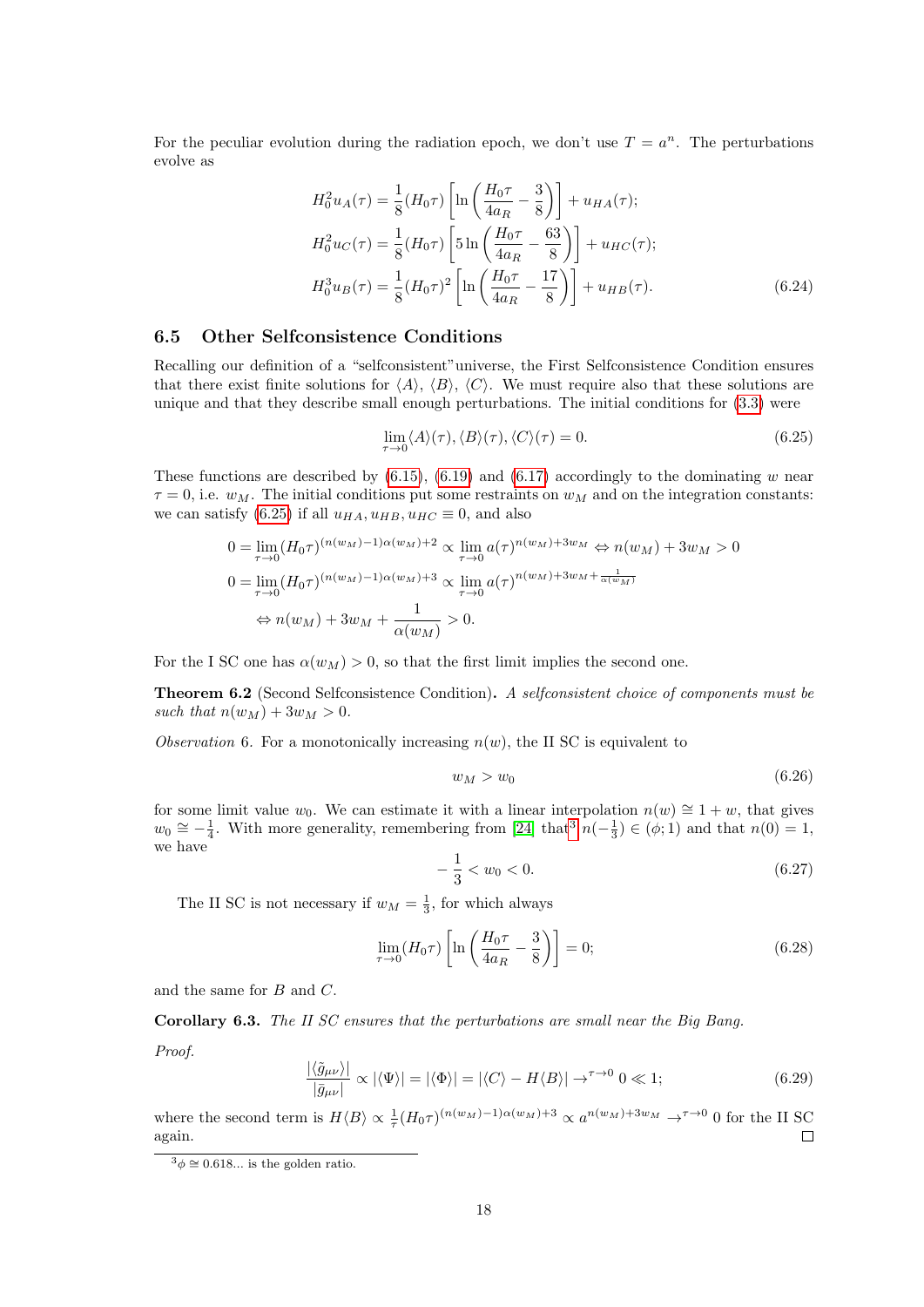Do the initial conditions [\(6.25\)](#page-17-0) fix uniquely  $\langle A \rangle$ ,  $\langle B \rangle$ ,  $\langle C \rangle$ ? Not always. There are values of w for which  $u_{HA}$ ,  $u_{HB}$ ,  $u_{HC}$  go to zero even if the integration constants are not fixed to zero. Such cases are not selfconsistent, because the solutions are not unique. This is forbidden by

Theorem 6.4 (Third Selfconsistence Condition). A selfconsistent choice of components must be such that  $w_-\lt w_M\leq 1$ .

*Proof.* Let us try any non zero choice for the integration constant, and check if nevertheless  $u_{HA}$ tends to zero; if it is the case, the corresponding value of w will not be selfconsistent.First, let us consider the case  $w_M \in (w_-; w_+)$ . Remembering [\(6.15\)](#page-15-0)

$$
\lim_{\tau \to 0} u_{HA}(\tau) = 0 \Leftrightarrow \lim_{\tau \to 0} (H_0 \tau)^{\frac{1}{2} - \alpha(w_M)} = 0 \Leftrightarrow \alpha(w_M) < \frac{1}{2} \Leftrightarrow w_M > 1,
$$

otherwise the limit doesn't exixt because of oscillations. This forbids the values  $w_M \in (1; w_+)$ . Considering now the case  $w_M \notin (w_-; w_+)$ , it means  $\alpha(w_M) \in \left[-\frac{1}{\sqrt{2}}\right]$  $\frac{1}{3} - \frac{1}{2}; \frac{1}{\sqrt{2}}$  $\frac{1}{3} - \frac{1}{2}$ , and in particular  $\alpha < \frac{1}{2}$ . Recalling [\(6.15\)](#page-15-0), for a choice  $c_{A1} \neq 0$ ,  $c_{A2} = 0$ 

$$
\sqrt{\frac{1}{4} - 3\alpha - 3\alpha^2} + \frac{1}{2} - \alpha|_{w_M} > \frac{1}{2} - \alpha(w_M) > 0
$$
  
\n
$$
\Rightarrow \lim_{\tau \to 0} (H_0 \tau)^{\sqrt{\frac{1}{4} - 3\alpha - 3\alpha^2} + \frac{1}{2} - \alpha}|_{w_M} = 0
$$
  
\n
$$
\Rightarrow \lim_{\tau \to 0} u_{HA}(\tau) = 0,
$$

and this is enough to forbid all the values  $w_M \notin (w_-, w_+)$ . For the allowed values  $w_M \in (w_-, 1]$ , the integration constants for  $u_C$  are fixed to zero as well, since [\(6.17\)](#page-16-1) has the same functional form of [\(6.15\)](#page-15-0). From [\(6.19\)](#page-16-0) and [\(6.25\)](#page-17-0) we see that also  $u_{HB}$  is fixed to zero, so that the metric perturbations are unique.  $\Box$ 

The Three Selfconsistence Conditions we proved allow only a "selfconsistence interval" for the component dominating near the Big Bang:

$$
w_M \in (w_0; 1]. \tag{6.30}
$$

Observation 7. Our universe contains certainly radiation and matter as homogeneous components, and probably dark energy. The biggest w is that of radiation, and  $w_M = \frac{1}{3}$  is included in the selfconsistence interval. This is not obvious. Some universes, as the "constant coefficient universe" studied in [\[24\]](#page-34-0), break the Three Selfconsistence Conditions. The selfconsistence of our universe provides some empirical reinforcement to our model.

When I and III SC hold, the requirement of selfconsistence is reduced to asking that the perturbations are small enough to neglect orders higher than the first. This constitues a last Condition.

Lemma 6.5 (Fourth Selfconsistence Condition). A selfconsistent choice of components must have an inhomogeneous matter such that  $\Omega_{IM0} \ll \Omega_{TM0}$ , and such that  $\forall t \in [0; t_0] : |\langle \Psi \rangle| \ll \frac{1}{2}$ .

*Proof.* The first requirement on  $\Omega_{IM0}$  is the same we asked in §2.4. The other requirement is evident from [\(4.4\)](#page-6-1), where  $2\langle\Psi\rangle$ ,  $2\langle\Phi\rangle$  are the perturbations of the metric. They must be smaller than 1, and, since  $\Psi = \Phi$ , it is sufficient to impose it just for one of them.  $\Box$ 

This is no more a Condition on w, but on  $\Omega_{IM0}$ , so that the selfconsistence interval remains the same. Indeed,  $\langle A \rangle$ ,  $\langle B \rangle$ ,  $\langle C \rangle$  are proportional to  $\Omega_{IM0}$ , and so are  $\langle \Psi \rangle$ ,  $\langle \Phi \rangle$ : the IV SC defines a maximum value  $\Omega_{IM0}^M$  for the inhomogeneity.

Observation 8. Notice that the IV SC does not imply the II SC, since in the limit case  $w_M = w_0$ ,  $\langle \Psi \rangle$  doesn't tend to zero, but, nevertheless, it could be small.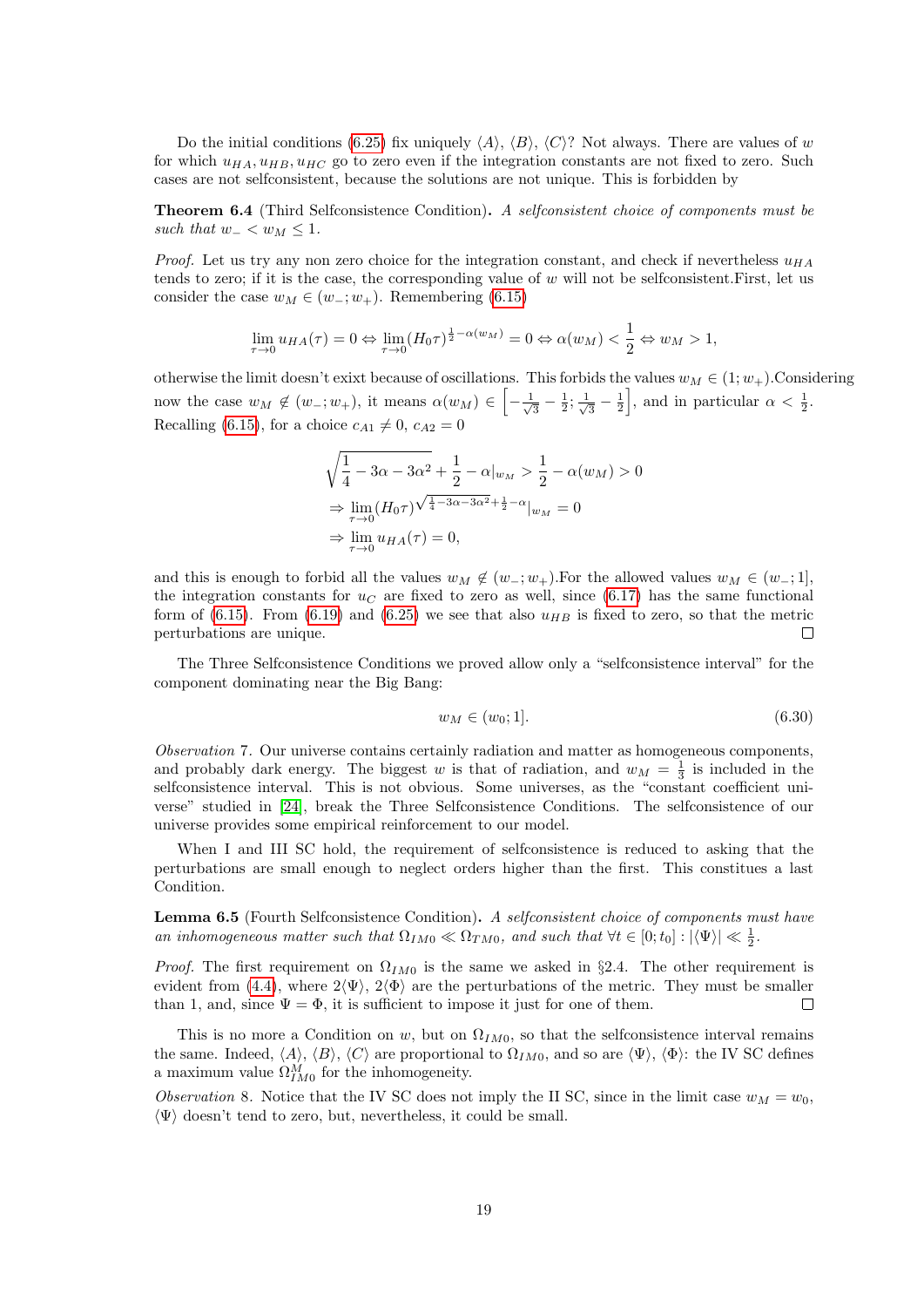# 7 A model for the real universe

#### 7.1 The 1-manifold of possible universes

Until now, our computations concerned a general choice of components  $\{\Omega_{w0}\}_w$ , for which we found the Selfconsistence Conditions. Now we will apply this general method to our universe.

It contains just three components: radiation  $\Omega_{R0}$ , matter  $\Omega_{M0}$  and dark energy  $\Omega_{\Lambda0}$ . These are fixed by the measures of  $\Omega_{R0}$ , of  $q_0 = \Omega_{R0} + \frac{1}{2}\Omega_{M0} - \Omega_{\Lambda 0}$  and of the space flatness [\[27\]](#page-34-7)  $1 = 1 - \Omega_{k0} = \Omega_{R0} + \Omega_{M0} + \Omega_{\Lambda 0}$ . The background components are as well  $\overline{\Omega}_{R0}$ ,  $\overline{\Omega}_{M0}$  and  $\overline{\Lambda 0}$ , on which the model puts the restraints

$$
\begin{cases} \left(\frac{H_0}{\mathbf{H}_0}\tilde{a}_0\right)^2 \bar{\Omega}_{R0} = \Omega_{R0} \\ \Omega_{F M 0} + \left(\frac{H_0}{\mathbf{H}_0}\tilde{a}_0\right)^2 \bar{\Omega}_{M 0} + \Omega_{I M 0} = \Omega_{M 0} \\ \Omega_{F \Lambda 0} + \left(\frac{H_0}{\mathbf{H}_0}\tilde{a}_0\right)^2 \bar{\Omega}_{\Lambda 0} = \Omega_{\Lambda 0} \end{cases} (7.1)
$$

Notice that these are not independent, since  $\overline{\Omega}_{R0}+\overline{\Omega}_{M0}+\overline{\Omega}_{\Lambda0} := 1$ . We have only two independent constraints from

<span id="page-19-0"></span>
$$
\begin{cases}\n[1 - (sum + 1)\Omega_{IM0}]\bar{\Omega}_{R0} = \Omega_{R0} \\
\frac{2sum + rect}{3}\Omega_{IM0} + [1 - (sum + 1)\Omega_{IM0}]\bar{\Omega}_{M0} + \Omega_{IM0} = \Omega_{M0} \\
\frac{sum - rect}{3}\Omega_{IM0} + [1 - (sum + 1)\Omega_{IM0}]\bar{\Omega}_{\Lambda0} = \Omega_{\Lambda0} = 1 - \Omega_{R0} - \Omega_{M0}\n\end{cases} (7.2)
$$

However, we have three unknown parameters: the inhomogeneity  $\Omega_{IM0}$  and other two among  $\overline{\Omega}_{R0}$ ,  $\bar{\Omega}_{M0}$  and  $\bar{\Omega}_{\Lambda 0}$ . This means that the components of our universe are not completely determined by [\(7.2\)](#page-19-0), but we will find more possible solutions, when a parameter changes. We choose  $\bar{\Omega}_{MO} \in [0,1]$ as parameter, with  $\Omega_{\Lambda 0}(\Omega_{R0}; \Omega_{M0}) = 1 - \Omega_{R0} - \Omega_{M0}$ ,

$$
\Omega_{IM0}(\Omega_{R0}; \Omega_{M0}) = \frac{1}{1 + sum(\Omega_{R0}; \Omega_{M0})} \left(1 - \frac{\Omega_{R0}}{\bar{\Omega}_{R0}}\right)
$$
(7.3)

and  $\overline{\Omega}_{R0} = \overline{\Omega}_{R0}(\overline{\Omega}_{M0})$  is determined by the last independent constraint of [\(7.2\)](#page-19-0).

We will have to check which of these values of  $\overline{\Omega}_{M0}$  gives selfconsistent (i.e., if for them hold the IV SC and that  $\Omega_{IM0} \ll \Omega_{TM0}$ , acceptable and evetually good solutions.

### 7.2 Epochs of evolution

Applying [\(2.5\)](#page-3-1),

$$
\bar{\Omega}_R = \bar{\Omega}_{R0} a^{-4}, \quad \bar{\Omega}_M = \bar{\Omega}_{R0} a^{-3}, \quad \bar{\Omega}_{\Lambda} \equiv \bar{\Omega}_{\Lambda 0}.
$$

So we can get the values of a for which the matter starts to be more than the radiation, and the same for other couples

$$
\bar{\Omega}_R \ge \bar{\Omega}_M \Leftrightarrow a \le a_{RM} := a(\tau_{RM}) = \frac{\bar{\Omega}_{R0}}{\bar{\Omega}_{M0}}
$$
\n
$$
\bar{\Omega}_M \ge \bar{\Omega}_\Lambda \Leftrightarrow a \le a_{M\Lambda} := a(\tau_{M\Lambda}) = \sqrt[3]{\frac{\bar{\Omega}_{M0}}{\bar{\Omega}_{\Lambda0}}}
$$
\n
$$
\bar{\Omega}_R \ge \bar{\Omega}_\Lambda \Leftrightarrow a \le a_{R\Lambda} := a(\tau_{R\Lambda}) = \sqrt[4]{\frac{\bar{\Omega}_{R0}}{\bar{\Omega}_{\Lambda0}}}.
$$
\n(7.4)

The evolution of the universe until now is for  $0 \le a \le a_0 \approx 1$ . During this time, there may have been three or two epochs, depending on the values  $\bar{\Omega}_{R0}$ ,  $\bar{\Omega}_{M0}$  and  $\bar{\Omega}_{\Lambda0}$ .

<span id="page-19-1"></span>Lemma 7.1. A selfconsistent background evolution can be divided in epochs in the following ways.

• If  $a_{RM} < a_{M\Lambda} < a_0$ , then there are three epochs: for radiation  $[0; \tau_{RM}]$ , matter  $[\tau_{RM}; \tau_{M\Lambda}]$ , and dark energy  $[\tau_{M\Lambda};\tau(t_0)].$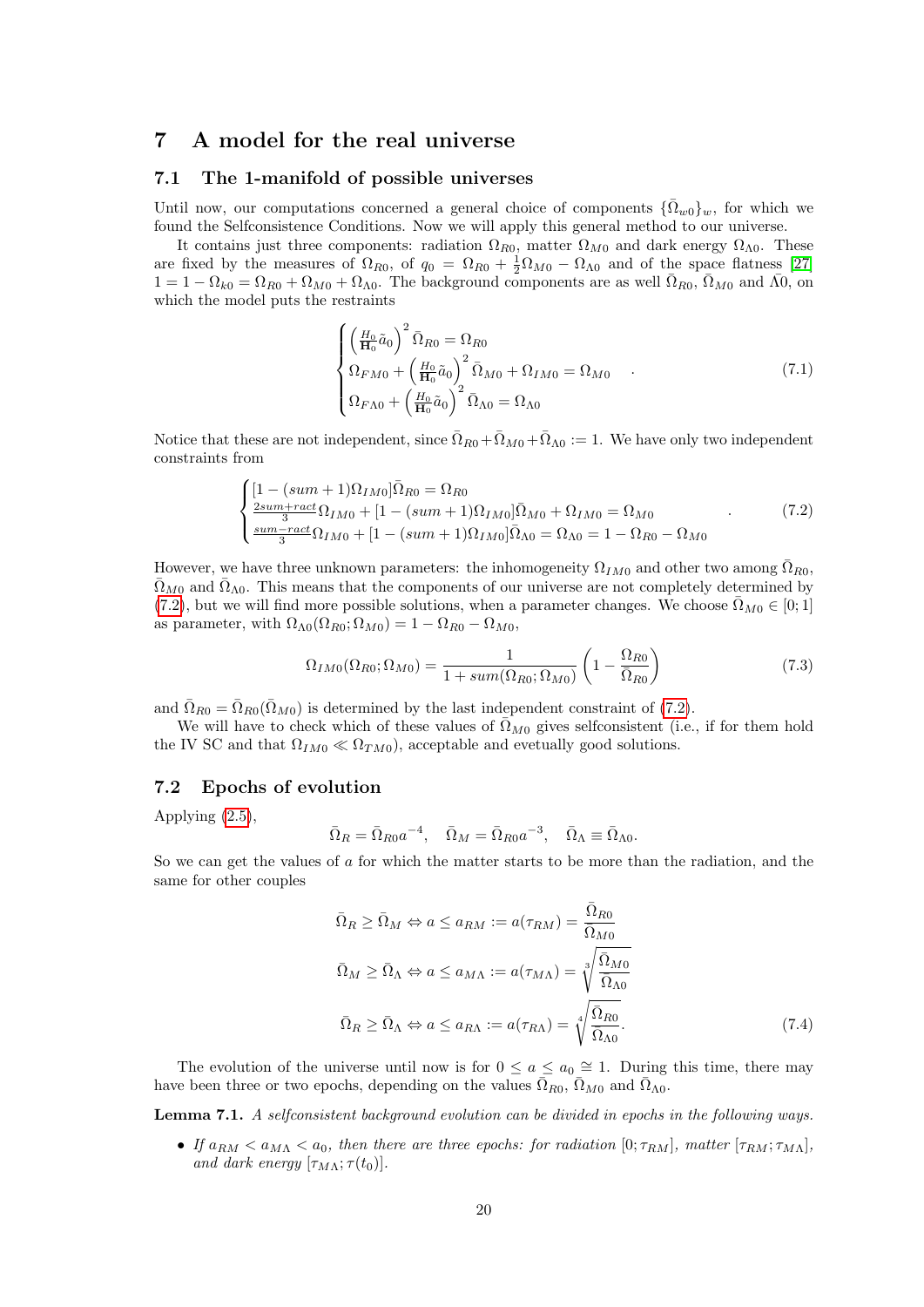- If the first inequality does not hold, then there are just two epochs: radiation  $[0; \tau_{R\Lambda}]$  and dark energy  $[\tau_{R\Lambda}; \tau(t_0)].$
- If the second inequality does not hold, then there are just two epochs: radiation  $[0; \tau_{RM}]$  and matter  $[\tau_{RM}; \tau(t_0)].$

*Proof.* Since the radiation exists, we know  $\overline{\Omega}_{R0} > 0$ , so that  $a_{RM} > 0$  and  $a_{R\Lambda} > 0$  for any values of  $\overline{\Omega}_{M0}$ ,  $\overline{\Omega}_{\Lambda0}$ . Thus, we have always a radiation epoch, which is the first one after the Big Bang. The presence of other epochs depends on our parameter: the quantity of homogeneous matter  $\bar{\Omega}_{M0}.$ 

We will not consider the case with only the radiation epoch, because it would mean that  $a_{RM}, a_{R\Lambda} \ge a_0 \cong 1$ , which appens for high values of  $\bar{\Omega}_{R0}$ ; but we know from the measures [\[27\]](#page-34-7) that the radiation is far more less than the matter. Moreover, if the homogeneous matter would be so little, it would mean that  $\Omega_{IM0} \cong \Omega_{TM0}$ , that is not selfconsistent.  $\Box$ 

Let us consider the two cases with a matter epoch. From  $(6.1)$  we get the background evolution

$$
a(\tau) = \begin{cases} H_0 \tau & \tau \in [0; \tau_{RM}] \\ \frac{H_0^2}{4} (\tau - c_M)^2 & \tau \in [\tau_{RM}; \tau_{M\Lambda}] \\ \frac{1}{H_0(c_{\Lambda} - \tau)} & \tau \in [\tau_{M\Lambda}; \tau_F] \end{cases}
$$
(7.5)

where the continuity determines

$$
H_0 \tau_{RM} = a_{RM} \Rightarrow H_0 c_M = a_{RM} - 2\sqrt{a_{RM}},
$$
  

$$
H_0 \tau_{M\Lambda} = 2\sqrt{a_{M\Lambda}} + H_0 c_M, \quad H_0 c_{\Lambda} = H_0 \tau_{M\Lambda} + 4(H_0 \tau_{M\Lambda} - H_0 c_M)^{-2}.
$$
 (7.6)

On the other hand, in the case such that there is no matter epoch, the evolution is

$$
a(\tau) = \begin{cases} H_0 \tau & \tau \in [0; \tau_{R\Lambda}] \\ \frac{1}{H_0(c_R - \tau)} & \tau \in [\tau_{R\Lambda}; \tau_F] \end{cases},
$$
\n(7.7)

where the continuity determines

$$
H_0 \tau_{R\Lambda} = a_{R\Lambda} \Rightarrow H_0 c_R = a_{R\Lambda} + \frac{1}{a_{R\Lambda}}.\tag{7.8}
$$

#### 7.3 Three epochs

From the results of previous sections, now we can get the formulas for the evaluation of fictitious dark matter and dark energy. They are different for the three cases described in Lemma [7.1.](#page-19-1) Let us start with the case where we have all the three epochs.

Applying [\(6.24\)](#page-17-2), [\(6.22\)](#page-16-2) and [\(6.20\)](#page-16-3), we get the evolution of  $\langle A \rangle$ 

$$
H_0^2 u_A(\tau) = \begin{cases} \frac{1}{8} (H_0 \tau) \left[ \ln \left( \frac{H_0 \tau}{4a_{RM}} \right) - \frac{3}{8} \right] & \tau \in [0; \tau_{RM}] \\ -\frac{1}{30} (H_0 \tau - H_0 c_M)^2 & (7.9) \\ + (H_0 \tau - H_0 c_M)^{-\frac{3}{2}} [c_{A1M} \sin \left( \frac{\sqrt{71}}{2} \ln (H_0 \tau - H_0 c_M) \right) & \tau \in [\tau_{RM}; \tau_{M\Lambda}] \\ \frac{1}{2} (H_0 \tau - H_0 c_A)^3 + c_{A1\Lambda} (H_0 \tau - H_0 c_A)^2 & \tau \in [\tau_{M\Lambda}; \tau(t_0)] \\ + c_{A2\Lambda} (H_0 \tau - H_0 c_A) & \tau \in [\tau_{M\Lambda}; \tau(t_0)] \end{cases}
$$
 (7.9)

where the  $C^1$  regularity fixes the integration constants  $c_{A1M}$ ,  $c_{A2M}$  s.t.

$$
\begin{cases}\n-\frac{1}{8} \left(\frac{3}{8} + \ln 4\right) (H_0 \tau_{RM}) = -\frac{1}{30} (H_0 \tau_{RM} - H_0 c_M)^2 \\
+ (H_0 \tau_{RM} - H_0 c_M)^{-\frac{3}{2}} [c_{A1M} \sin \left(\frac{\sqrt{71}}{2} \ln(H_0 \tau_{RM} - H_0 c_M)\right) \\
+ c_{A2M} \cos \left(\frac{\sqrt{71}}{2} \ln(H_0 \tau_{RM} - H_0 c_M)\right)] \\
\frac{1}{8} \left(\frac{5}{8} - \ln 4\right) = -\frac{1}{15} (H_0 \tau_{RM} - H_0 c_M) + (H_0 \tau_{RM} - H_0 c_M)^{-\frac{5}{2}} \\
\cdot [c_{A1M} \left[ -\frac{3}{2} \sin \left(\frac{\sqrt{71}}{2} \ln(H_0 \tau_{RM} - H_0 c_M)\right) + \frac{\sqrt{71}}{2} \cos \left(\frac{\sqrt{71}}{2} \ln(H_0 \tau_{RM} - H_0 c_M)\right) \right] \\
+ c_{A2M} \left[ -\frac{3}{2} \cos \left(\frac{\sqrt{71}}{2} \ln(H_0 \tau_{RM} - H_0 c_M)\right) - \frac{\sqrt{71}}{2} \sin \left(\frac{\sqrt{71}}{2} \ln(H_0 \tau_{RM} - H_0 c_M)\right) \right]\n\end{cases} (7.10)
$$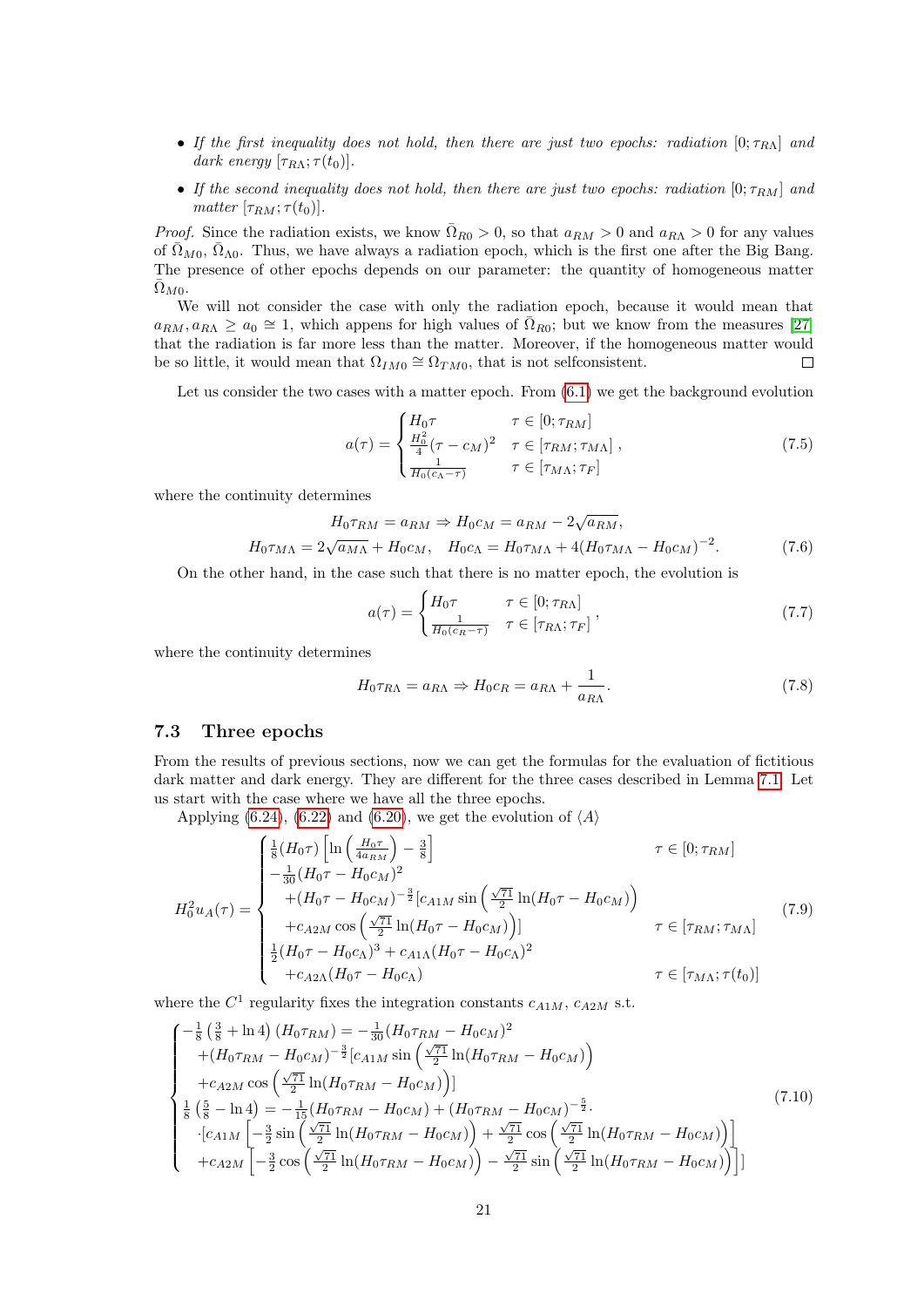(the left hand terms have been simplified using  $a_{RM} = H_0 \tau_{RM}$ ), and  $c_{A1\Lambda}$ ,  $c_{A2\Lambda}$  s.t.

$$
\begin{cases}\n-\frac{1}{30}(H_0\tau_{M\Lambda} - H_0c_M)^2 + (H_0\tau_{M\Lambda} - H_0c_M)^{-\frac{3}{2}} \\
\cdot \left[c_{A1M}\sin\left(\frac{\sqrt{71}}{2}\ln(H_0\tau_{M\Lambda} - H_0c_M)\right) + c_{A2M}\cos\left(\frac{\sqrt{71}}{2}\ln(H_0\tau_{M\Lambda} - H_0c_M)\right)\right] \\
= \frac{1}{2}(H_0\tau_{M\Lambda} - H_0c_M)^3 + c_{A1\Lambda}(H_0\tau_{M\Lambda} - H_0c_M)^2 + c_{A2\Lambda}(H_0\tau_{M\Lambda} - H_0c_\Lambda) \\
-\frac{1}{15}(H_0\tau_{M\Lambda} - H_0c_M) - \frac{1}{2}(H_0\tau_{M\Lambda} - H_0c_M)^{-\frac{5}{2}}.\n\end{cases} (7.11)
$$
\n
$$
\begin{cases}\n(3c_{A1M} + \sqrt{71}c_{A2M})\sin\left(\frac{\sqrt{71}}{2}\ln(H_0\tau_{M\Lambda} - H_0c_M)\right) \\
+ (3c_{A2M} - \sqrt{71}c_{A1M})\cos\left(\frac{\sqrt{71}}{2}\ln(H_0\tau_{M\Lambda} - H_0c_M)\right)\end{cases} (7.12)
$$
\n
$$
= \frac{3}{2}(H_0\tau_{M\Lambda} - H_0c_\Lambda)^2 + 2c_{A1\Lambda}(H_0\tau_{M\Lambda} - H_0c_\Lambda) + c_{A2\Lambda}
$$

the evolution of  $\langle C\rangle$ 

$$
H_0^2 u_C(\tau) = \begin{cases} \frac{1}{8} (H_0 \tau) \left[ 5 \ln \left( \frac{H_0 \tau}{4 a_{RM}} \right) - \frac{63}{8} \right] & \tau \in [0; \tau_{RM}] \\ -\frac{17}{150} (H_0 \tau - H_0 c_M)^2 + c_{D1M} (H_0 \tau - H_0 c_M)^{-3} + c_{D2M} \\ \frac{1}{5} (H_0 \tau - H_0 c_M)^{-\frac{3}{2}} [c_{A1M} \sin \left( \frac{\sqrt{\tau_1}}{2} \ln(H_0 \tau - H_0 c_M) \right) \\ + c_{A2M} \cos \left( \frac{\sqrt{\tau_1}}{2} \ln(H_0 \tau - H_0 c_M) \right) ] & \tau \in [\tau_{RM}; \tau_{M\Lambda}] \\ \frac{1}{2} (H_0 \tau - H_0 c_\Lambda)^3 - c_{A1\Lambda} (H_0 \tau - H_0 c_\Lambda)^2 \\ - c_{A2\Lambda} (H_0 \tau - H_0 c_\Lambda) + c_{D1\Lambda} (H_0 \tau - H_0 c_\Lambda)^5 + c_{D2\Lambda} & \tau \in [\tau_{M\Lambda}; \tau(t_0)] \end{cases}
$$
(7.12)

where the  $C^1$  regularity fixes the integration constants  $c_{D1M}$ ,  $c_{D2M}$  s.t.

$$
\begin{cases}\n-\frac{1}{8} \left(\frac{63}{8} + 5 \ln 4\right) (H_0 \tau_{RM}) = -\frac{17}{150} (H_0 \tau_{RM} - H_0 c_M)^2 \\
+ c_{D1M} (H_0 \tau_{RM} - H_0 c_M)^{-3} + c_{D2M} + \frac{1}{5} (H_0 \tau_{RM} - H_0 c_M)^{-\frac{3}{2}} \\
\cdot \left[c_{A1M} \sin \left(\frac{\sqrt{71}}{2} \ln(H_0 \tau_{RM} - H_0 c_M)\right) + c_{A2M} \cos \left(\frac{\sqrt{71}}{2} \ln(H_0 \tau_{RM} - H_0 c_M)\right)\right] \\
-\frac{1}{8} \left(\frac{23}{8} + 5 \ln 4\right) = -\frac{17}{75} (H_0 \tau_{RM} - H_0 c_M) - 3 c_{D1M} (H_0 \tau_{RM} - H_0 c_M)^{-4} \\
-\frac{1}{10} (H_0 \tau_{RM} - H_0 c_M)^{-\frac{5}{2}} [(3 c_{A1M} + \sqrt{71} c_{A2M}) \sin \left(\frac{\sqrt{71}}{2} \ln(H_0 \tau_{RM} - H_0 c_M)\right) \\
+ (3 c_{A2M} - \sqrt{71} c_{A1M}) \cos \left(\frac{\sqrt{71}}{2} \ln(H_0 \tau_{RM} - H_0 c_M)\right)]\n\end{cases} \tag{7.13}
$$

and  $c_{D1\Lambda}$ ,  $c_{D2\Lambda}$  s.t.

$$
\begin{cases}\n-\frac{17}{150}(H_0\tau_{M\Lambda} - H_0c_M)^2 + \frac{1}{5}(H_0\tau_{M\Lambda} - H_0c_M)^{-\frac{3}{2}}[c_{A1M}\sin\left(\frac{\sqrt{71}}{2}\ln(H_0\tau_{M\Lambda} - H_0c_M)\right) \\
+ c_{A2M}\cos\left(\frac{\sqrt{71}}{2}\ln(H_0\tau_{M\Lambda} - H_0c_M)\right)] + c_{D1M}(H_0\tau_{M\Lambda} - H_0c_M)^{-3} + c_{D2M} \\
= \frac{1}{2}(H_0\tau_{M\Lambda} - H_0c_\Lambda)^3 - c_{A1\Lambda}(H_0\tau_{M\Lambda} - H_0c_\Lambda)^2 - c_{A2\Lambda}(H_0\tau_{M\Lambda} - H_0c_\Lambda) \\
+ c_{D1\Lambda}(H_0\tau_{M\Lambda} - H_0c_\Lambda)^5 + c_{D2\Lambda} \\
-\frac{17}{75}(H_0\tau_{M\Lambda} - H_0c_M) - 3c_{D1M}(H_0\tau_{M\Lambda} - H_0c_M)^{-4} - \frac{1}{10}(H_0\tau_{M\Lambda} - H_0c_M)^{-\frac{5}{2}}.\n\cdot[(3c_{A1M} + \sqrt{71}c_{A2M})\sin\left(\frac{\sqrt{71}}{2}\ln(H_0\tau_{M\Lambda} - H_0c_M)\right) \\
+ (3c_{A2M} - \sqrt{71}c_{A1M})\cos\left(\frac{\sqrt{71}}{2}\ln(H_0\tau_{M\Lambda} - H_0c_M)\right)] = \frac{3}{2}(H_0\tau_{M\Lambda} - H_0c_\Lambda)^2 \\
- 2c_{A1\Lambda}(H_0\tau_{M\Lambda} - H_0c_\Lambda) - c_{A2\Lambda} + 5c_{D1\Lambda}(H_0\tau_{M\Lambda} - H_0c_\Lambda)^4\n\end{cases} (7.14)
$$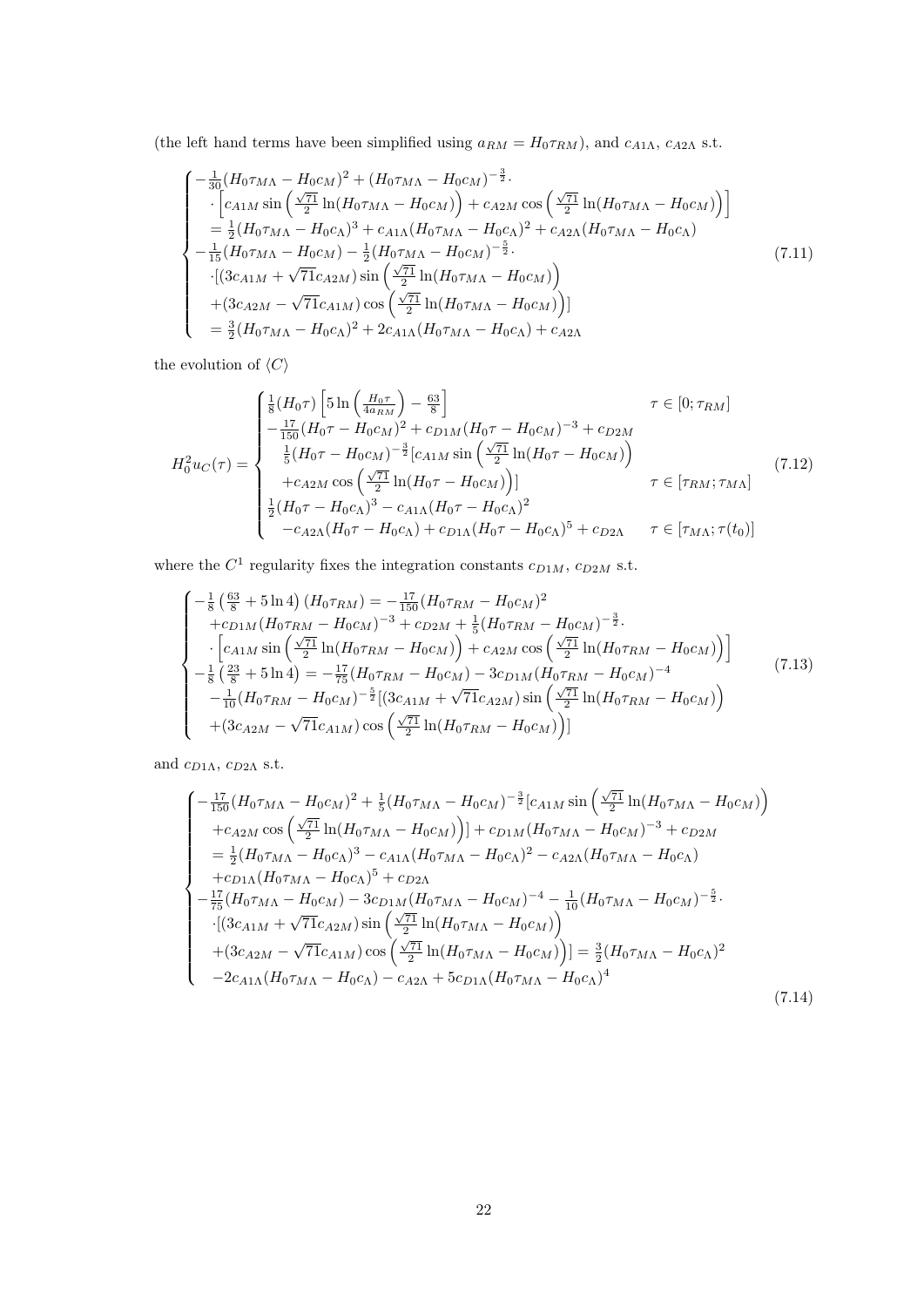and the evolution of  $\langle B \rangle$ 

$$
H_0^3 u_B(\tau) = \begin{cases} \frac{1}{8} (H_0 \tau)^2 \left[ \ln \left( \frac{H_0 \tau}{4a_{RM}} \right) - \frac{17}{8} \right] & \tau \in [0; \tau_{RM}] \\ -\frac{2}{175} (H_0 \tau - H_0 c_M)^3 + \frac{1}{2} c_{D1M} (H_0 \tau - H_0 c_M)^{-2} \\ + \frac{1}{5} c_{D2M} (H_0 \tau - H_0 c_M) - \frac{1}{50} (H_0 \tau - H_0 c_M)^{-\frac{1}{2}} \\ \cdot \left[ (3c_{A1M} + \frac{\sqrt{\tau_1}}{2} c_{A2M}) \sin \left( \frac{\sqrt{\tau_1}}{2} \ln (H_0 \tau - H_0 c_M) \right) \right] \\ + (3c_{A2M} - \sqrt{71} c_{A1M}) \cos \left( \frac{\sqrt{\tau_1}}{2} \ln (H_0 \tau - H_0 c_M) \right)] \\ + c_{BM} (H_0 \tau - H_0 c_M)^{-4} & \tau \in [\tau_{RM}; \tau_{M\Lambda}] \\ -2c_{A1\Lambda} (H_0 \tau - H_0 c_\Lambda)^3 - 2c_{A2\Lambda} (H_0 \tau - H_0 c_\Lambda)^2 \ln |H_0 \tau - H_0 c_\Lambda| \\ + \frac{1}{4} c_{D1\Lambda} (H_0 \tau - H_0 c_\Lambda)^6 - c_{D2\Lambda} (H_0 \tau - H_0 c_\Lambda) + c_{B\Lambda} (H_0 \tau - H_0 c_\Lambda)^2 & \tau \in [\tau_{M\Lambda}; \tau(t_0)] \end{cases}
$$
(7.15)

.

where the continuity fixes the integration constants  $c_{BM}$ ,  $c_{BA}$  s.t.

$$
\begin{cases}\n-\frac{1}{8} \left(\frac{17}{8} + \ln 4\right) (H_0 \tau_{RM})^2 = -\frac{2}{175} (H_0 \tau_{RM} - H_0 c_M)^3 + \frac{1}{2} c_{D1M} (H_0 \tau_{RM} - H_0 c_M)^{-2} \\
+ \frac{1}{5} c_{D2M} (H_0 \tau_{RM} - H_0 c_M) - \frac{1}{50} (H_0 \tau_{RM} - H_0 c_M)^{-\frac{1}{2}} \\
\cdot \left[ (3c_{A1M} + \sqrt{71} c_{A2M}) \sin \left(\frac{\sqrt{71}}{2} \ln(H_0 \tau_{RM} - H_0 c_M)\right) \right] \\
+ (3c_{A2M} - \sqrt{71} c_{A1M}) \cos \left(\frac{\sqrt{71}}{2} \ln(H_0 \tau_{RM} - H_0 c_M)\right) \right] + c_{BM} (H_0 \tau_{RM} - H_0 c_M)^{-4} \\
-\frac{2}{175} (H_0 \tau_{M\Lambda} - H_0 c_M)^3 + \frac{1}{2} c_{D1M} (H_0 \tau_{M\Lambda} - H_0 c_M)^{-2} + \frac{1}{5} c_{D2M} (H_0 \tau_{M\Lambda} - H_0 c_M) \\
-\frac{1}{50} (H_0 \tau_{M\Lambda} - H_0 c_M)^{-\frac{1}{2}} \left[ (3c_{A1M} + \sqrt{71} c_{A2M}) \sin \left(\frac{\sqrt{71}}{2} \ln(H_0 \tau_{M\Lambda} - H_0 c_M)\right) \right. \\
\left. + (3c_{A2M} - \sqrt{71} c_{A1M}) \cos \left(\frac{\sqrt{71}}{2} \ln(H_0 \tau_{M\Lambda} - H_0 c_M)\right) \right] + c_{BM} (H_0 \tau_{M\Lambda} - H_0 c_M)^{-4} \\
= -2c_{A1\Lambda} (H_0 \tau_{M\Lambda} - H_0 c_\Lambda)^3 - 2c_{A2\Lambda} (H_0 \tau_{M\Lambda} - H_0 c_\Lambda)^2 \ln(H_0 \tau_{M\Lambda} - H_0 c_\Lambda) \\
+ \frac{1}{4} c_{D1\Lambda} (H_0 \tau_{M\Lambda} - H_0 c_\Lambda)^6 - c_{D2\Lambda} (H_0 \tau_{M\Lambda} - H_0 c_\Lambda) + c_{BM} (H_0 \tau_{M\Lambda}
$$

Now, in order to get the fictitious components  $\Omega_{FM0}, \Omega_{FA0}$  we need only to apply the formulas [\(4.26\)](#page-9-0). Recalling

$$
\frac{H_0'}{H_0} = -\bar{q}_0 = -\frac{1}{2} \sum_w (1 + 3w)\bar{\Omega}_{w0} = -\bar{\Omega}_{R0} - \frac{1}{2}\bar{\Omega}_{M0} + \bar{\Omega}_{\Lambda 0} = 1 - 2\bar{\Omega}_{R0} - \frac{3}{2}\bar{\Omega}_{M0}.
$$
 (7.17)

In a similar way, we can evaluate the term  $\frac{(H_0')^2}{H^2}$  $\frac{H_0^{\prime})^2}{H_0^2} + \frac{H_0^{\prime\prime}}{H_0}$  from [\(2.6\)](#page-3-2)

$$
H(a)^{2} = H_{0}^{2} \sum_{w} \bar{\Omega}_{w0} a^{-1-3w} \Rightarrow 2HH'' + 2(H')^{2} = H_{0}^{2} \sum_{w} (-1 - 3w)(-2 - 3w)a^{-3-3w} \Rightarrow
$$

$$
\frac{(H'_{0})^{2}}{H_{0}^{2}} + \frac{H''_{0}}{H_{0}} = \frac{1}{2} \sum_{w} (1 + 3w)(2 + 3w)\bar{\Omega}_{w0} = 3\bar{\Omega}_{R0} + \bar{\Omega}_{M0} + \bar{\Omega}_{\Lambda0} = 1 + 2\bar{\Omega}_{R0}.
$$
(7.18)

Thus, [\(4.26\)](#page-9-0) become

<span id="page-22-1"></span>
$$
\begin{cases}\n\frac{1}{2}(sum + 1)\Omega_{IM0} = -\langle A\rangle_0 - (2\bar{\Omega}_{R0} + \frac{3}{2}\bar{\Omega}_{M0})H_0\langle B\rangle_0 - \langle C\rangle_0' \\
\frac{1}{2}(ract + 1)\Omega_{IM0} = \langle A\rangle_0' + 2\langle C\rangle_0' + \langle C\rangle_0'' + (1 - 6\bar{\Omega}_{R0} - 3\bar{\Omega}_{M0})H_0\langle B\rangle_0 \\
+(1 - 2\bar{\Omega}_{R0} - \frac{3}{2}\bar{\Omega}_{M0})(2\langle A\rangle_0 - \langle C\rangle_0 + \langle C\rangle_0')\n\end{cases} (7.19)
$$

Here, all perturbations are evaluated today, when the dark energy dominates

<span id="page-22-0"></span>
$$
a(\tau) = \frac{1}{H_0(c_{\Lambda} - \tau)} \Rightarrow H_0 \tau - H_0 c_{\Lambda} = -a^{-1}
$$

$$
\langle A \rangle = \frac{3}{2} \Omega_{IM0} \left[ \frac{1}{2} (-a^{-1})^3 + c_{A1\Lambda} (-a^{-1})^2 + c_{A2\Lambda} (-a^{-1}) \right] \Rightarrow
$$

$$
\langle A \rangle_0 = \frac{3}{2} \Omega_{IM0} \left[ -\frac{1}{2} + c_{A1\Lambda} - c_{A2\Lambda} \right], \quad \langle A \rangle_0' = \frac{3}{2} \Omega_{IM0} \left[ \frac{3}{2} - 2c_{A1\Lambda} + c_{A2\Lambda} \right]; \tag{7.20}
$$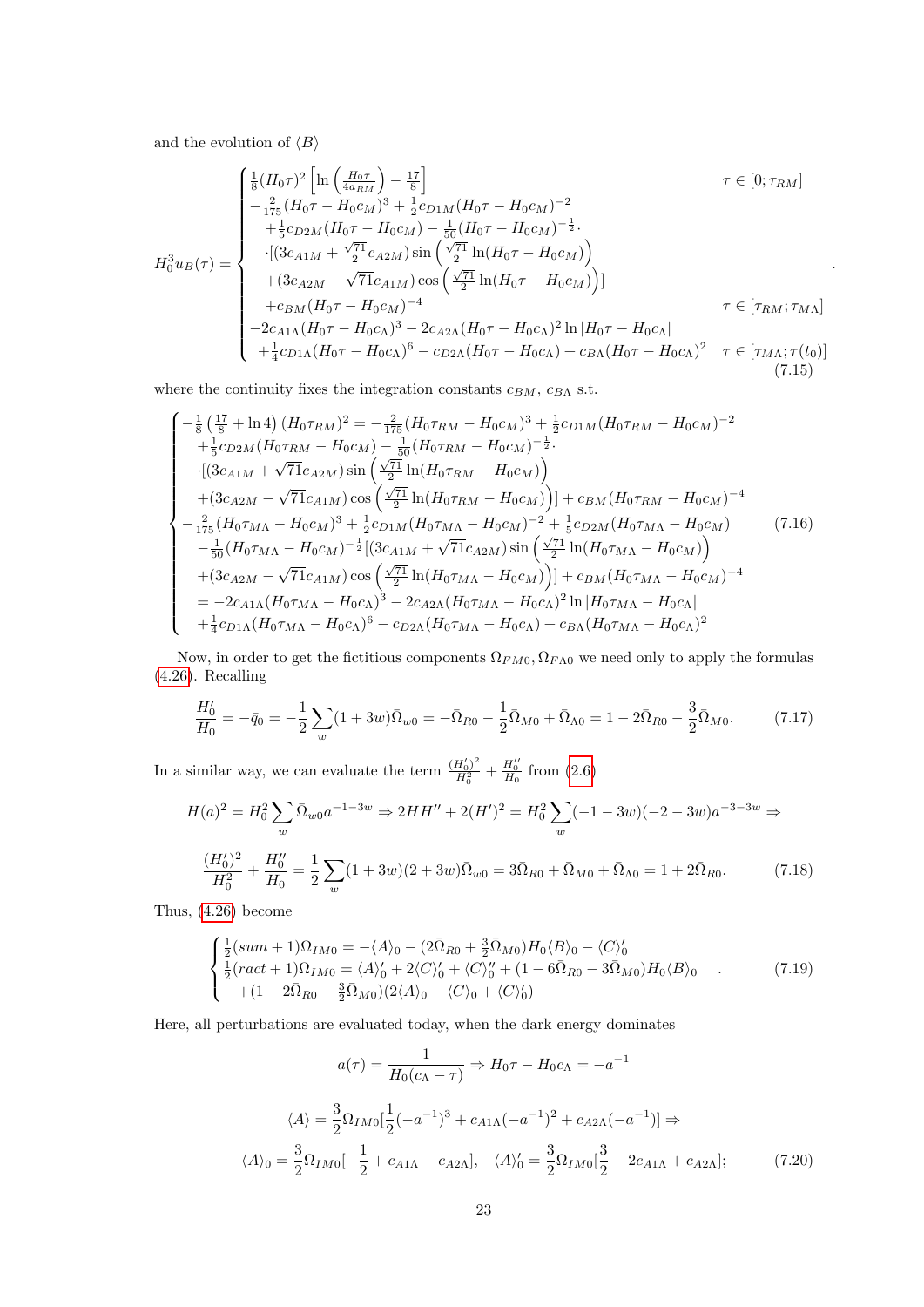<span id="page-23-0"></span>
$$
\langle B \rangle = \frac{3}{2} \frac{\Omega_{IM0}}{H_0} \left[ -2c_{A1\Lambda} (-a^{-1})^3 - 2c_{A2\Lambda} (-a^{-1})^2 \ln |-a^{-1}| \right. \n+ \frac{1}{4} c_{D1\Lambda} (-a^{-1})^6 - c_{D2\Lambda} (-a^{-1}) + c_{B\Lambda} (-a^{-1})^2 \right] \Rightarrow \nH_0 \langle B \rangle_0 = \frac{3}{2} \Omega_{IM0} [2c_{A1\Lambda} + \frac{1}{4} c_{D1\Lambda} + c_{D2\Lambda} + c_{B\Lambda}];
$$
\n(7.21)

$$
\langle C \rangle = \frac{3}{2} \Omega_{IM0} \left[ \frac{1}{2} (-a^{-1})^3 - c_{A1\Lambda} (-a^{-1})^2 - c_{A2\Lambda} (-a^{-1}) + c_{D1\Lambda} (-a^{-1})^5 + c_{D2\Lambda} \right] \Rightarrow
$$
  
\n
$$
\langle C \rangle_0 = \frac{3}{2} \Omega_{IM0} \left[ -\frac{1}{2} - c_{A1\Lambda} + c_{A2\Lambda} - c_{D1\Lambda} + c_{D2\Lambda} \right],
$$
  
\n
$$
\langle C \rangle_0' = \frac{3}{2} \Omega_{IM0} \left[ \frac{3}{2} + 2c_{A1\Lambda} - c_{A2\Lambda} + 5c_{D1\Lambda} \right],
$$
  
\n
$$
\langle C \rangle_0'' = \frac{3}{2} \Omega_{IM0} [-6 - 6c_{A1\Lambda} + 2c_{A2\Lambda} - 30c_{D1\Lambda}].
$$
\n(7.22)

Replacing  $(7.20)$ ,  $(7.21)$  and  $(7.22)$  inside  $(7.19)$ , we obtain ract and sum.

# 7.4 No matter epoch

For different values of  $\bar{\Omega}_{R0}, \bar{\Omega}_{M0}$ , we would have only the radiation and dark energy epochs. Ap-plying [\(6.24\)](#page-17-2), [\(6.22\)](#page-16-2) and [\(6.20\)](#page-16-3), we get the evolution of  $\langle A \rangle$ 

<span id="page-23-1"></span>
$$
H_0^2 u_A(\tau) = \begin{cases} \frac{1}{8} (H_0 \tau) \left[ \ln \left( \frac{H_0 \tau}{4 a_{RM}} \right) - \frac{3}{8} \right] & \tau \in [0; \tau_{RA}] \\ \frac{1}{2} (H_0 \tau - H_0 c_R)^3 + c_{A1\Lambda} (H_0 \tau - H_0 c_R)^2 & \tau \in [\tau_{RA}; \tau(t_0)] \\ + c_{A2\Lambda} (H_0 \tau - H_0 c_R) & \tau \in [\tau_{RA}; \tau(t_0)] \end{cases}
$$
(7.23)

where the  $C^1$  regularity fixes the integration constants  $c_{A1\Lambda}$ ,  $c_{A2\Lambda}$  s.t.

$$
\begin{cases}\n-\frac{1}{8} \left(\frac{3}{8} + \ln 4\right) (H_0 \tau_{R\Lambda}) = \frac{1}{2} (H_0 \tau_{R\Lambda} - H_0 c_R)^3 \\
+ c_{A1\Lambda} (H_0 \tau_{R\Lambda} - H_0 c_R)^2 + c_{A2\Lambda} (H_0 \tau_{R\Lambda} - H_0 c_R) \\
\frac{1}{8} \left(\frac{5}{8} - \ln 4\right) = \frac{3}{2} (H_0 \tau_{R\Lambda} - H_0 c_R)^2 + 2c_{A1\Lambda} (H_0 \tau_{R\Lambda} - H_0 c_R) + c_{A2\Lambda}\n\end{cases}
$$
\n(7.24)

For the evolution of  $\langle C \rangle$  we get

$$
H_0^2 u_C(\tau) = \begin{cases} \frac{1}{8} (H_0 \tau) \left[ 5 \ln \left( \frac{H_0 \tau}{4 a_{RM}} \right) - \frac{63}{8} \right] & \tau \in [0; \tau_{RMA}] \\ \frac{1}{2} (H_0 \tau - H_0 c_R)^3 - c_{A1\Lambda} (H_0 \tau - H_0 c_R)^2 & (-c_{A2\Lambda} (H_0 \tau - H_0 c_R) + c_{D1\Lambda} (H_0 \tau - H_0 c_R)^5 + c_{D2\Lambda} & \tau \in [\tau_{R\Lambda}; \tau(t_0)] \end{cases}
$$
(7.25)

where the  $C^1$  regularity fixes the integration constants  $c_{D1\Lambda}$ ,  $c_{D2\Lambda}$  s.t.

$$
\begin{cases}\n-\frac{1}{8} \left( \frac{63}{8} + 5 \ln 4 \right) (H_0 \tau_{R\Lambda}) = \frac{1}{2} (H_0 \tau_{R\Lambda} - H_0 c_R)^3 - c_{A1\Lambda} (H_0 \tau_{R\Lambda} - H_0 c_R)^2 \\
-c_{A2\Lambda} (H_0 \tau_{R\Lambda} - H_0 c_R) + c_{D1\Lambda} (H_0 \tau_{R\Lambda} - H_0 c_R)^5 + c_{D2\Lambda} \\
-\frac{1}{8} \left( \frac{23}{8} + 5 \ln 4 \right) = \frac{3}{2} (H_0 \tau_{R\Lambda} - H_0 c_R)^2 - 2c_{A1\Lambda} (H_0 \tau_{R\Lambda} - H_0 c_R) \\
-c_{A2\Lambda} + 5c_{D1\Lambda} (H_0 \tau_{R\Lambda} - H_0 c_R)^4\n\end{cases} \tag{7.26}
$$

For the evolution of  $\langle B \rangle$  we have

$$
H_0^3 u_B(\tau) = \begin{cases} \frac{1}{8} (H_0 \tau)^2 \left[ \ln \left( \frac{H_0 \tau}{4 a_{RM}} \right) - \frac{17}{8} \right] & \tau \in [0; \tau_{R\Lambda}] \\ -2c_{A1\Lambda} (H_0 \tau - H_0 c_R)^3 & \\ -2c_{A2\Lambda} (H_0 \tau - H_0 c_R)^2 \ln |H_0 \tau - H_0 c_R| & \\ + \frac{1}{4} c_{D1\Lambda} (H_0 \tau - H_0 c_R)^6 - c_{D2\Lambda} (H_0 \tau - H_0 c_R) & \\ + c_{B\Lambda} (H_0 \tau - H_0 c_R)^2 & \tau \in [\tau_{R\Lambda}; \tau(t_0)] \end{cases}
$$
(7.27)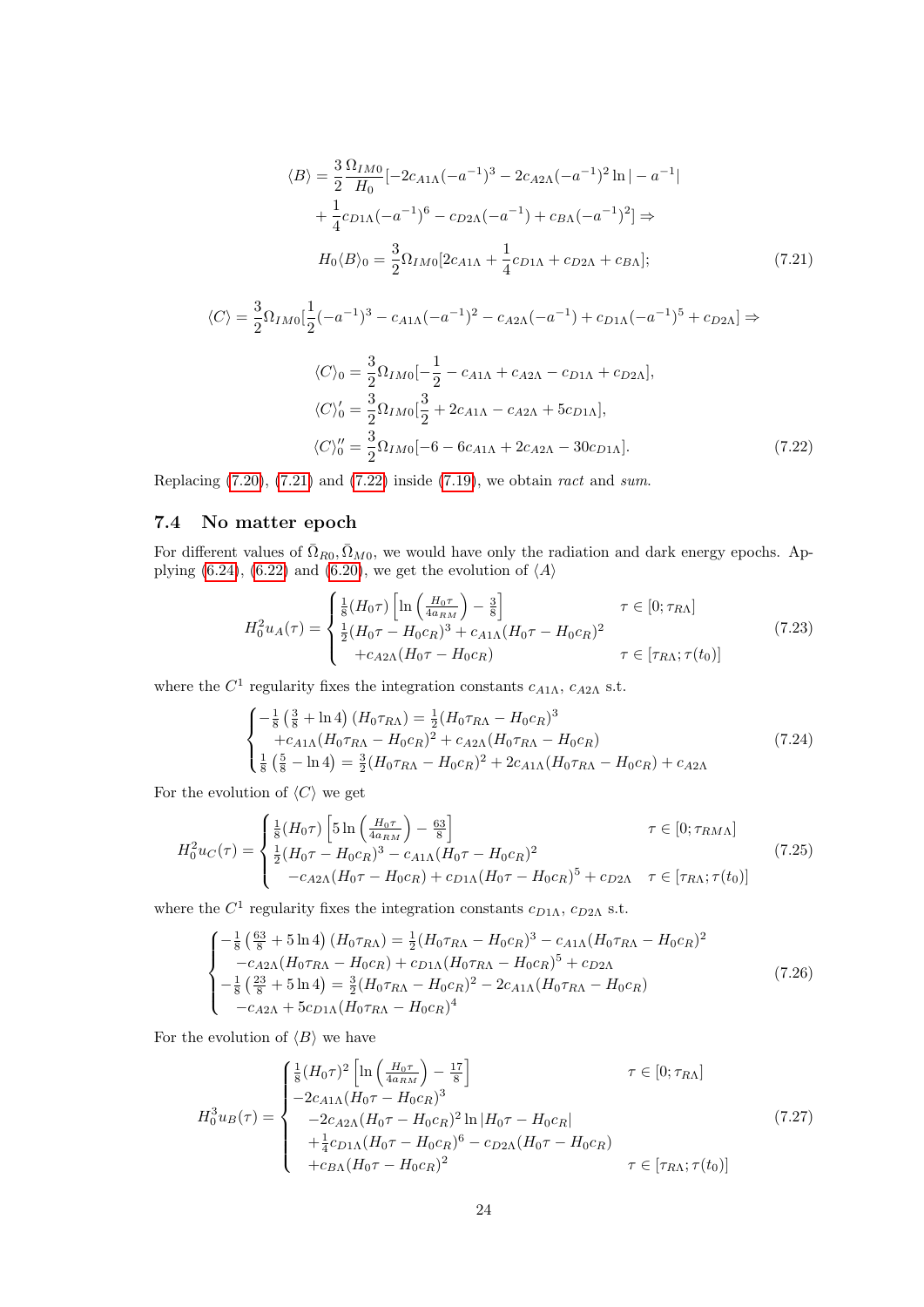where the continuity fixes the integration constant  $c_{B\Lambda}$  s.t.

$$
-\frac{1}{8} \left( \frac{17}{8} + \ln 4 \right) (H_0 \tau_{R\Lambda})^2 = -2c_{A1\Lambda} (H_0 \tau_{R\Lambda} - H_0 c_R)^3
$$
  

$$
-2c_{A2\Lambda} (H_0 \tau_{R\Lambda} - H_0 c_R)^2 \ln |H_0 \tau_{R\Lambda} - H_0 c_R|
$$
  

$$
+ \frac{1}{4} c_{D1\Lambda} (H_0 \tau_{R\Lambda} - H_0 c_R)^6 - c_{D2\Lambda} (H_0 \tau_{R\Lambda} - H_0 c_R)
$$
  

$$
+ c_{B\Lambda} (H_0 \tau_{R\Lambda} - H_0 c_R)^2
$$
(7.28)

All perturbations are evaluated today, when it dominates the dark energy, as in §7.2. Substituting  $(7.20)$ ,  $(7.21)$  and  $(7.22)$  inside  $(7.19)$ , we obtain ract and sum as well.

### 7.5 No dark energy epoch

A last possibility is that there are only the radiation and matter epochs. Applying [\(6.24\)](#page-17-2), [\(6.22\)](#page-16-2) and [\(6.20\)](#page-16-3), we get the same evolutions of  $\langle A \rangle$ ,  $\langle B \rangle$  and  $\langle C \rangle$  as in §7.3, just without the last parts. All perturbations are evaluated today, when the matter dominates.

$$
\langle A \rangle = \frac{3}{2} \Omega_{IM0} \left[ -\frac{1}{30} (2a^{1/2})^2 + (2a^{1/2})^{-\frac{3}{2}} \right]
$$
  

$$
\cdot \left[ c_{AIM} \sin \left( \frac{\sqrt{71}}{2} \ln(2a^{1/2}) \right) + c_{A2M} \cos \left( \frac{\sqrt{71}}{2} \ln(2a^{1/2}) \right) \right] \right] \Rightarrow
$$
  

$$
\langle A \rangle_0 = \frac{3}{2} \Omega_{IM0} \left[ -\frac{2}{15} + \frac{c_{A1M}}{2\sqrt{2}} \sin \left( \frac{\sqrt{71}}{2} \ln 2 \right) + \frac{c_{A2M}}{2\sqrt{2}} \cos \left( \frac{\sqrt{71}}{2} \ln 2 \right) \right],
$$
  

$$
\langle A \rangle_0' = \frac{3}{2} \Omega_{IM0} \left[ -\frac{2}{15} - \frac{3c_{A1M} + \sqrt{71}}{8\sqrt{2}} \sin \left( \frac{\sqrt{71}}{2} \ln 2 \right) - \frac{3c_{A2M} - \sqrt{71}}{8\sqrt{2}} \cos \left( \frac{\sqrt{71}}{2} \ln 2 \right) \right];
$$
(7.29)

<span id="page-24-0"></span>
$$
\langle B \rangle = \frac{3}{2} \frac{\Omega_{IM0}}{H_0} \left[ -\frac{2}{175} (2a^{1/2})^3 + \frac{1}{2} c_{D1M} (2a^{1/2})^{-2} \right.
$$
  
+ 
$$
\frac{1}{5} c_{D2M} (2a^{1/2}) - \frac{1}{50} (2a^{1/2})^{-\frac{1}{2}} \left[ (3c_{A1M} + \sqrt{71} c_{A2M}) \sin \left( \frac{\sqrt{71}}{2} \ln(2a^{1/2}) \right) \right.
$$
  
+ 
$$
(3c_{A2M} - \sqrt{71} c_{A1M}) \cos \left( \frac{\sqrt{71}}{2} \ln(2a^{1/2}) \right) \left] + c_{BM} (2a^{1/2})^{-4} \right] \Rightarrow
$$

$$
H_0 \langle B \rangle_0 = \frac{3}{2} \Omega_{IM0} \left[ -\frac{16}{175} + \frac{1}{8} c_{D1M} + \frac{2}{5} c_{D2M} - \frac{3 c_{A1M} + \sqrt{71} c_{A2M}}{50\sqrt{2}} \sin\left(\frac{\sqrt{71}}{2} \ln 2\right) - \frac{3 c_{A2M} - \sqrt{71} c_{A1M}}{50\sqrt{2}} \cos\left(\frac{\sqrt{71}}{2} \ln 2\right) + \frac{1}{16} c_{BM} \right];
$$
\n(7.30)

<span id="page-24-1"></span>
$$
\langle C \rangle = \frac{3}{2} \Omega_{IM0} \left[ -\frac{17}{150} (2a^{1/2})^2 + c_{D1M} (2a^{1/2})^{-3} + c_{D2M} + \frac{1}{5} (2a^{1/2})^{-\frac{3}{2}} \left[ c_{A1M} \sin \left( \frac{\sqrt{71}}{2} \ln(2a^{1/2}) \right) + c_{A2M} \cos \left( \frac{\sqrt{71}}{2} \ln(2a^{1/2}) \right) \right] \right] \Rightarrow
$$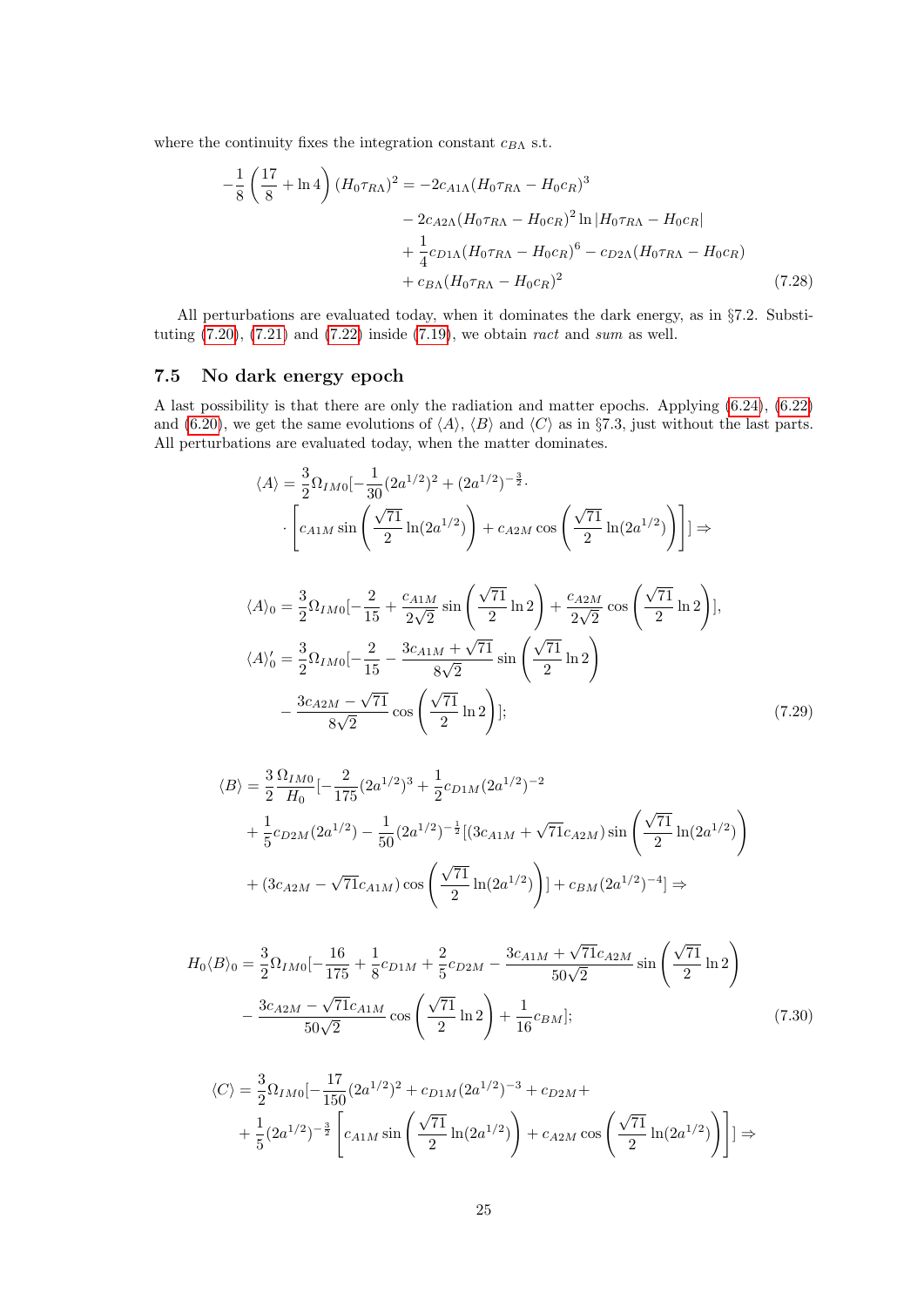$$
\langle C \rangle_0 = \frac{3}{2} \Omega_{IM0} \left[ -\frac{34}{75} + \frac{1}{8} c_{D1M} + c_{D2M} + \frac{c_{A1M}}{10\sqrt{2}} \sin\left(\frac{\sqrt{71}}{2} \ln 2\right) \right] \n+ \frac{c_{A2M}}{10\sqrt{2}} \cos\left(\frac{\sqrt{71}}{2} \ln 2\right) \left], \n\langle C \rangle_0' = \frac{3}{2} \Omega_{IM0} \left[ -\frac{34}{75} - \frac{3}{16} c_{D1M} - \frac{3c_{A1M} + \sqrt{71}}{40\sqrt{2}} \sin\left(\frac{\sqrt{71}}{2} \ln 2\right) \right] \n- \frac{3c_{A2M} - \sqrt{71}}{40\sqrt{2}} \cos\left(\frac{\sqrt{71}}{2} \ln 2\right) \left], \n\langle C \rangle_0'' = \frac{3}{2} \Omega_{IM0} \left[ \frac{15}{32} c_{D1M} + \frac{21c_{A1M} + 12c_{A2M} + 3\sqrt{71}}{160\sqrt{2}} \sin\left(\frac{\sqrt{71}}{2} \ln 2\right) \right] \n+ \frac{21c_{A2M} - 12c_{A1M} - 5\sqrt{71}}{160\sqrt{2}} \cos\left(\frac{\sqrt{71}}{2} \ln 2\right) \left].
$$
\n(7.31)

Substituting  $(7.29)$ ,  $(7.30)$  and  $(7.31)$  inside  $(7.19)$ , we obtain ract and sum.

# 8 Evaluations of dark matter and dark energy

Now we employ the most recent measures of the cosmological parameters. The space flatness is confirmed by [\[27\]](#page-34-7)

<span id="page-25-0"></span>
$$
\Omega_{tot} = 1 - \Omega_{k0} = 1.02 \pm 0.02. \tag{8.1}
$$

Thus we can assume  $\Omega_{R0} + \Omega_{M0} + \Omega_{\Lambda 0} = \Omega_{tot} := 1$ . We have also

$$
\Omega_{R0} = 8.24 \cdot 10^{-5} \pm 10^{-7} [27], \quad \Omega_{M0} = 0.315 \pm 0.007 [1]. \tag{8.2}
$$

These are coherent with

$$
\Omega_{\Lambda 0} = 0.685 \pm 0.007, q_0 = -0.527 \pm 0.0105. \tag{8.3}
$$

Moreover,

$$
\Omega_{BM0} = 0.0486 \pm 0.0010[1] \Rightarrow \Omega_{DM0} = 0.266 \pm 0.008. \tag{8.4}
$$

The fraction of matter unexplained by the CSM is 84.57%.

### 8.1 Searching for good solutions

For any value of the free parameter  $\overline{\Omega}_{M0}$ , we can get a numerical solution of  $\overline{\Omega}_{R0}$ . Following §7.2 we have, for any chosen value, the evolution of  $a(\tau)$ , and from the formulas of §7.3, 7.4 or 7.5 the quantities ract and sum, and thus  $\Omega_{IM0}$ ,  $\Omega_{FM0}$  and  $\Omega_{F\Lambda0}$ .

Imposing [\(7.2\)](#page-19-0), there could be one or more solutions for  $\overline{\Omega}_{R0}$ , or no one, depending on  $\overline{\Omega}_{M0}$ . For any solution, we have to check if it is acceptable. The selfconsistence checking will require to compute the evolution of  $\langle \Psi \rangle$ , since we have to find that its maximum is less than  $\frac{1}{2}$ . Getting a set of selfconsistent and acceptable solutions, we will seek if some of them are also good.

Applying this planwork with a numerical algorithm, we find that for a generic  $\bar{\Omega}_{M0}$  there are up to two acceptable values of  $\overline{\Omega}_{R0}$ . E.g. we can find

$$
\bar{\Omega}_{R0}|_{\bar{\Omega}_{M0}=0.5} \cong \begin{cases} 10.97 \cdot 10^{-5} \\ 0.2216 \end{cases} . \tag{8.5}
$$

The set of solutions with  $\bar{\Omega}_{R0} \sim 10^{-4}$  have a radiation density quite near to the value of the CSM. We can call them the "principal" solutions, and "secondary" solutions the others. Indeed, following these solutions with continuity, for  $\overline{\Omega}_{M0} = 0.315 \cong \Omega_{M0}$  we find trivially

$$
\Omega_{IM0} = 0 \Rightarrow \Omega_{FM0} = \Omega_{FA0} = 0, \bar{\Omega}_{w0} \equiv \Omega_{w0}.
$$
\n(8.6)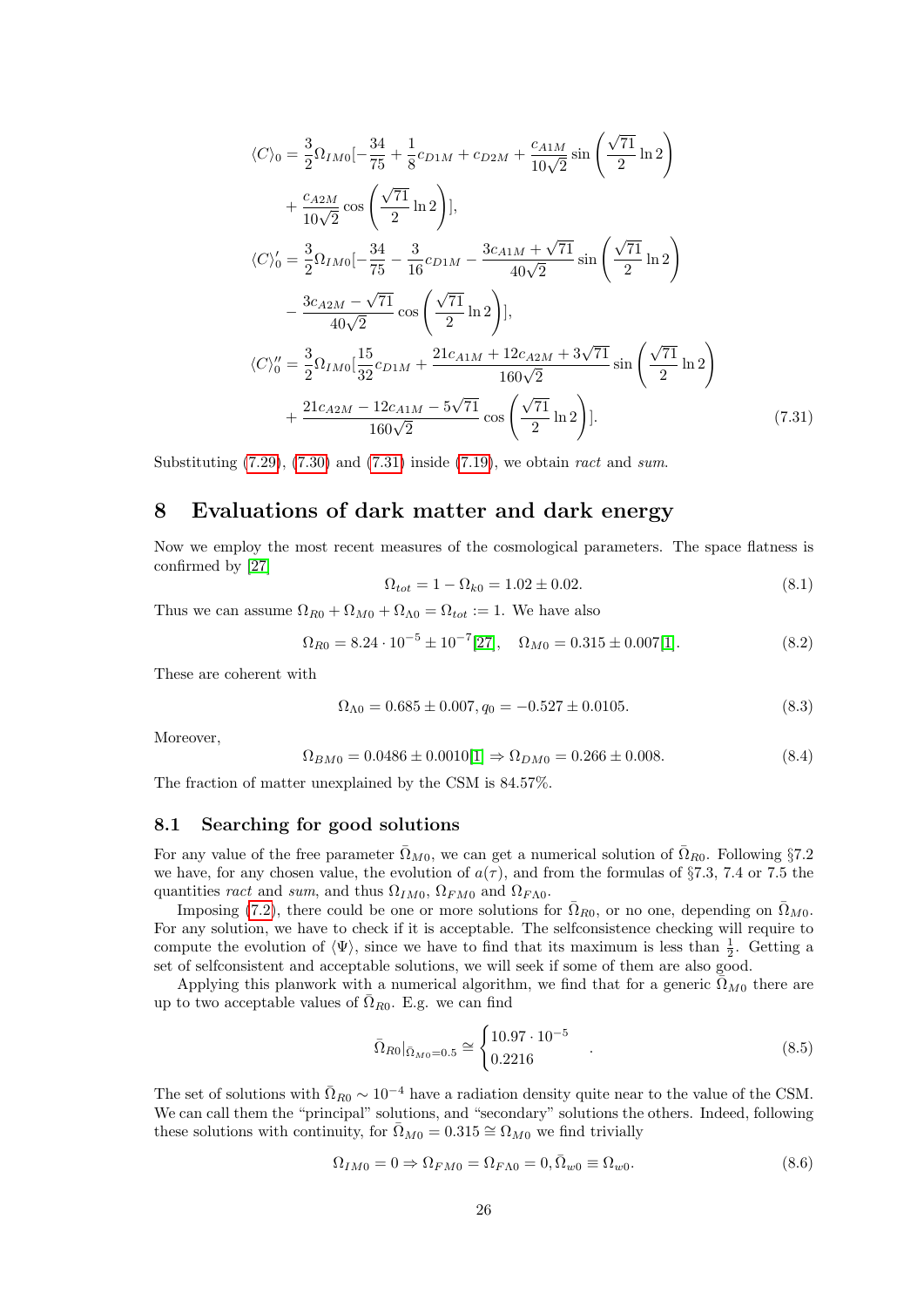The secondary solutions are not selfconsistent, since all of them have  $\Omega_{IM0} > 99\% \cdot \Omega_{TM0}$ , so that they break the Cosmological Principle. Moreover, the secondary solutions have quite big perturbations  $2 \max(\Psi) > 0.5$ : they are smaller than 1 anyway, but not small enough.

On the other hand, the principal solutions are selfconsistent.  $\frac{\Omega_{IM0}}{\Omega_{TM0}}$  becomes greater as  $\overline{\Omega}_{MQ}$ runs away from  $\Omega_{M0}$ , but it is always less than 45%. It is the same for  $2 \max \langle \Psi \rangle$ , which is always smaller than  $0.28 \ll 1$ .

However, most of the principal solutions are not good. We find just a little interval around  $\overline{\Omega}_{M0} \cong 0.2$  for which are explained some fraction of both dark matter and dark energy. For the values  $\bar{\Omega}_{M0} = 0.2, \bar{\Omega}_{R0} \cong 10.03 \cdot 10^{-5}, \bar{\Omega}_{\Lambda 0} \cong 0.8$  it is

$$
\Omega_{IM0} \cong -0.0316, \quad \Omega_{TM0} \cong 0.1327 \Rightarrow |\Omega_{IM0}| \cong 23.8\% \cdot \Omega_{TM0} \ll \Omega_{TM0},
$$
  
\n
$$
2 \max \langle \Psi \rangle \cong 0.0485 \ll 1,
$$
  
\n
$$
\Omega_{FM} \cong 0.1823 \Rightarrow \Omega_{TDM0} \cong 0.0841 \cong 63.39\% \cdot \Omega_{TM0},
$$
  
\n
$$
\Omega_{F\Lambda} \cong 0.0276 \Rightarrow \Omega_{T\Lambda0} \cong 0.6572 \cong 95.96\% \cdot \Omega_{\Lambda0}.
$$
\n(8.7)



Figure 1: The evolution of the metric perturbation  $2\langle\Psi\rangle(a)$ , for the case  $\bar{\Omega}_{M0} = 0.2$ .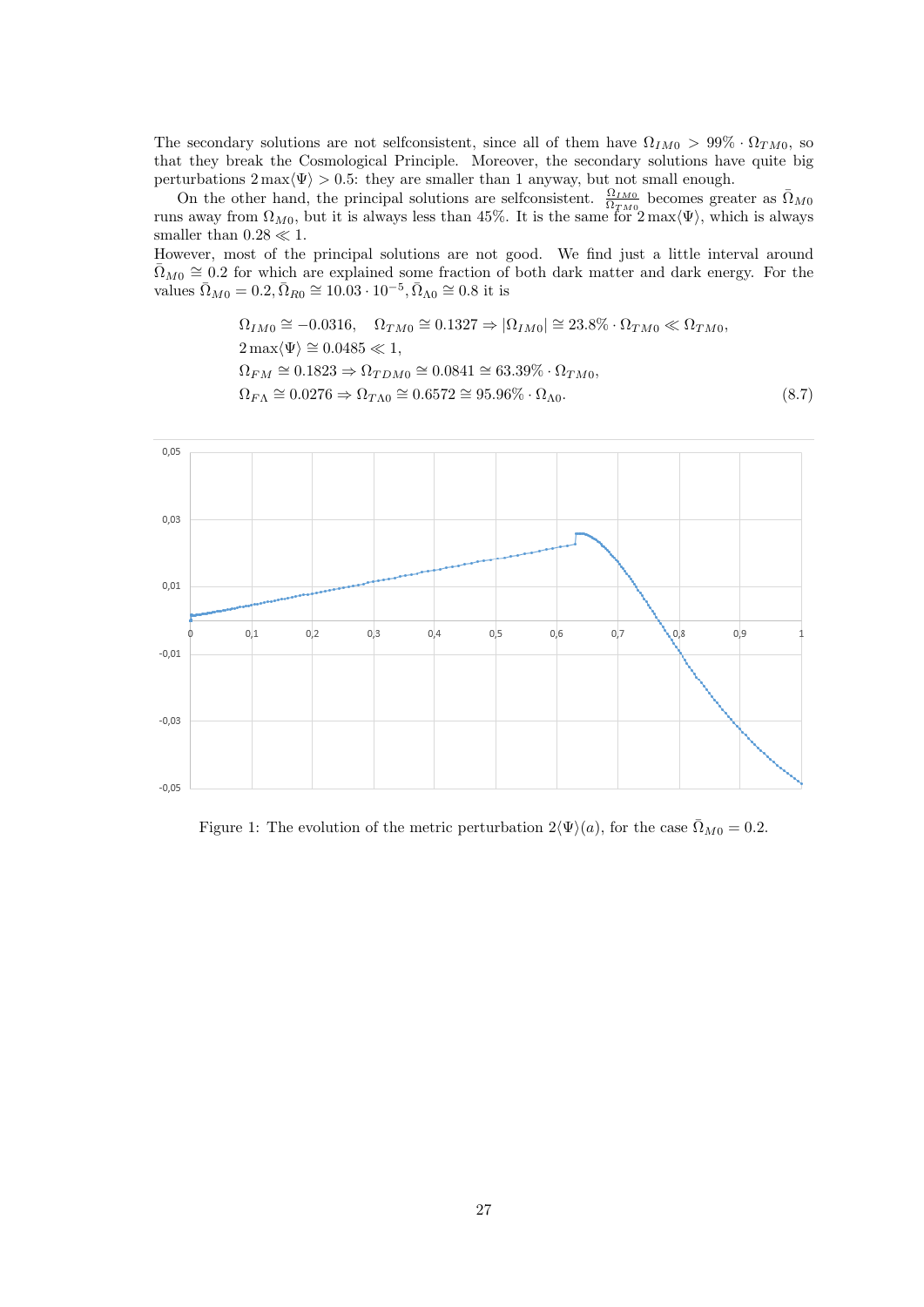For  $\bar{\Omega}_{M0} > 0.2$  we start soon to have  $\Omega_{FM0} < 0$ , so that the solutions are no more good. For  $\bar{\Omega}_{M0}$  < 0.2 it starts *vice versa* to be  $\Omega_{F\Lambda0}$  < 0, and the solutions are no more good as well.

### 8.2 Searching for solutions without dark energy or dark matter

We can seek if there is a selfconsistent and acceptable solution which fully explains the dark energy as fictitious. From the last paragraph, we know it would require an high  $\bar{\Omega}_{M0}$ , for which  $\Omega_{FMO} < 0$ and the dark matter is more than in the CSM.

The condition of nonexistence of dark energy is  $\overline{\Omega}_{\Lambda 0} := 0$ , to that it is automatically fixed  $\overline{\Omega}_{R0} =$  $1 - \bar{\Omega}_{M0}$ . The [\(7.2\)](#page-19-0) are solved by

$$
\bar{\Omega}_{R0} \cong 26.31 \cdot 10^{-5}, \quad \bar{\Omega}_{M0} \cong 0.9997, \quad \bar{\Omega}_{\Lambda 0} = 0. \tag{8.8}
$$

In such a case we find

$$
\Omega_{IM0} \cong 0.2516, \quad \Omega_{TM0} \cong 0.5647 \Rightarrow |\Omega_{IM0}| \cong 44.56\% \cdot \Omega_{TM0} \ll \Omega_{TM0},
$$
  
\n
$$
2 \max \langle \Psi \rangle \cong 0.2792 \ll 1,
$$
  
\n
$$
\Omega_{FM} \cong -0.2507 \Rightarrow \Omega_{TDM0} \cong 0.5161 \cong 91.39\% \cdot \Omega_{TMO},
$$
  
\n
$$
\Omega_{FA} \cong 0.685 \Rightarrow \Omega_{TAO} \cong 0.
$$
\n(8.9)



Figure 2: The evolution of the metric perturbation  $2\Psi(a)$ , for the case fully explaining the dark energy.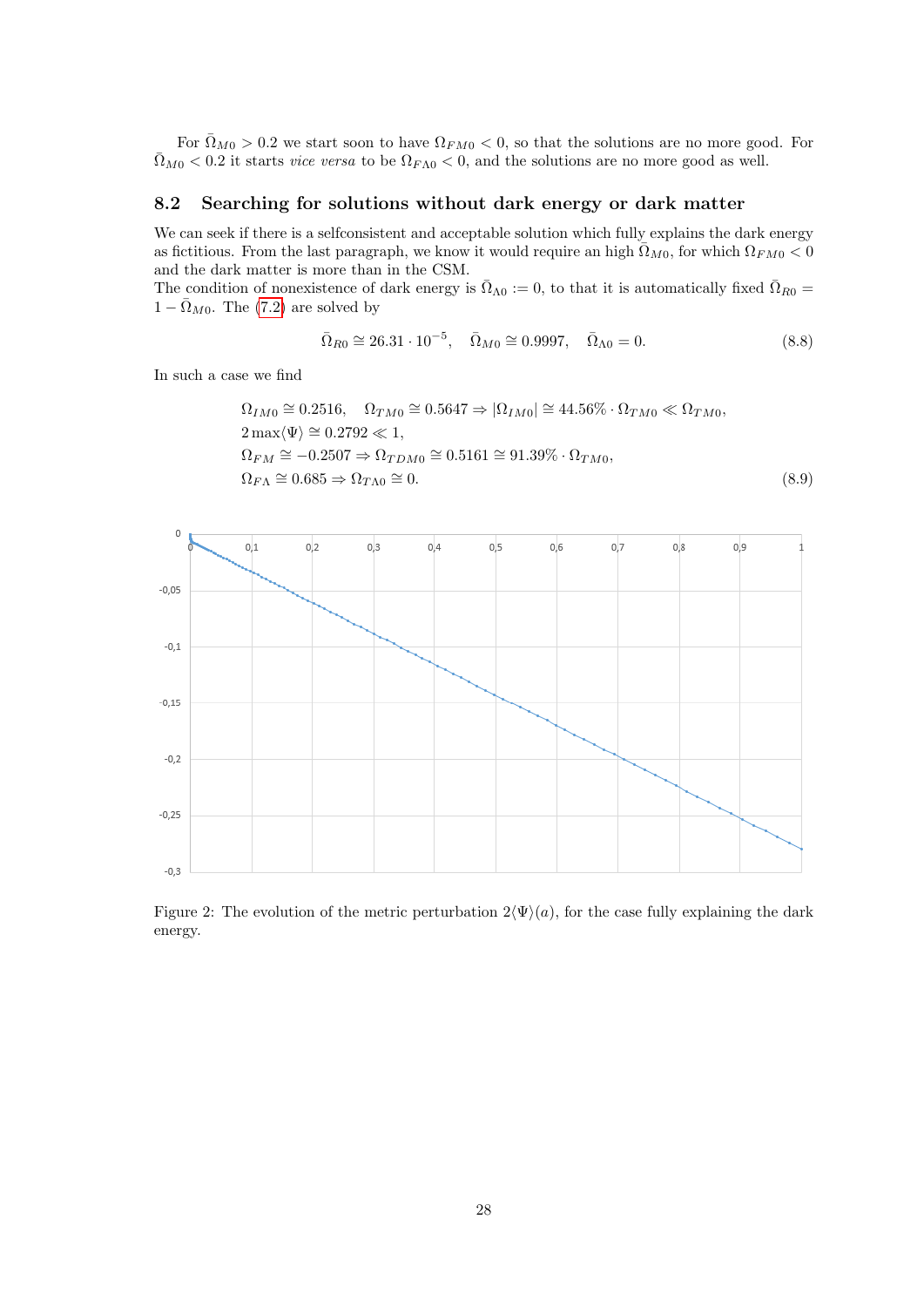On the opposite, we can seek if there is a selfconsistent and acceptable solution that fully explains the dark matter as fictitious. From the last paragraph, we know it would require a small  $\overline{\Omega}_{M0}$ , for which  $\Omega_{F\Lambda0}$  < 0 and the dark energy is more than in the CSM.

The condition of nonexistence of dark matter is  $\bar{\Omega}_{TM0} := \Omega_{MB0}$ . The corresponding value of  $\bar{\Omega}_{RG}$ is fixed by [\(7.2\)](#page-19-0), which we solve numerically

$$
\bar{\Omega}_{R0} \cong 9.59 \cdot 10^{-5}, \quad \bar{\Omega}_{M0} \cong 0.0819, \quad \bar{\Omega}_{\Lambda 0} \cong 0.9170. \tag{8.10}
$$

In such a case we find

 $\Omega_{IM0} \cong -0.0218$ ,  $\Omega_{TM0} = \Omega_{MB0} \cong 0.0486 \Rightarrow |\Omega_{IM0}| \cong 44.84\% \cdot \Omega_{TM0} \ll \Omega_{TM0}$  $2 \max{\langle \Psi \rangle} \cong 0.1608 \ll 1,$  $\Omega_{FM} = \Omega_{DM0} \cong 0.266 \Rightarrow \Omega_{TDM0} = 0,$  $\Omega_{F\Lambda} \cong -0.1039 \Rightarrow \Omega_{T\Lambda 0} \cong 0.7888 \cong 115.17\% \Omega_{\Lambda 0}.$ (8.11)



Figure 3: The evolution of the metric perturbation  $2\Psi(a)$ , for the case fully explaining the dark matter.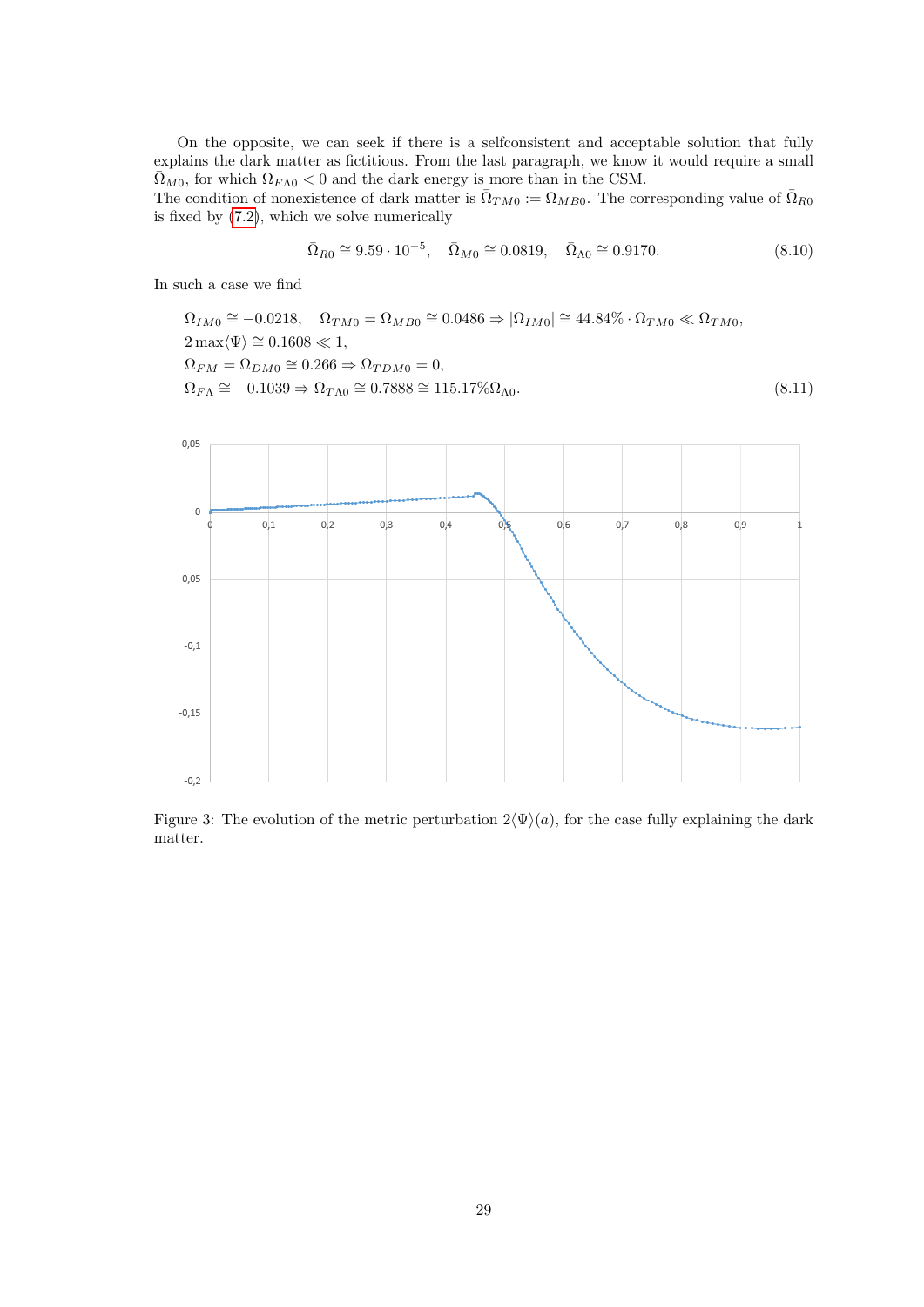# 8.3 The principal solutions

For values  $\bar{\Omega}_{M0} > 0.9997$  we would find  $\Omega_{T\Lambda0} < 0$ , which is not acceptable. For values  $\bar{\Omega}_{M0} <$ 0.0819 we would find  $\Omega_{TM0} < \Omega_{BM0}$ , which is not acceptable. This mean that the acceptable principal solutions range in the interval  $\overline{\Omega}_{M0} \in [0.0819; 0.9997]$ .

We summarize with the following graphics the numerical results about the principal solutions.



Figure 4: Background radiation density  $\overline{\Omega}_{R0}$ , depending on the parameter  $\overline{\Omega}_{M0}$ .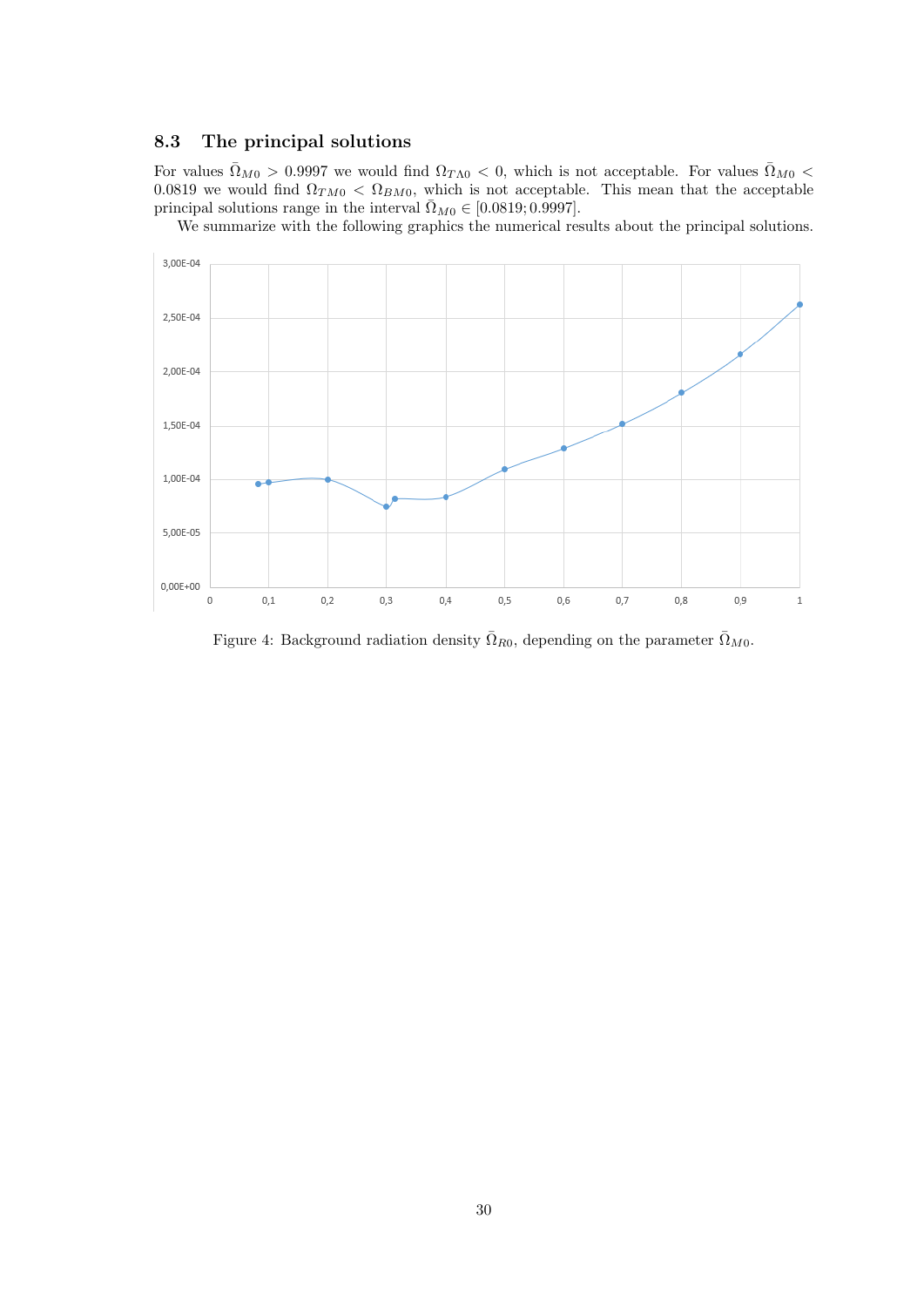

Figure 5: Inhomogeneous matter  $\Omega_{IM0}$  (blue line) and homogeneous matter  $\Omega_{HM0}$  (red line), depending on the parameter  $\bar{\Omega}_{M0}$ .



Figure 6: Maximum of the metric perturbation  $2 \max \langle \Psi \rangle$ , depending on the parameter  $\bar{\Omega}_{M0}$ .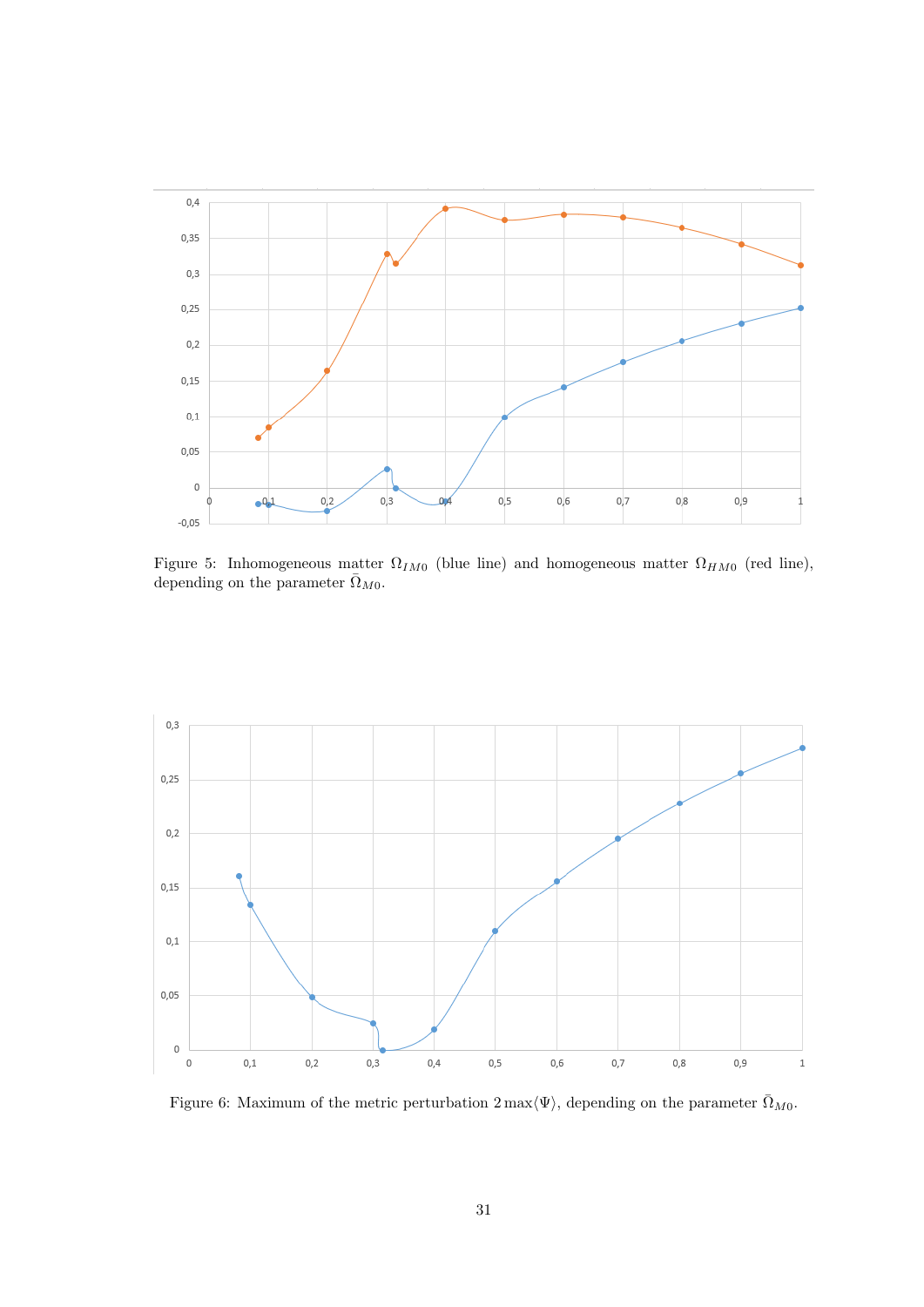

Figure 7: Fictitious matter  $\Omega_{FMO}$  (blue line), true matter  $\Omega_{TMO}$  (red line) and true dark matter  $\Omega_{TDM0}$  (grey line), depending on the parameter  $\bar{\Omega}_{M0}$ .



Figure 8: Fictitious dark energy  $\Omega_{F\Lambda0}$  (blue line) and true dark energy  $\Omega_{T\Lambda0}$  (red line), depending on the parameter  $\bar{\Omega}_{M0}$ .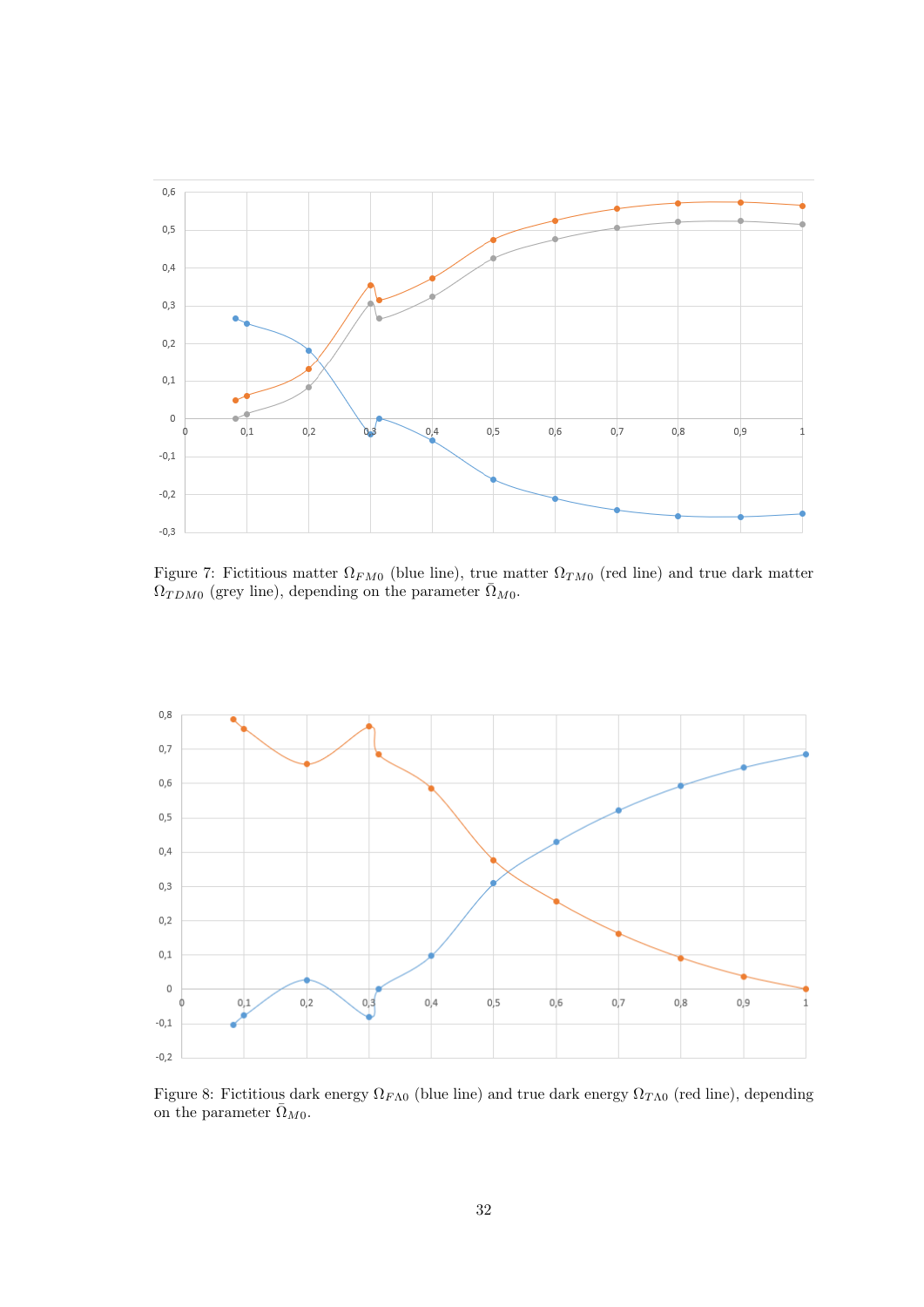# 9 Conclusions and future perspective

In this paper we developed the framework of [\[24\]](#page-34-0), managing to apply it to a model of our universe, complete with all the components. The large number of variables leaves a free parameter, depending on which we found a one-dimensional set of possible solutions. Within this interval, more dark matter is explained less as less dark energy is, and *vice versa*. At an end of the range, dark matter is fully explained as a relativistic effect, but the same effect caused an underestimation of dark energy in the Cosmological Standard Model. At the other end the numbers are analogous, with dark matter and dark energy exchanged. For a particular value, both dark matter and dark energy found a partial explanation. An additional measure would determine which is the right solution, but anyway a correction of the parameters of the CSM is required.

Better measures of the density parameters will improve our estimations of  $\Omega_{FMO}$  and  $\Omega_{FAO}$ , but they can't fix the right parameter  $\overline{\Omega}_{M0}$ . The difference between  $\overline{\Omega}_{R0}$  and the measured  $\Omega_{R0}$ , e.g., is not matter of measure precision, but of the factor  $\left(\frac{H_0}{H_0}\tilde{a}_0\right)^2$ , which concerns the background universe and is not measurable. Rather, a measure of the actual gravitational force  $\nabla \Psi(x;t_0)$ could put the restraint we need. Another possible measure could be the estimation of the matter inhomogeneity at large scale  $\Omega_{IM0}$ , i.e. the deviation from the exact Cosmological Principle.

We approximated our calculations in many points. To overcome them would be an improvement of the framework. Solving numerically the evolution  $a(\tau)$  it would not be necessary any sticking, which presumably would return more regular graphics than in §8.3; but recall that this would require the form of  $T(\tau)$  for the multi-component case. Even if we found  $2 \max \langle \Psi \rangle$  always far smaller than 1, it could not be considered fully negligible, so that an higher order calculation could provide some relevant corrections. Moreover, we assumed a spatially flat background metric and an irrotational matter, which is not the most general framework.

In the present article we considered the global dark matter effects only. Our cosmological model requires also the calculation of the local effects, to be empirically verified. This needs to overcome the averaging of  $g_{\mu\nu}$ , and the distribution of fictitious dark matter would depend on the spatial distribution of inhomogeneities  $\tilde{\rho}(\underline{x};t_0)$ . A study of such distribution could start from the fractal properties of the matter structures at large scales [\[23\]](#page-34-8), [\[9\]](#page-33-19). The fluctuations of the resultant potential  $\Psi(\underline{x};t_0)$  should be compared to the dark matter halo of the galaxies.

The study of local dark matter effects would provide corrections to the standard newtonian approximations for the dynamic of galaxies and clusters. For such calculations, we cannot assume an irrotational matter as we did here. The rotation of galaxies could provide a rotational term for the non diagonal components of the metric  $\vec{B}$ , which contributes to fictitious gravitational effects [\[5\]](#page-33-12), [\[11\]](#page-33-13). Finally, the total amount of the local fictitious effects could be compared to the global fictitious effect  $\Omega_{FMO}$  we found here, and the equivalence between them could be the additional restraint we need to fix uniquely the parameter  $\Omega_{M0}$ .

Acknowledgments. We thank Oliver Piattella, Mariateresa Crosta, Marco Giammaria, Alessio Marrani and Alessio Notari for useful discussions.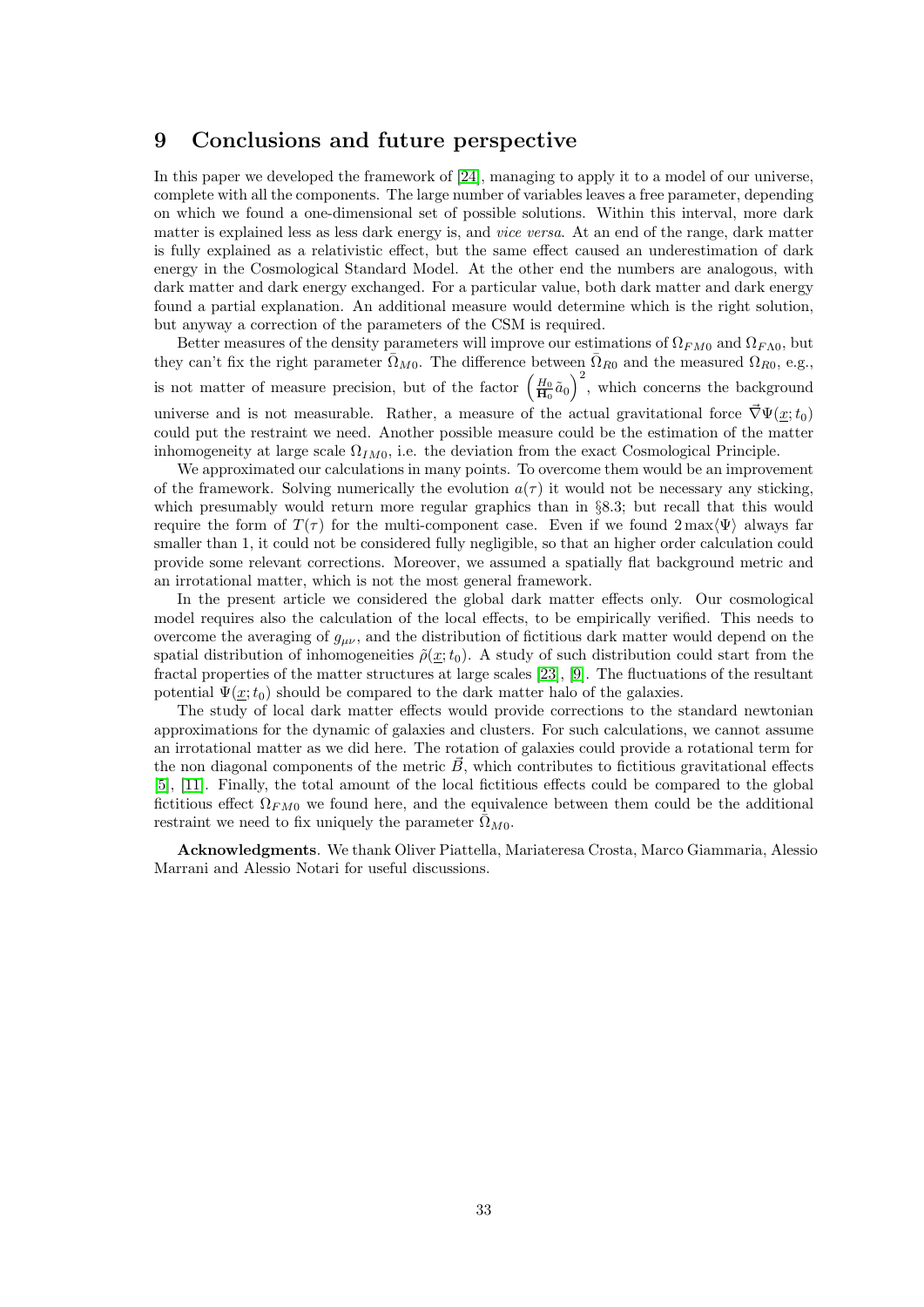# References

- <span id="page-33-18"></span>[1] N. Aghanim et al. [Planck Collaboration]. Planck 2018 results. VI. Cosmological parameters. (2018) [arXiv:1807.06209](http://arxiv.org/abs/1807.06209)
- <span id="page-33-4"></span>[2] A. Aguirre, C. P. Burgess, A. Friedland, D. Nolte Astrophysical constraints on modifying gravity at large distances. Class. Quant. Grav. 18, R223 (2001)
- <span id="page-33-6"></span>[3] D. Alba, L. Lusanna The York map as a Shanmugadhasan canonical transformation in tetrad gravity and the role of non-inertial frames in the geometrical view of the gravitational field. Gen. Rel. Grav. 39, 2149 (2007)
- <span id="page-33-1"></span>[4] S.W. Allen, A.E. Evrard, A.B. Mantz Cosmological Parameters from Clusters of Galaxies. Ann. Rev. Astr. Astrophys. 49, 409 - 470 (2011)
- <span id="page-33-12"></span>[5] H. Balasin, D. Grumiller Non-Newtonian behavior in weak field general relativity for extended rotating sources. Int. J. Mod. Phys. D 17, 475 (2008)
- <span id="page-33-14"></span>[6] T. Buchert Dark Energy from Structure: A Status Report. Gen. Rel. Grav. 40, 467 (2008)
- <span id="page-33-15"></span>[7] A. Carati, S. Cacciatori, L. Galgani Discrete Matter, Far Fields, and Dark Matter. Europhys. Lett. 83, 59002 (2008)
- <span id="page-33-0"></span>[8] E. Corbelli, P. Salucci The extended rotation curve and the dark matter halo of M33. MNRAS 311, 441 - 447 (2000)
- <span id="page-33-19"></span>[9] L. Cosmai, G. Fanizza, F. Sylos Labini, L. Pietronero, L. Tedesco Fractal Universe and cosmic acceleration in a Lemaitre-Tolman-Bondi scenario. Class. Quant. Grav. 36 (2019)
- <span id="page-33-2"></span>[10] N. Craig The State of Supersymmetry after Run I of the LHC. [arXiv:1309.0528](http://arxiv.org/abs/1309.0528) [hep-ph].
- <span id="page-33-13"></span>[11] M. Crosta, M. Giammaria, M. G. Lattanzi, E. Poggio Testing dark matter and geometry sustained circular velocities in the Milky Way with Gaia DR2. [arXiv:1810.04445](http://arxiv.org/abs/1810.04445) [astro-ph.GA]
- <span id="page-33-3"></span>[12] Y. Ikebe et al. Discovery of a hierarchical distribution of dark matter in the Fornax cluster of galaxies. Nature 379, 427 - 429 (1996)
- <span id="page-33-7"></span>[13] L. Lusanna The Chrono-geometrical structure of special and general relativity: A Re-visitation of canonical geometrodynamics. eConf C 0602061, 05 (2006) [Int. J. Geom. Meth. Mod. Phys. 4, 79 (2007)]
- <span id="page-33-8"></span>[14] L. Lusanna Post-Minkowskian Gravity: Dark Matter as a Relativistic Inertial Effect?. J. Phys. Conf. Ser. 222, 012016 (2010)
- <span id="page-33-9"></span>[15] L. Lusanna Dark Matter as a Relativistic Inertial Effect in Einstein Canonical Gravity?. J. Phys. Conf. Ser. 284, 012046 (2011)
- <span id="page-33-10"></span>[16] L. Lusanna Canonical Gravity and Relativistic Metrology: from Clock Synchronization to Dark Matter as a Relativistic Inertial Effect. [arXiv:1108.3224](http://arxiv.org/abs/1108.3224) [gr-qc]
- <span id="page-33-11"></span>[17] L. Lusanna From Clock Synchronization to Dark Matter as a Relativistic Inertial Effect. Springer Proc. Phys. 144, 267 (2013)
- <span id="page-33-17"></span>[18] F. Mardirossian et al. Clusters and Groups of Galaxies: International Meeting Held in Trieste, Italy, September 13–16, 1983. European Physical Society (1984)
- <span id="page-33-5"></span>[19] N. E. Mavromatos, M. Sakellariadou and M. F. Yusaf Can the relativistic field theory version of modified Newtonian dynamics avoid dark matter on galactic scales? Phys. Rev. D 79, 081301 (2009)
- <span id="page-33-16"></span>[20] P.J.E. Peebles The large-scale structure of the universe. Princeton University Press (1980)